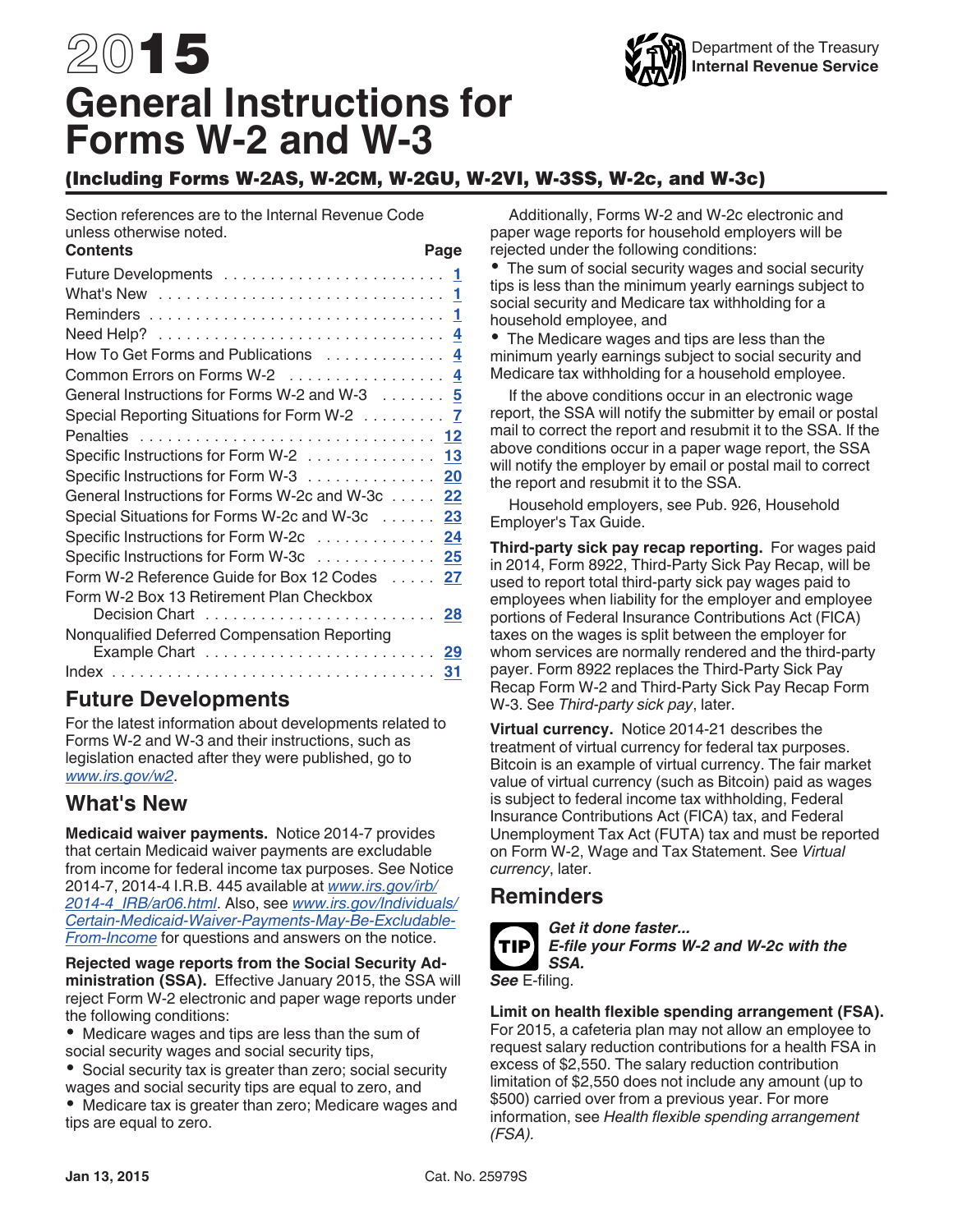<span id="page-1-0"></span>**Additional Medicare Tax.** In addition to withholding Medicare tax at 1.45%, an employer is required to withhold a 0.9% Additional Medicare Tax on any Federal Insurance Contributions Act (FICA) wages or Railroad Retirement Tax Act (RRTA) compensation it pays to an employee in excess of \$200,000 in a calendar year. An employer is required to begin withholding Additional Medicare Tax in the pay period in which it pays wages or compensation in excess of \$200,000 to an employee and continue to withhold it until the end of the calendar year. Additional Medicare Tax is only imposed on the employee. There is no employer share of Additional Medicare Tax. All wages and compensation that are subject to Medicare tax are subject to Additional Medicare Tax withholding if paid in excess of the \$200,000 withholding threshold.

For more information on Additional Medicare Tax, go to IRS.gov and enter "Additional Medicare Tax" in the search box.

Unless otherwise noted, references to Medicare tax include Additional Medicare Tax.

**Business Services Online (BSO).** The SSA has enhanced its secure BSO website to make it easier to register and navigate. Use BSO's online fill-in forms to create, save, and submit Forms W-2 and W-2c to the SSA electronically. BSO lets you print copies of these forms to file with state or local governments, distribute to your employees, and keep for your records. BSO generates Form W-3 automatically based on your Forms W-2. You also can use BSO to upload wage files to the SSA, check on the status of previously submitted wage reports, and take advantage of other convenient services for employers and businesses. Visit the SSA's Employer W-2 Filing Instructions & Information website at *[www.socialsecurity.gov/employer](http://www.socialsecurity.gov/employer)* for more information about using BSO to save time for your organization. Here you also will find forms and publications used for wage reporting, information about verifying employee social security numbers online, how to reach an SSA employer services representative for your region, and more.

**TIP**

*Preview BSO by viewing a brief online tutorial. Go to [www.socialsecurity.gov/employer,](http://www.socialsecurity.gov/employer) select "Handbooks, Tutorials & Videos" and click on "Business Services Online Tutorial."*

**Correcting wage reports.** You can use BSO to create, save, print, and submit Forms W-2c, Corrected Wage and Tax Statement, online for the current year as well as for prior years. After logging in to BSO, navigate to the Electronic Wage Reporting home page and click on the "Forms W-2c/W-3c Online" tab. See *E-filing* and *E-filing Forms W-2c and W-3c.*

**Tax relief for victims of terrorist attacks.** Disability payments for injuries incurred as a direct result of a terrorist attack directed against the United States (or its allies) are not included in income. Because federal income tax withholding is only required when a payment is includable in income, no federal income tax should be withheld from these payments.

**Distributions from governmental section 457(b) plans of state and local agencies.** Generally, report distributions from section 457(b) plans of state and local agencies on Form 1099-R, Distributions From Pensions, Annuities, Retirement or Profit-Sharing Plans, IRAs, Insurance Contracts, etc. See Notice 2003-20 for details. You can find Notice 2003-20 on page 894 of Internal Revenue Bulletin 2003-19 at *[www.irs.gov/pub/irs-irbs/](http://www.irs.gov/pub/irs-irbs/irb03-19.pdf) [irb03-19.pdf.](http://www.irs.gov/pub/irs-irbs/irb03-19.pdf)*

**Earned income credit (EIC) notice (not applicable to Forms W-2AS, W-2CM, W-2GU, and W-2VI).** You must notify employees who have no income tax withheld that they may be able to claim an income tax refund because of the EIC. You can do this by using the official Internal Revenue Service (IRS) Form W-2 with the EIC notice on the back of Copy B or a substitute Form W-2 with the same statement. You must give your employee Notice 797, Possible Federal Tax Refund Due to the Earned Income Credit (EIC), or your own statement that contains the same wording if (a) you use a substitute Form W-2 that does not contain the EIC notice, (b) you are not required to furnish Form W-2, or (c) you do not furnish a timely Form W-2 to your employee. For more information, see section 10 in Pub. 15 (Circular E), Employer's Tax Guide.

**Electronic statements for employees.** Furnishing Copies B, C, and 2 of Forms W-2 to your employees electronically may save you time and effort. See Pub. 15-A, Employer's Supplemental Tax Guide, *Furnishing Form W-2 to employees electronically,* for additional information.

**E-filing.** The SSA encourages all employers to *e-file*. E-filing can save you time and effort and helps ensure accuracy. You must *e-file* if you are required to file 250 or more Forms W-2 or W-2c. If you are required to *e-file* but fail to do so, you may incur a penalty.

*March 31 due date for e-filers.* The due date for e-filing 2015 Form W-2 with the SSA is March 31, 2016.

*Waiver from e-filing.* You can request a waiver from this requirement by filing Form 8508, Request for Waiver From Filing Information Returns Electronically. Submit Form 8508 to the IRS at least 45 days before the due date of Form W-2, or 45 days before you file your first Form W-2c. See Form 8508 for information about filing this form.

The SSA's BSO website makes e-filing easy by providing two ways to submit your Forms W-2 or W-2c Copy A and Forms W-3 or W-3c information. • If you need to file 50 or fewer Forms W-2 or 25 or fewer Forms W-2c at a time, you can use BSO to create them online. BSO guides you through the process of creating Forms W-2 or W-2c, saving and printing them, and submitting them to the SSA when you are ready. You do not have to wait until you have submitted Forms W-2 or W-2c to the SSA before printing copies for your employees. BSO generates Form W-3 or W-3c automatically based on your Forms W-2 or W-2c.

• If you need to file more than 50 Forms W-2 or more than 25 Forms W-2c, BSO's "file upload" feature might be the best e-filing method for your business or organization. To obtain file format specifications, visit the SSA's Employer W-2 Filing Instructions & Information website at *[www.socialsecurity.gov/employer](http://www.socialsecurity.gov/employer)*, select "Publications &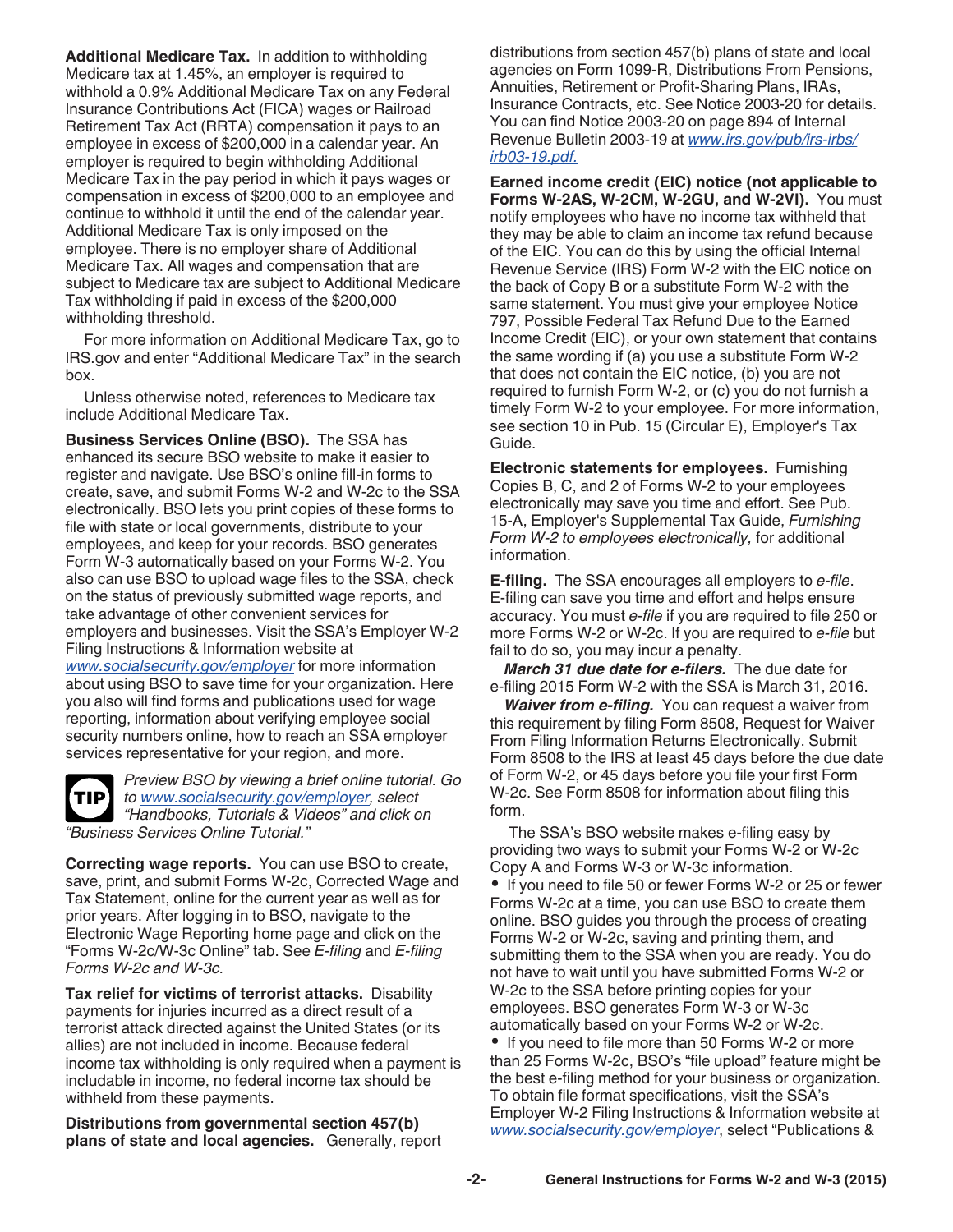<span id="page-2-0"></span>Forms" and click on "Specifications for Filing Forms W-2 and W-2c Electronically (EFW2/EFW2C)" and select the appropriate document. This information is also available by calling the SSA's Employer Reporting Service Center at 1-800-772-6270 (toll free).



*If you* e-file*, do not file the same returns using paper forms.*

For more information about e-filing Forms W-2 or W-2c and a link to the BSO website, visit the SSA's Employer W-2 Filing Instructions & Information website at *[www.socialsecurity.gov/employer](http://www.socialsecurity.gov/employer)*.

In a few situations, reporting instructions vary depending on the filing method you choose. For example, you can include every type of box 12 amount in one employee wage record if you upload an electronic file. If you file on paper or create Forms W-2 online, you can include only four box 12 amounts per Form W-2. See the *TIP* for Copy A in *Box 12—Codes.*

**Foreign agricultural workers.** You must report on Form W-2 compensation of \$600 or more that you pay to H-2A visa agricultural workers. See *Foreign agricultural workers.*

**Form 944.** Use the "944" checkbox in box b of Form W-3 or Form W-3SS if you filed Form 944, Employer's ANNUAL Federal Tax Return. Also use the "944" checkbox if you filed Formulario 944(SP), the Spanish-language version of Form 944.

**Forms W-2 for U.S. possessions.** In these instructions, reference to Forms W-2 and W-3 includes Forms W-2AS, W-2CM, W-2GU, W-2VI, and W-3SS, unless otherwise noted. These instructions are not applicable to wage and tax statements for Puerto Rico. Form W-2AS is used to report American Samoa wages paid by American Samoa employers, Form W-2CM is used to report the Commonwealth of the Northern Mariana Islands (CNMI) wages paid by CNMI employers, Form W-2GU is used to report Guam wages paid by Guam employers, and Form W-2VI is used to report U.S. Virgin Islands (USVI) wages paid by USVI employers. Do not use these forms to report wages subject to U.S. income tax withholding. Instead, use Form W-2 to show U.S. income tax withheld.

**Military differential pay.** Employers paying their employees while they are on active duty in the United States uniformed services should treat these payments as wages subject to income tax withholding. See *Military differential pay.*

**Military Spouses Residency Relief Act (MSRRA).** You may be required to report wages and taxes on a form different from the form you generally use if an employee claims residence or domicile under MSRRA in a different jurisdiction in one of the 50 states, the District of Columbia, American Samoa, the Commonwealth of the Northern Mariana Islands, Guam, Puerto Rico, or the U.S. Virgin Islands.

Under MSRRA, the spouse of an active duty servicemember (civilian spouse) may keep his or her prior residence or domicile for tax purposes (tax residence) when accompanying the servicemember spouse, who is relocating under military orders, to a new military duty

station in one of the 50 states, the District of Columbia, or a U.S. possession. Before relocating, both spouses must have had the same tax residence.

For example, if a civilian spouse is working in Guam but properly claims tax residence in one of the 50 states under MSRRA, his or her income from services would not be taxable income for Guam tax purposes. Federal income taxes should be withheld and remitted to the IRS. State and local income taxes may need to be withheld and remitted to state and local tax authorities. You should consult with state, local, or U.S. possession tax authorities regarding your withholding obligations under MSRRA.

**Nonqualified deferred compensation plans.** You are not required to complete box 12 with code Y (Deferrals under a section 409A nonqualified deferred compensation plan). Section 409A provides that all amounts deferred under a nonqualified deferred compensation (NQDC) plan for all tax years are includible in gross income unless certain requirements are satisfied. See *Nonqualified deferred compensation plans* and the *Nonqualified Deferred Compensation Plan Reporting Examples Chart.*

**Reporting aide charts.** To aide in reporting, a *Form W-2 Box 13 Retirement Plan Checkbox Decision Chart* and a *Nonqualified Deferred Compensation Reporting Examples Chart* have been added to these instructions. See pages 28 and 29.

**Reporting the cost of group health insurance coverage.** You must report the cost of employer-sponsored health coverage in box 12 using code DD. However, transitional relief applies to certain employers and certain types of plans. For more information, see *Box 12—Codes*  for *Code DD—Cost of employer-sponsored health coverage.*

**Same-sex marriage.** For federal tax purposes, individuals of the same sex are considered married if they were lawfully married in a state (or foreign country) whose laws authorize the marriage of two individuals of the same sex, even if the state (or foreign country) in which they now live does not recognize same-sex marriage. For more information, see Revenue Ruling 2013-17, 2013-38 I.R.B. 201, available at *[www.irs.gov/irb2013–38\\_IRB/ar07.html](http://www.irs.gov/irb/2013-38_IRB/ar07.html)*. Notice 2013-61 provides special administrative procedures for employers to make claims for refunds or adjustments of overpayments of social security and Medicare taxes with respect to certain same-sex spouse benefits before expiration of the period of limitations. Notice 2013-61, 2013-44 I.R.B. 432, is available at *[www.irs.gov/irb/2013-44\\_IRB/ar10.html](http://www.irs.gov/irb/2013-44_IRB/ar10.html)*.

**Severance payments.** Severance payments are wages subject to social security and Medicare taxes. As noted in section 15 of Pub. 15 (Circular E), *Special Rules for Various Types of Service and Payments*, severance payments are also subject to income tax withholding and FUTA tax.

**Substitute forms.** You may use an acceptable substitute form instead of an official IRS form.

*Form W-2.* If you are not using the official IRS form to furnish Form W-2 to employees or to file with the SSA, you may use an acceptable substitute form that complies with the rules in Pub. 1141, General Rules and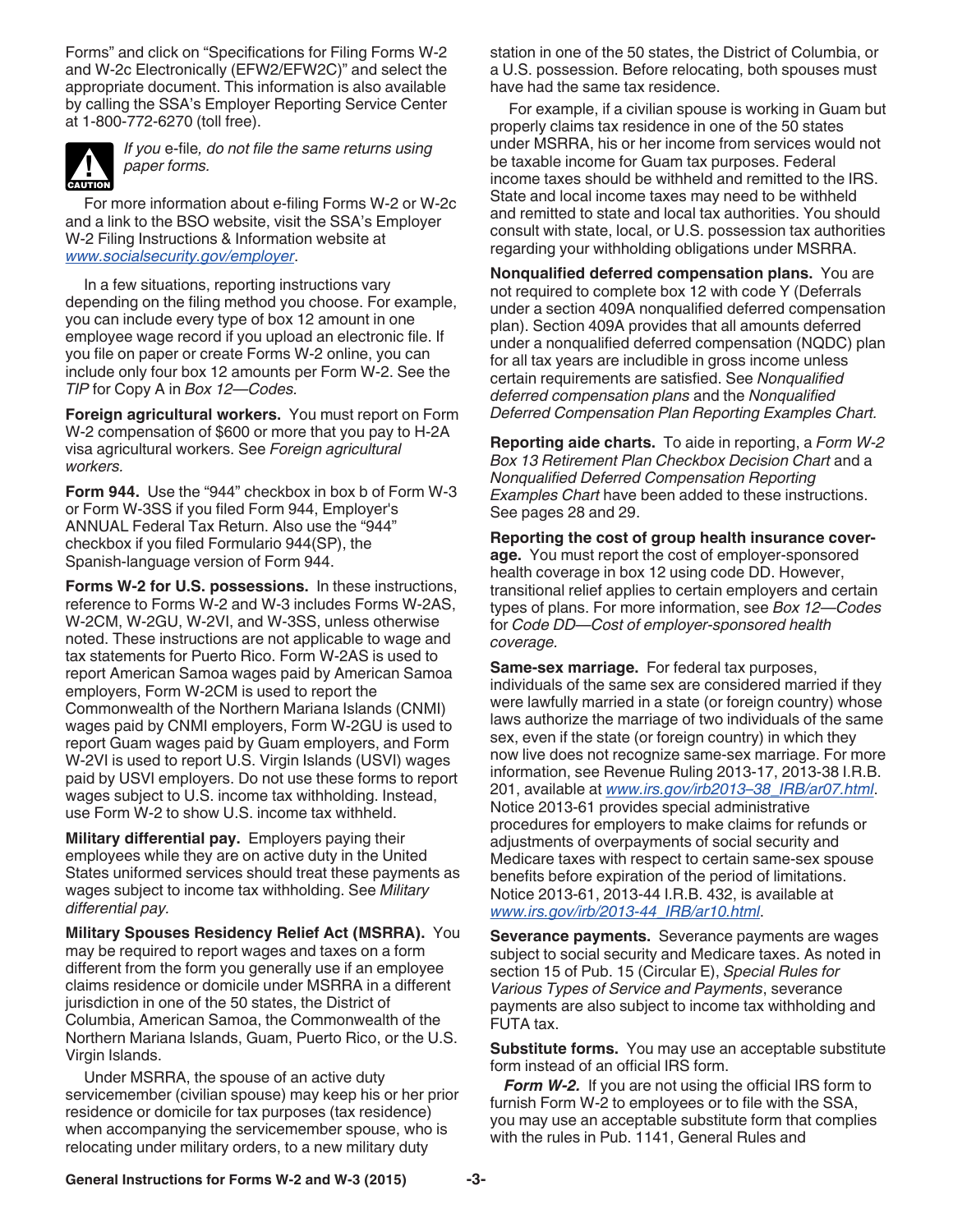<span id="page-3-0"></span>Specifications for Substitute Forms W-2 and W-3. Pub. 1141 is a revenue procedure that explains the requirements for format and content of substitute Forms W-2 and W-3. Your substitute forms must comply with the requirements in Pub. 1141.

*Form W-2c.* If you are not using the official IRS form to furnish Form W-2c to employees or to file with the SSA, you may use an acceptable substitute form that complies with the rules in Pub. 1223, General Rules and Specifications for Substitute Forms W-2c and W-3c. Pub. 1223 is a revenue procedure that explains the requirements for format and content of substitute Forms W-2c and W-3c. Your substitute forms must comply with the requirements in Pub. 1223.

## **Need Help?**

**Help with e-filing.** If you have questions about how to register or use BSO, call 1-800-772-6270 (toll free) to speak with an employer reporting technician at the SSA. The hours of operation are Monday through Friday from 7:00 a.m. to 7:00 p.m. Eastern time. If you experience problems using any of the services within BSO, call 1-888-772-2970 (toll free) to speak with a systems operator in technical support at the SSA. To speak with the SSA's Employer Services Liaison Officer (ESLO) for the U.S. Virgin Islands, call 1-212-264-1117 (not a toll-free number). For Guam or American Samoa, call 1-510-970-8247 (not a toll-free number). For all other employers, contact the ESLO that services your region. For a complete telephone listing, visit the SSA's Employer W-2 Filing Instructions & Information website at *[www.socialsecurity.gov/employer](http://www.socialsecurity.gov/employer)*.

**Information reporting customer service site.** The IRS operates a centralized customer service site to answer questions about reporting on Forms W-2, W-3, 1099, and other information returns. If you have questions about reporting on these forms, call 1-866-455-7438 (toll free). The hours of operation are Monday through Friday from 8:30 a.m. to 4:30 p.m. Eastern time.

**TTY/TDD equipment.** Telephone help is available using TTY/TDD equipment for persons who are deaf, hard of hearing, or have a speech disability. If you have questions about reporting on information returns (Forms 1096, 1097, 1098, 1099, 3921, 3922, 5498, W-2, W-2G, and W-3), call 1-304-579-4827. For any other tax information, call 1-800-829-4059.

**Employment tax information.** Detailed employment tax information is given in:

- Pub. 15 (Circular E), Employer's Tax Guide,
- $\bullet$ Pub. 15-A, Employer's Supplemental Tax Guide,
- Pub. 15-B, Employer's Tax Guide to Fringe Benefits,
- Pub. 51 (Circular A), Agricultural Employer's Tax Guide, and

 Pub. 80 (Circular SS), Federal Tax Guide for Employers in the U.S. Virgin Islands, Guam, American Samoa, and the Commonwealth of the Northern Mariana Islands.

You also can call the IRS with your employment tax questions at 1-800-829-4933 or visit IRS.gov and type "Employment Taxes" in the search box.

## **How To Get Forms and Publications**

**Internet.** You can access IRS.gov 24 hours a day, 7 days a week to:

Download, view, and order tax forms, instructions, and publications.

- Access commercial tax preparation and *e-file* services.
- $\bullet$ Research your tax questions online.
- $\bullet$ See answers to frequently asked tax questions.
- $\bullet$ Search publications online by topic or keyword.

View Internal Revenue Bulletins published in the last few years.

• Sign up to receive local and national tax news by email.

*Do not download Copy A of Forms W-2, W-3, W-2c, or W-3c from IRS.gov and then file them W-2c, or W-3c from IRS gov and then file th*<br>
with the SSA. The SSA accepts only e-filed *reports and the official red-ink versions (or approved substitute versions) of these forms. For more information about acceptable substitute versions, see* Substitute forms. *For information about e-filing, see* E-filing.

**Free tax services.** To find out what services are available, get Pub. 910, IRS Guide to Free Tax Services. It contains lists of free tax information sources, including publications, services, and free tax education and assistance programs. It also has an index of over 100 TeleTax topics (recorded tax information) you can listen to on your telephone. Accessible versions of IRS published products are available on request in a variety of alternative formats.

**Mail.** You can send your order for forms, instructions, and publications to the following address. You should receive a response within 10 days after your request is received.

Internal Revenue Service 1201 N. Mitsubishi Motorway Bloomington, IL 61705-6613

**Phone.** Many services are available by phone.

*Ordering forms, instructions, and publications.* Call 1-800-829-3676 to order current-year forms, instructions, and publications, and prior-year forms and instructions. You should receive your order within 7 to 15 days.

*TTY/TDD equipment.* If you have access to TTY/TDD equipment for persons who are deaf, hard of hearing, or have a speech disability, call 1-800-829-4059 to order forms and publications.

## **Common Errors on Forms W-2**

Forms W-2 provide information to your employees, the SSA, the IRS, and state and local governments. Avoid making the following errors, which cause processing delays.

#### **Do not:**

- Omit the decimal point and cents from entries.
- Make entries using ink that is too light. Use only black ink.
- Make entries that are too small or too large. Use 12-point Courier font, if possible.
- Add dollar signs to the money-amount boxes. They have been removed from Copy A and are not required.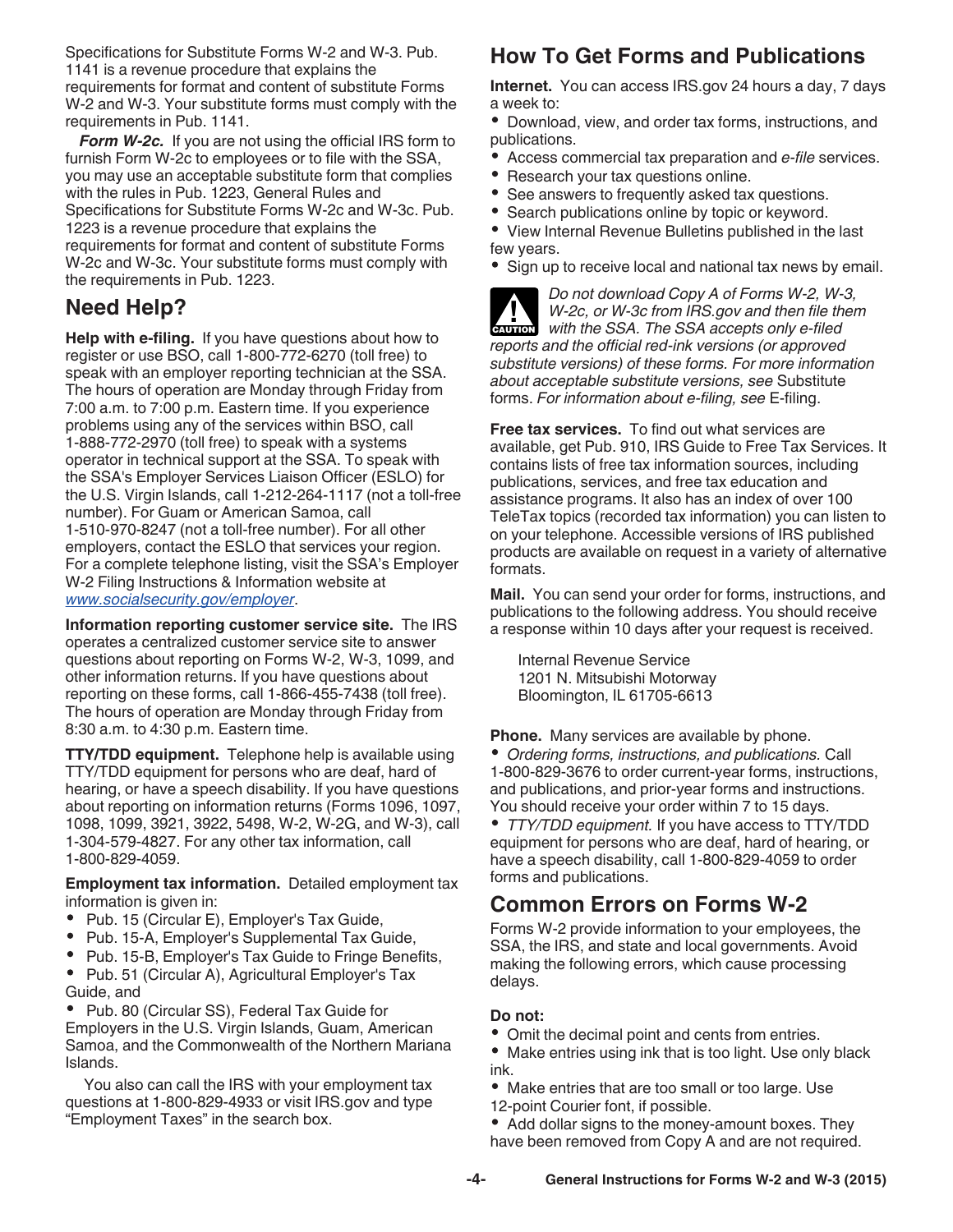<span id="page-4-0"></span>• Inappropriately check the "Retirement plan" checkbox in box 13. See *Retirement plan.*

Misformat the employee's name in box e. Enter the employee's first name and middle initial in the first box, his or her surname in the second box, and his or her suffix (such as "Jr.") in the third box (optional).

• Cut, fold, or staple Copy A paper forms mailed to SSA.

## **General Instructions for Forms W-2 and W-3**

**Who must file Form W-2.** Every employer engaged in a trade or business who pays remuneration, including noncash payments, of \$600 or more for the year (all amounts if any income, social security, or Medicare tax was withheld) for services performed by an employee must file a Form W-2 for each employee (even if the employee is related to the employer) from whom:

• Income, social security, or Medicare tax was withheld.

• Income tax would have been withheld if the employee had claimed no more than one withholding allowance or had not claimed exemption from withholding on Form W-4, Employee's Withholding Allowance Certificate.

Unless otherwise noted, references to Medicare tax include Additional Medicare Tax.

If you are required to file 250 or more Forms W-2 or want to take advantage of the benefits of e-filing, see *E-filing.*

**Who must file Form W-3.** Anyone required to file Form W-2 must file Form W-3 to transmit Copy A of Forms W-2. Make a copy of Form W-3; keep it and Copy D (For Employer) of Forms W-2 with your records for 4 years. Be sure to use Form W-3 for the correct year. If you are filing Forms W-2 electronically, see *E-filing.*

*Household employers.* Even employers with only one household employee must file Form W-3 to transmit Copy A of Form W-2. On Form W-3 check the "Hshld. emp." checkbox in box b. For more information, see Schedule H (Form 1040), Household Employment Taxes, and its separate instructions. You must have an employer identification number (EIN). See *Box b—Employer identification number (EIN).*

**Who may sign Form W-3.** A transmitter or sender (including a service bureau, reporting agent, paying agent, or disbursing agent) may sign Form W-3 (or use its PIN to *e-file*) for the employer or payer only if the sender satisfies both of the following.

• It is authorized to sign by an agency agreement (whether oral, written, or implied) that is valid under state law; and

• It writes "For (name of payer)" next to the signature (paper Form W-3 only).

*Use of a reporting agent or other third-party payroll service provider does not relieve an*  **EXECUTE:** Provider does not relieve an engagement of the responsibility to ensure that *Forms W-2 are furnished to employees and that Forms W-2 and W-3 are filed with the SSA, correctly and on time. See* Penalties *for more information.*

Be sure that the payer's name and EIN on Forms W-2 and W-3 are the same as those used on the Form 941,

Employer's QUARTERLY Federal Tax Return; Form 943, Employer's Annual Federal Tax Return for Agricultural Employees; Form 944; Form CT-1, Employer's Annual Railroad Retirement Tax Return; or Schedule H (Form 1040) filed by or for the payer.

**When to file.** If you file using paper forms, you must file Copy A of Form W-2 with Form W-3 by February 29, 2016. However, if you *e-file*, the due date is March 31, 2016. You may owe a penalty for each Form W-2 that you file late. See *Penalties.* If you terminate your business, see *Terminating a business.*

**Extension to file.** You may request an automatic extension of time to file Form W-2 with the SSA by sending Form 8809, Application for Extension of Time To File Information Returns, to the address shown on Form 8809. You must request the extension before the due date of Forms W-2. You will have an additional 30 days to file. See Form 8809 for details.

**CAUTION !**

*Even if you request an extension of time to file Form W-2, you still must furnish Form W-2 to your employees by February 1, 2016. But see*  Extension of time to furnish Forms W-2 to employees.

**Where to file paper Forms W-2 and W-3.** File Copy A of Form W-2 with Form W-3 at the following address.

**Social Security Administration Data Operations Center Wilkes-Barre, PA 18769-0001**



*If you use "Certified Mail" to file, change the ZIP code to "18769-0002." If you use an IRS-approved private delivery service, add "Attn: W-2 Process, 1150 E. Mountain Dr." to the address and change the ZIP code to "18702-7997." See Pub. 15 (Circular E) for a list of IRS-approved private delivery services.*



**Copy 1.** Send Copy 1 of Form W-2, if required, to your state, city, or local tax department. For more information concerning Copy 1 (including how to complete boxes 15 through 20), contact your state, city, or local tax department.

*American Samoa.* File Copy 1 of Form W-3SS and Forms W-2AS at the following address.

**American Samoa Tax Office Executive Office Building First Floor Pago Pago, AS 96799**

For additional information about Form W-2AS, see *[www.americansamoa.gov](http://www.americansamoa.gov)*.

*Guam.* File Copy 1 of Form W-3SS and Forms W-2GU at the following address.

**General Instructions for Forms W-2 and W-3 (2015) -5-**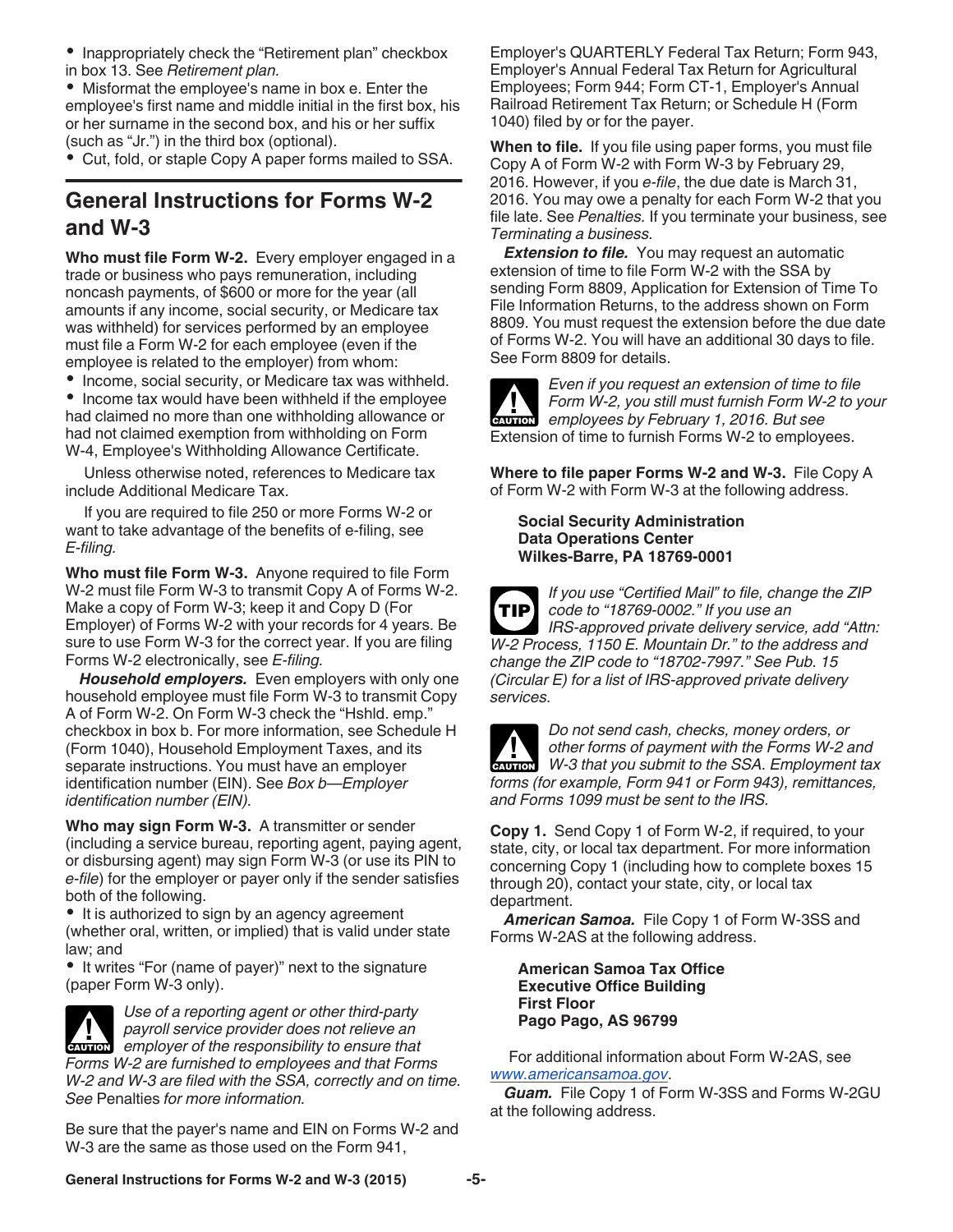#### <span id="page-5-0"></span>**Guam Department of Revenue and Taxation P.O. Box 23607 GMF, GU 96921**

For additional information about Form W-2GU, see *[www.guamtax.com](http://www.guamtax.com)*.

*United States Virgin Islands.* File Copy 1 of Form W-3SS and Forms W-2VI at the following address.

**Virgin Islands Bureau of Internal Revenue 6115 Estate Smith Bay Suite 225 St. Thomas, VI 00802**

For additional information about Form W-2VI, see *[www.viirb.com](http://www.viirb.com)*.

*Commonwealth of the Northern Mariana Islands.*  File Form OS-3710 and Copy 1 of Forms W-2CM at the following address.

**Division of Revenue and Taxation Commonwealth of the Northern Mariana Islands P.O. Box 5234 CHRB Saipan, MP 96950**

Forms OS-3710 and W-2CM are not IRS forms. For additional information about Form W-2CM, see *[www.cnmidof.net](http://www.cnmidof.net)*.

**Shipping and mailing.** If you file more than one type of employment tax form, group Forms W-2 of the same type with a separate Form W-3 for each type, and send them in separate groups. See the specific instructions for *Box b—Kind of Payer* and *Box b—Kind of Employer* in *Specific instructions for Form W-3.*

Prepare and file Forms W-2 either alphabetically by employees' last names or numerically by employees' social security numbers. Do not staple or tape Form W-3 to the related Forms W-2 or Forms W-2 to each other. These forms are machine read. Staple holes or tears interfere with machine reading. Also, do not fold Forms W-2 and W-3. Send the forms to the SSA in a flat mailing.

#### **Furnishing Copies B, C, and 2 to employees.**

Generally, you must furnish Copies B, C, and 2 of Form W-2 to your employees by February 1, 2016. You will meet the "furnish" requirement if the form is properly addressed and mailed on or before the due date.

If employment ends before December 31, 2015, you may furnish copies to the employee at any time after employment ends, but no later than February 1, 2016. If an employee asks for Form W-2, give him or her the completed copies within 30 days of the request or within 30 days of the final wage payment, whichever is later. However, if you terminate your business, see *Terminating a business.*

You may furnish Forms W-2 to employees on IRS official forms or on acceptable substitute forms. See *Substitute forms.* Be sure the Forms W-2 you provide to employees are clear and legible and comply with the requirements in Pub. 1141.

*Extension of time to furnish Forms W-2 to employees.* You may request an extension of time to furnish Forms W-2 to employees by sending a letter to:

#### **Internal Revenue Service Information Returns Branch Attn: Extension of Time Coordinator 240 Murall Drive, Mail Stop 4360 Kearneysville, WV 25430**

Mail your letter on or before the due date for furnishing Forms W-2 to employees. It must include:

- Your name and address,
- Your EIN,

A statement that you are requesting an extension to furnish "Forms W-2" to employees,

- The reason for delay, and
- Your signature or that of your authorized agent.

*Requests for an extension of time to furnish recipient statements for more than 10 payers*  **Precipient statements for more than 10 payers<br>
must be submitted electronically. Requests for an** *extension of time to furnish Forms W-2 to employees are not automatically granted. If approved, an extension will allow a maximum of 30 days from the due date. See Publication 1220.*

*Undeliverable Forms W-2.* Keep for 4 years any employee copies of Forms W-2 that you tried to but could not deliver. However, if the undelivered Form W-2 can be produced electronically through April 15th of the fourth year after the year at issue, you do not need to keep undeliverable employee copies. Do not send undeliverable employee copies of Forms W-2 to the Social Security Administration (SSA).

**Taxpayer identification numbers (TINs).** Employers use an employer identification number (EIN) (00-0000000). Employees use a social security number (SSN) (000-00-0000). When you list a number, separate the nine digits properly to show the kind of number. Do not accept an IRS individual taxpayer identification number (ITIN) in place of an SSN for employee identification or for Form W-2 reporting. An ITIN is only available to resident and nonresident aliens who are not eligible for U.S. employment and need identification for other tax purposes. An ITIN will expire for any taxpayer who fails to file a federal income tax return for five consecutive tax years. You can identify an ITIN because it is a 9-digit number beginning with the number "9" with either a "7" or "8" as the fourth digit and is formatted like an SSN (for example, 9NN-7N-NNNN). Do not auto populate an ITIN into *box a— Employee's social security number* on Form W-2. See section 4 of Pub. 15 (Circular E).



*An individual with an ITIN who later becomes eligible to work in the United States must obtain*  **z** eligible to work in the United States must obtain<br>
an SSN from the Social Security Administration.

The IRS uses SSNs to check the payments that you report against the amounts shown on employees' tax returns. The SSA uses SSNs to record employees' earnings for future social security and Medicare benefits. When you prepare Form W-2, be sure to show the correct SSN for each employee. For information about verifying SSNs, see section 4 of Pub. 15 (Circular E) or visit the SSA's Employer W-2 Filing Instructions & Information website at *[www.socialsecurity.gov/employer](http://www.socialsecurity.gov/employer)*.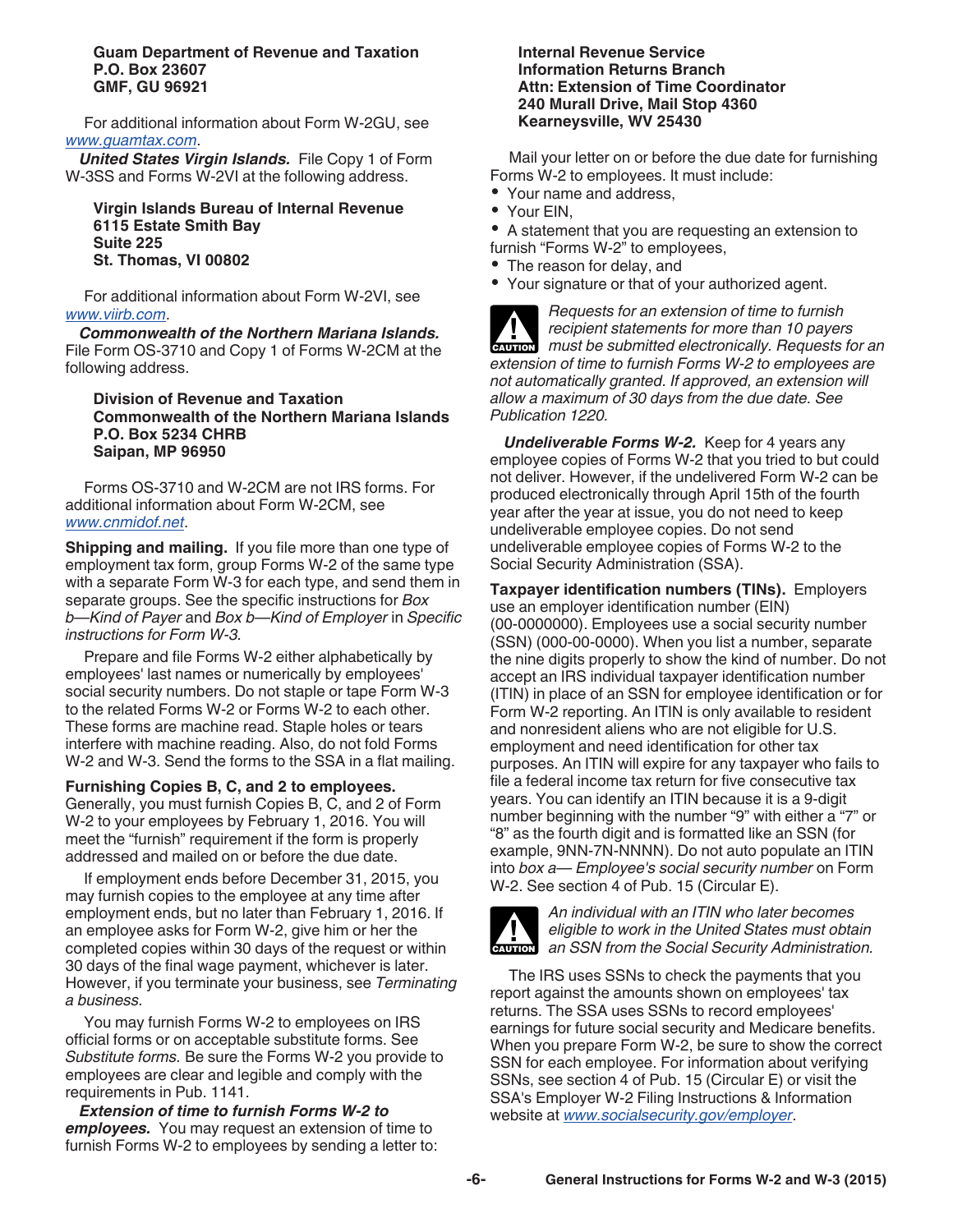<span id="page-6-0"></span>

*Form W-2 e-filed with the SSA must contain the same TINs as shown on all copies of Form W-2 furnished to employees.*

## **Special Reporting Situations for Form W-2**

**Adoption benefits.** Amounts paid or expenses incurred by an employer for qualified adoption expenses under an adoption assistance program are not subject to federal income tax withholding and are not reportable in box 1. However, these amounts (including adoption benefits paid from a section 125 (cafeteria) plan, but not including adoption benefits forfeited from a cafeteria plan) are subject to social security, Medicare, and railroad retirement taxes and must be reported in boxes 3 and 5. (Use box 14 if railroad retirement taxes apply.) Also, the total amount must be reported in box 12 with code T.

For more information on adoption benefits, see Notice 97-9, 1997-1 C.B. 365, which is on page 35 of Internal Revenue Bulletin 1997-2 at *[www.irs.gov/pub/irs-irbs/](http://www.irs.gov/pub/irs-irbs/irb97-02.pdf) [irb97-02.pdf](http://www.irs.gov/pub/irs-irbs/irb97-02.pdf)*. Advise your employees to see the Instructions for Form 8839, Qualified Adoption Expenses.

**Agent reporting.** An agent who has an approved Form 2678, Employer/Payer Appointment of Agent, should enter the following in box c of Form W-2:

#### **(Name of agent) Agent for (name of employer) Address of agent**

Each Form W-2 should reflect the EIN of the agent in box b. An agent files one Form W-3 for all of the Forms W-2 and enters its own information in boxes e, f, and g of Form W-3 as it appears on the agent's related employment tax returns (for example, Form 941). Enter the client-employer's EIN in box h of Form W-3 if the Forms W-2 relate to only one employer (other than the agent); if not, leave box h blank.

If the agent (a) is acting as an agent for two or more employers or is an employer and is acting as an agent for another employer, and (b) pays social security wages to an individual on behalf of more than one employer, the agent should file separate Forms W-2 for the affected employee reflecting the wages paid by each employer.

See Rev. Proc. 2013-39, 2013-52 I.R.B. 830 available at *[www.irs.gov/irb/2013-52\\_IRB/ar15.html](http://www.irs.gov/irb/2013-52_IRB/ar15.html)*; and Form 2678 instructions for procedures to be followed in applying to be an agent.

**TIP**

*Generally, an agent is not responsible for refunding excess social security or railroad retirement (RRTA) tax withheld from employees. If an employee worked for more than one employer during 2015 and had more than \$7,347 in social security and Tier 1 RRTA tax withheld, he or she should claim the excess on the appropriate line of Form 1040, Form 1040A, or Form 1040NR. If an employee had more than \$4,321.80 in Tier 2 RRTA tax withheld from more than one employer, the employee should claim a refund on Form 843, Claim for Refund and Request for Abatement.*

**Archer MSA.** An employer's contribution to an employee's Archer MSA is not subject to federal income tax withholding or social security, Medicare, or railroad retirement taxes if it is reasonable to believe at the time of the payment that the contribution will be excludable from the employee's income. However, if it is not reasonable to believe at the time of payment that the contribution will be excludable from the employee's income, employer contributions are subject to income tax withholding and social security and Medicare taxes (or railroad retirement taxes, if applicable) and must be reported in boxes 1, 3, and 5. (Use box 14 if railroad retirement taxes apply.)

You must report all employer contributions to an Archer MSA in box 12 of Form W-2 with code R. Employer contributions to an Archer MSA that are not excludable from the income of the employee also must be reported in box 1.

An employee's contributions to an Archer MSA are includible in income as wages and are subject to federal income tax withholding and social security and Medicare taxes (or railroad retirement taxes, if applicable). Employee contributions are deductible, within limits, on the employee's Form 1040.

For more information, see Pub. 969, Health Savings Accounts and Other Tax-Favored Health Plans, and Notice 96-53, which is found on page 5 of Internal Revenue Bulletin 1996-51 at *[www.irs.gov/pub/irs-irbs/](http://www.irs.gov/pub/irs-irbs/irb96-51.pdf) [irb96-51.pdf](http://www.irs.gov/pub/irs-irbs/irb96-51.pdf)*.

**Clergy and religious workers.** For certain members of the clergy and religious workers who are not subject to social security and Medicare taxes as employees, boxes 3 and 5 of Form W-2 should be left blank. You may include a minister's parsonage and/or utilities allowance in box 14. For information on the rules that apply to ministers and certain other religious workers, see Pub. 517, Social Security and Other Information for Members of the Clergy and Religious Workers, and section 4 in Pub. 15-A.

**Deceased employee's wages.** If an employee dies during the year, you must report the accrued wages, vacation pay, and other compensation paid after the date of death. Also report wages that were available to the employee while he or she was alive, regardless of whether they actually were in the possession of the employee, as well as any other regular wage payment, even if you may have to reissue the payment in the name of the estate or beneficiary.

If you made the payment after the employee's death but in the same year the employee died, you must withhold social security and Medicare taxes on the payment and report the payment on the employee's Form W-2 only as social security and Medicare wages to ensure proper social security and Medicare credit is received. On the employee's Form W-2, show the payment as social security wages (box 3) and Medicare wages and tips (box 5) and the social security and Medicare taxes withheld in boxes 4 and 6. Do not show the payment in box 1.

If you made the payment after the year of death, do not report it on Form W-2, and do not withhold social security and Medicare taxes.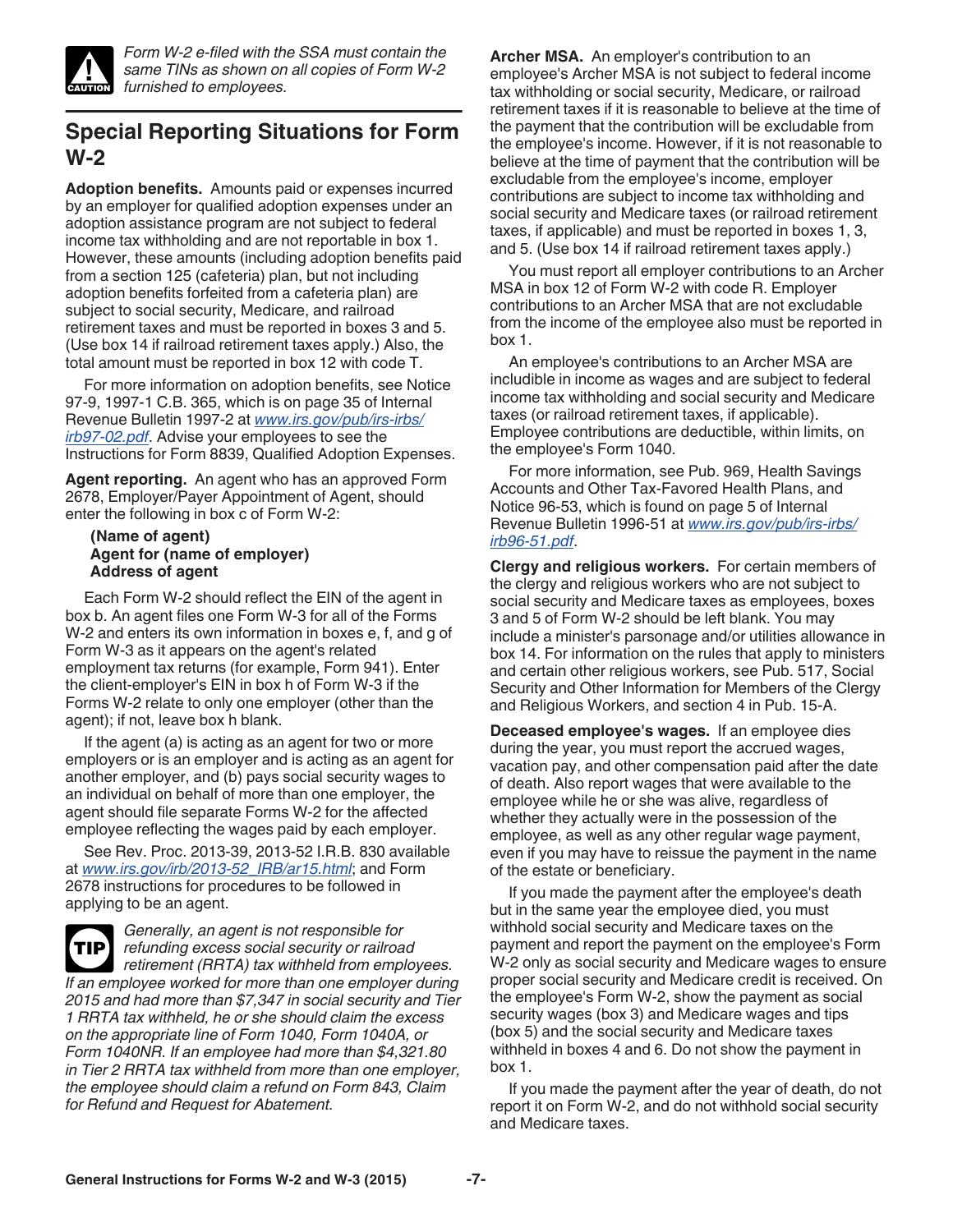<span id="page-7-0"></span>Whether the payment is made in the year of death or after the year of death, you also must report it in box 3 of Form 1099-MISC, Miscellaneous Income, for the payment to the estate or beneficiary. Use the name and taxpayer identification number (TIN) of the payment recipient on Form 1099-MISC. However, if the payment is a reissuance of wages that were constructively received by the deceased individual while he or she was still alive, do not report it on Form 1099-MISC.

*Example.* Before Employee A's death on June 15, 2015, A was employed by Employer X and received \$10,000 in wages on which federal income tax of \$1,500 was withheld. When A died, X owed A \$2,000 in wages and \$1,000 in accrued vacation pay. The total of \$3,000 (less the social security and Medicare taxes withheld) was paid to A's estate on July 5, 2015. Because X made the payment during the year of death, X must withhold social security and Medicare taxes on the \$3,000 payment and must complete Form W-2 as follows.

- Box a Employee A's SSN
- $\bullet$ Box e – Employee A's name
- Box f Employee A's address
- $\bullet$ Box 1 – 10000.00 (does not include the \$3,000
- accrued wages and vacation pay)
- Box 2 1500.00
- Box 3 13000.00 (includes the \$3,000 accrued wages and vacation pay)
- Box 4 806.00 (6.2% of the amount in box 3)

 $\bullet$  Box 5 – 13000.00 (includes the \$3,000 accrued wages and vacation pay)

Box 6 – 188.50 (1.45% of the amount in box 5)

**CAUTION !**

*Employer X also must complete Form 1099-MISC as follows.*

*Boxes for recipient's name, address, and TIN—the estate's name, address, and TIN.*

*Box 3: 3000.00 (Even though amounts were withheld for social security and Medicare taxes, the gross amount is reported here.)*

If Employer X made the payment after the year of death, the \$3,000 would not be subject to social security and Medicare taxes and would not be shown on Form W-2. However, the employer would still file Form 1099-MISC.

**Designated Roth contributions.** Under section 402A, a participant in a section 401(k) plan, under a 403(b) salary reduction agreement, or in a governmental 457(b) plan that includes a qualified Roth contribution program, may elect to make designated Roth contributions to the plan or program in lieu of elective deferrals. Designated Roth contributions are subject to federal income tax withholding and social security and Medicare taxes (and railroad retirement taxes, if applicable) and must be reported in boxes 1, 3, and 5. (Use box 14 if railroad retirement taxes apply.)

Section 402A requires separate reporting of the yearly designated Roth contributions. Designated Roth contributions to 401(k) plans will be reported using code AA in box 12; designated Roth contributions under 403(b) salary reduction agreements will be reported using code

BB in box 12; and designated Roth contributions under a governmental section 457(b) plan will be reported using code EE in box 12. For reporting instructions, see *Box 12—Codes* for Code AA, Code BB, and Code EE.

**Educational assistance programs.** Employer-provided educational assistance that qualifies as a working condition benefit is excludable from an employee's wages. For employer-provided educational assistance that does not qualify as a working condition benefit, a \$5,250 exclusion may apply if the assistance is provided under an educational assistance program under section 127. See Pub. 970, Tax Benefits for Education, and section 2 of Pub. 15-B for more information. Also see *Box 1—Wages, tips, other compensation.*

**Election workers.** Report on Form W-2 payments of \$600 or more to election workers for services performed in state, county, and municipal elections. File Form W-2 for payments of less than \$600 paid to election workers if social security and Medicare taxes were withheld under a section 218 (Social Security Act) agreement. Do not report election worker payments on Form 1099-MISC.

If the election worker is employed in another capacity with the same government entity, see Rev. Rul. 2000-6, which is on page 512 of Internal Revenue Bulletin 2000-6 at *[www.irs.gov/pub/irs-irbs/irb00-06.pdf.](http://www.irs.gov/pub/irs-irbs/irb00-06.pdf)*

#### **Employee business expense reimbursements.**

Reimbursements to employees for business expenses must be reported as follows.

Generally, payments made under an accountable plan are excluded from the employee's gross income and are not reported on Form W-2. However, if you pay a per diem or mileage allowance and the amount paid for substantiated miles or days traveled exceeds the amount treated as substantiated under IRS rules, you must report as wages on Form W-2 the amount in excess of the amount treated as substantiated. The excess amount is subject to income tax withholding and social security and Medicare taxes (or railroad retirement taxes, if applicable). Report the amount treated as substantiated (that is, the nontaxable portion) in box 12 using code L. See *Box 12—Codes* for *Code L— Substantiated employee business expense reimbursements.* (Use box 14 if railroad retirement taxes apply.)

• Payments made under a nonaccountable plan are reported as wages on Form W-2 and are subject to federal income tax withholding and social security and Medicare taxes (or railroad retirement taxes, if applicable). (Use box 14 if railroad retirement taxes apply.)

For more information on accountable plans, nonaccountable plans, amounts treated as substantiated under a per diem or mileage allowance, the standard mileage rate, the per diem substantiation method, and the high-low substantiation method, see Pub. 463, Travel, Entertainment, Gift, and Car Expenses; and section 5 of Pub. 15 (Circular E).

**Employee's social security and Medicare taxes (or railroad retirement taxes, if applicable) paid by employer.** If you paid your employee's share of social security and Medicare taxes rather than deducting them from the employee's wages, you must include these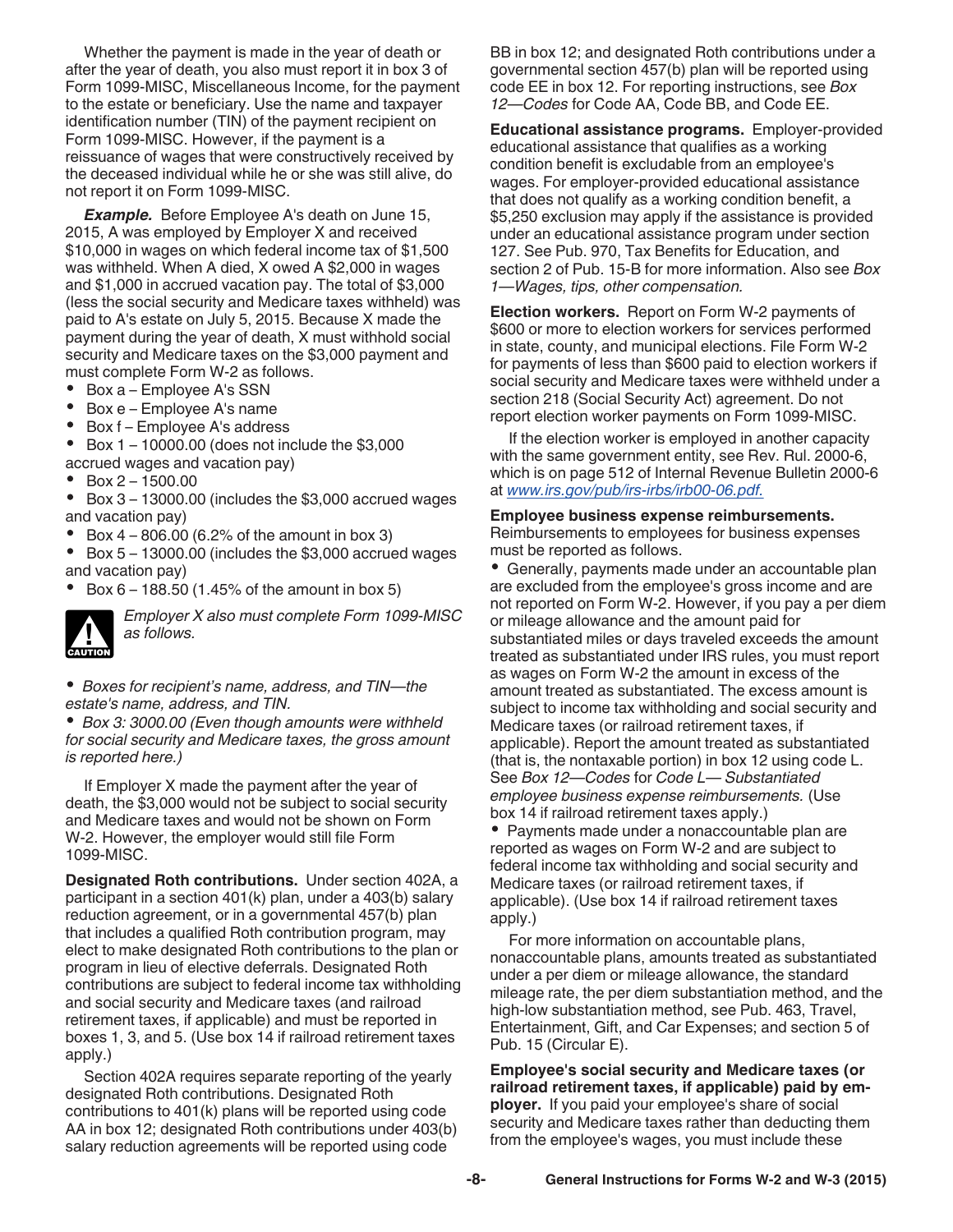<span id="page-8-0"></span>payments as wages subject to federal (or American Samoa, CNMI, Guam, or U.S. Virgin Islands) income tax withholding and social security, Medicare, and federal unemployment (FUTA) taxes. If you paid your employee's share of railroad retirement taxes, you must include these amounts as compensation subject to railroad retirement taxes. The amount to include as wages and/or compensation is determined by using the formula contained in the discussion of *Employee's Portion of Taxes Paid by Employer* in section 7 of Pub. 15-A and in Rev. Proc. 83-43, 1983-24 I.R.B. 60.

*This does not apply to household and agricultural employers. If you pay a household or agricultural*  **Propished all the mployers. If you pay a household or agricultural employee's social security and Medicare taxes,** *you must include these payments in the employee's wages for income tax withholding purposes. However, the wage increase due to the tax payments is not subject to social security, Medicare, or FUTA taxes. For information on completing Forms W-2 and W-3 in this situation, see the Instructions for Schedule H (Form 1040) and section 4 of Pub. 51 (Circular A).*

**Foreign agricultural workers.** You must report compensation of \$600 or more paid in a calendar year to an H-2A visa agricultural worker for agricultural labor. If the H-2A visa agricultural worker furnishes a valid taxpayer identification number, report these payments in box 1 of Form W-2. If the worker does not furnish a valid taxpayer identification number, report the payments on Form 1099-MISC. See *Form 1099-MISC*, below.

On Form W-2, no amount should be reported in boxes 3 or 5. In most cases, you do not need to withhold federal income tax from compensation paid to H-2A visa agricultural workers. Employers should withhold federal income tax only if the H-2A visa agricultural worker and the employer agree to withhold. The H-2A visa agricultural worker must provide a completed Form W-4. If the employer withholds income tax, the employer must report the tax withheld in box 2 of Form W-2 and on line 8 of Form 943. See Pub. 51 (Circular A).

*Form 1099-MISC.* If the H-2A visa agricultural worker fails to furnish a taxpayer identification number to the employer, and the total annual payments made to the H-2A visa agricultural worker are \$600 or more, the employer must begin backup withholding on the payments made until the H-2A visa agricultural worker furnishes a valid taxpayer identification number. Employers must report the compensation paid and any backup withholding on Forms 1099-MISC and Form 945, Annual Return of Withheld Federal Income Tax. See the 2015 Instructions for Form 1099-MISC and the 2015 Instructions for Form 945.

For more information, enter "Foreign Agricultural Workers" in the search box on IRS.gov.

**Fringe benefits.** Include all taxable fringe benefits in box 1 of Form W-2 as wages, tips, and other compensation and, if applicable, in boxes 3 and 5 as social security and Medicare wages. Although not required, you may include the total value of fringe benefits in box 14 (or on a separate statement). However, if you provided your employee a vehicle and included 100% of its annual lease value in the employee's income, you must separately report this value to the employee in box 14 (or on a separate statement). The employee can then figure the value of any business use of the vehicle and report it on Form 2106, Employee Business Expenses. Also see Pub. 15-B for more information.

*If you used the commuting rule or the vehicle cents-per-mile rule to value the personal use of*  **h** cents-per-mile rule to value the personal use of the vehicle, you cannot include 100% of the value *of the use of the vehicle in the employee's income. See Pub. 15-B.*

**Golden parachute payments (not applicable to Forms W-2AS, W-2CM, W-2GU, or W-2VI).** Include any golden parachute payments in boxes 1, 3, and 5 of Form W-2. Withhold federal income, social security, and Medicare taxes (or railroad retirement taxes, if applicable) as usual and report them in boxes 2, 4, and 6, respectively. (Use box 14 if railroad retirement taxes apply.) Excess parachute payments are also subject to a 20% excise tax. If the excess payments are considered wages, withhold the 20% excise tax and include it in box 2 as income tax withheld. Also report the excise tax in box 12 with code K. For definitions and additional information, see Regulations section 1.280G-1 and Rev. Proc. 2003-68, 2003-34 I.R.B. 398, available at *[www.irs.gov/irb/2003-34\\_IRB/ar16.html](http://www.irs.gov/irb/2003-34_IRB/ar16.html)*.

**Government employers.** Federal, state, and local governmental agencies have two options for reporting their employees' wages that are subject to only Medicare tax for part of the year and both social security and Medicare taxes for part of the year.

The first option (which the SSA prefers) is to file a single set of Forms W-2 per employee for the entire year, even if only part of the year's wages are subject to both social security and Medicare taxes. Check "941" (or "944") in box b of Form W-3 or check "941-SS" in box b of Form W-3SS. The wages in box 5 of Form W-2 must be equal to or greater than the wages in box 3 of Form W-2.

The second option is to file one set of Forms W-2 for wages subject only to Medicare tax and another set for wages subject to both social security and Medicare taxes. Use a separate Form W-3 to transmit each set of Forms W-2. For the Medicare-only Forms W-2, check "Medicare govt. emp." in box b of Form W-3. For the Forms W-2 showing wages subject to both social security and Medicare taxes, check "941" (or "944") in box b of Form W-3 or check "941-SS" in box b of Form W-3SS. The wages in box 5 of Form W-2 must be equal to or greater than the wages in box 3 of Form W-2.

**Group-term life insurance.** You must include in boxes 1, 3, and 5 (or 14, if railroad retirement taxes apply) the cost of group-term life insurance that is more than the cost of \$50,000 of coverage, reduced by the amount the employee paid toward the insurance. Use the table in section 2 of Pub. 15-B to determine the cost of the insurance. Also, show the amount in box 12 with code C. For employees, you must withhold social security and Medicare taxes, but not federal income tax. For coverage provided to former employees, the former employees must pay the employee part of social security and Medicare taxes (or railroad retirement taxes, if applicable) on the taxable cost of group-term life insurance over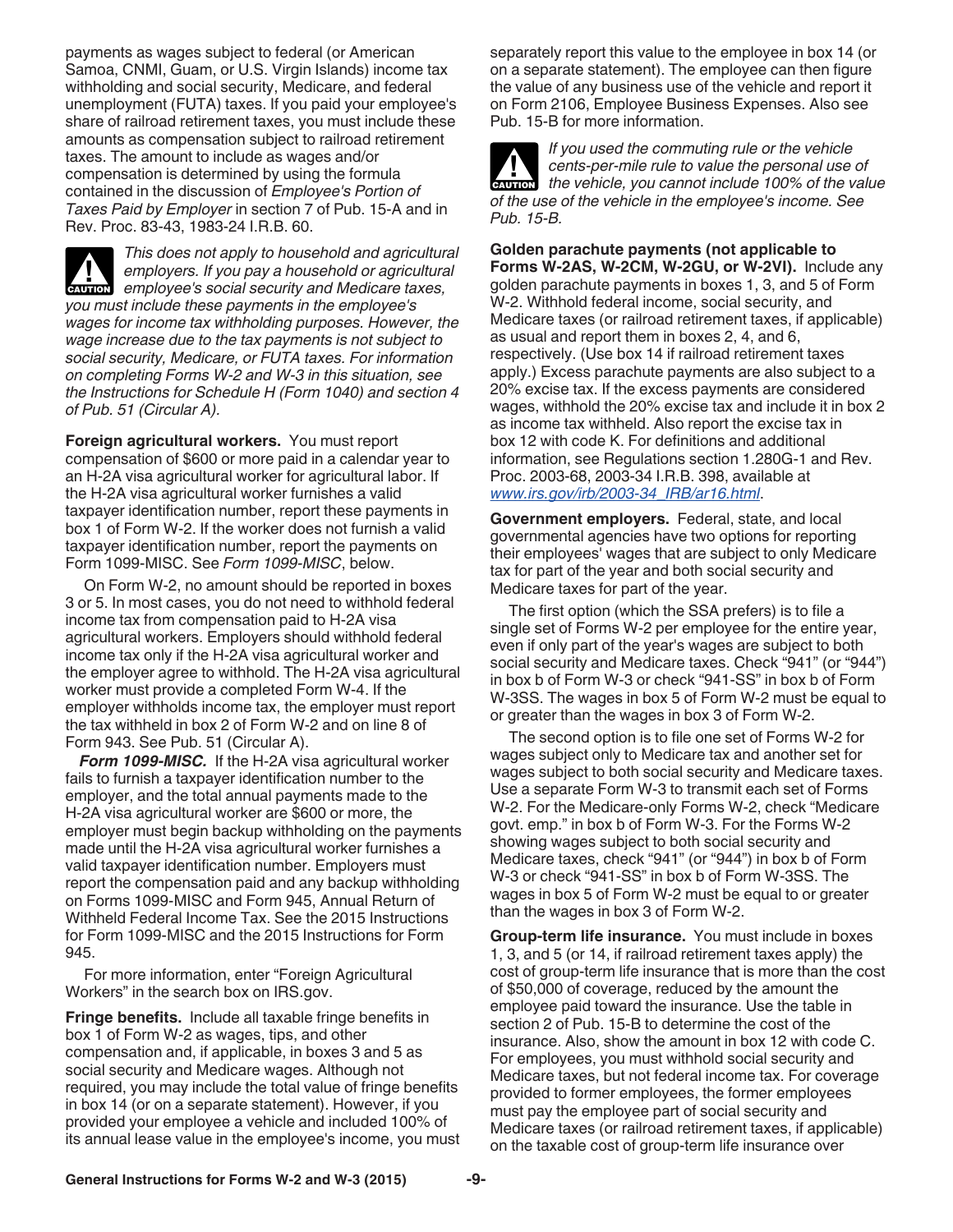<span id="page-9-0"></span>\$50,000 on Form 1040. You are not required to collect those taxes. However, you must report the uncollected social security tax (or railroad retirement taxes, if applicable) with code M and the uncollected Medicare tax (or RRTA Medicare tax, if applicable) with code N in box 12 of Form W-2. However, any uncollected Additional Medicare Tax (on the cost of group-term life insurance, which, in combination with other wages, is in excess of \$200,000) is not reported with code N in box 12.

**Health flexible spending arrangement (FSA).** For plan year 2015, a cafeteria plan may not allow an employee to request salary reduction contributions for a health FSA in excess of \$2,550 (as indexed for inflation).

If a cafeteria plan timely complies with the written plan requirement limiting health FSA salary reduction contributions, but one or more employees are erroneously allowed to elect a salary reduction of more than \$2,550 for a plan year, the cafeteria plan will continue to be a section 125 cafeteria plan for that plan year if:

The terms of the plan apply uniformly to all participants,

The error results from a reasonable mistake by the employer (or the employer's agent) and is not due to willful neglect by the employer (or the employer's agent), and

• Salary reduction contributions in excess of \$2,550 are paid to the employee and reported as wages for income tax withholding and employment tax purposes on the employee's Form W-2 (or Form W-2c) for the employee's taxable year in which, or with which, ends the cafeteria plan year in which the correction is made.



*The salary reduction contribution limit of \$2,550 does not include any amount (up to \$500) carried*  **c** does not include any amous<br>
over from a previous year.

For more information, see Notice 2012-40, 2012-26 I.R.B. 1046, available at *[www.irs.gov/irb/2012-26\\_IRB/](http://www.irs.gov/irb/2012-26_IRB/ar09.html) [ar09.html](http://www.irs.gov/irb/2012-26_IRB/ar09.html)* and Notice 2013-71, 2013-47 I.R.B. 532 available at *[www.irs.gov/irb/2013-47\\_IRB/ar10.html](http://irs.gov/irb/2013-47_IRB/ar10.html)*.

**Health savings account (HSA).** An employer's contribution (including an employee's contributions through a cafeteria plan) to an employee's HSA is not subject to federal income tax withholding or social security, Medicare, or railroad retirement taxes (or FUTA tax) if it is reasonable to believe at the time of the payment that the contribution will be excludable from the employee's income. However, if it is not reasonable to believe at the time of payment that the contribution will be excludable from the employee's income, employer contributions are subject to federal income tax withholding, social security and Medicare taxes (or railroad retirement taxes, if applicable), and FUTA tax and must be reported in boxes 1, 3, and 5 (use box 14 if railroad retirement taxes apply), and on Form 940, Employer's Annual Federal Unemployment (FUTA) Tax Return.

You must report all employer contributions (including an employee's contributions through a cafeteria plan) to an HSA in box 12 of Form W-2 with code W. Employer contributions to an HSA that are not excludable from the income of the employee also must be reported in boxes 1, 3, and 5. (Use box 14 if railroad retirement taxes apply.)

An employee's contributions to an HSA (unless made through a cafeteria plan) are includible in income as wages and are subject to federal income tax withholding and social security and Medicare taxes (or railroad retirement taxes, if applicable). Employee contributions are deductible, within limits, on the employee's Form 1040. For more information about HSAs, see Notice 2004-2, Notice 2004-50, and Notice 2008-52. Notice 2004-2, 2004-2 I.R.B. 269, is available at *[www.irs.gov/irb/](http://www.irs.gov/irb/2004-02_IRB/ar09.html) [2004-02\\_IRB/ar09.html](http://www.irs.gov/irb/2004-02_IRB/ar09.html)*. Notice 2004-50, 2004-33 I.R.B. 196, is available at *[www.irs.gov/irb/2004-33\\_IRB/](http://www.irs.gov/irb/2004-33_IRB/ar08.html) [ar08.html](http://www.irs.gov/irb/2004-33_IRB/ar08.html)*. Notice 2008-52, 2008-25 I.R.B. 1166, is available at *[www.irs.gov/irb/2008-25\\_IRB/ar10.html](http://www.irs.gov/irb/2008-25_IRB/ar10.html)*. Also see Form 8889, Health Savings Accounts (HSAs), and Pub. 969.

**Lost Form W-2—reissued statement.** If an employee loses a Form W-2, write "REISSUED STATEMENT" on the new copy and furnish it to the employee. You do not have to add "REISSUED STATEMENT" on Forms W-2 provided to employees electronically. Do not send Copy A of the reissued Form W-2 to the SSA. Employers are not prohibited (by the Internal Revenue Code) from charging a fee for the issuance of a duplicate Form W-2.

**Military differential pay.** Employers paying their employees while they are on active duty in the United States uniformed services should treat these payments as wages. Differential wage payments made to an individual while on active duty for periods scheduled to exceed 30 days are subject to income tax withholding, but are not subject to social security, Medicare, and unemployment taxes. Report differential wage payments in box 1 and any federal income tax withholding in box 2. Differential wage payments made to an individual while on active duty for 30 days or less are subject to income tax withholding, social security, Medicare, and unemployment taxes, and are reported in boxes 1, 3, and 5. See Rev. Rul. 2009-11, 2009-18 I.R.B. 896, available at *[www.irs.gov/irb/](http://www.irs.gov/irb/2009-18_IRB/ar07.html) [2009-18\\_IRB/ar07.html](http://www.irs.gov/irb/2009-18_IRB/ar07.html)*.

**Moving expenses.** Report moving expenses as follows. Qualified moving expenses that an employer paid to a third party on behalf of the employee (for example, to a moving company) and services that an employer furnished in kind to an employee are not reported on Form W-2.

Qualified moving expense reimbursements paid directly to an employee by an employer are reported only in box 12 of Form W-2 with code P.

Nonqualified moving expense reimbursements are reported in boxes 1, 3, and 5 (use box 14 if railroad retirement taxes apply) of Form W-2. These amounts are subject to federal income tax withholding and social security and Medicare taxes (or railroad retirement taxes, if applicable).

For more information on qualified and nonqualified moving expenses, see Pub. 521, Moving Expenses.

**Nonqualified deferred compensation plans.** Section 409A provides that all amounts deferred under a nonqualified deferred compensation (NQDC) plan for all tax years are currently includible in gross income to the extent not subject to a substantial risk of forfeiture and not previously included in gross income, unless certain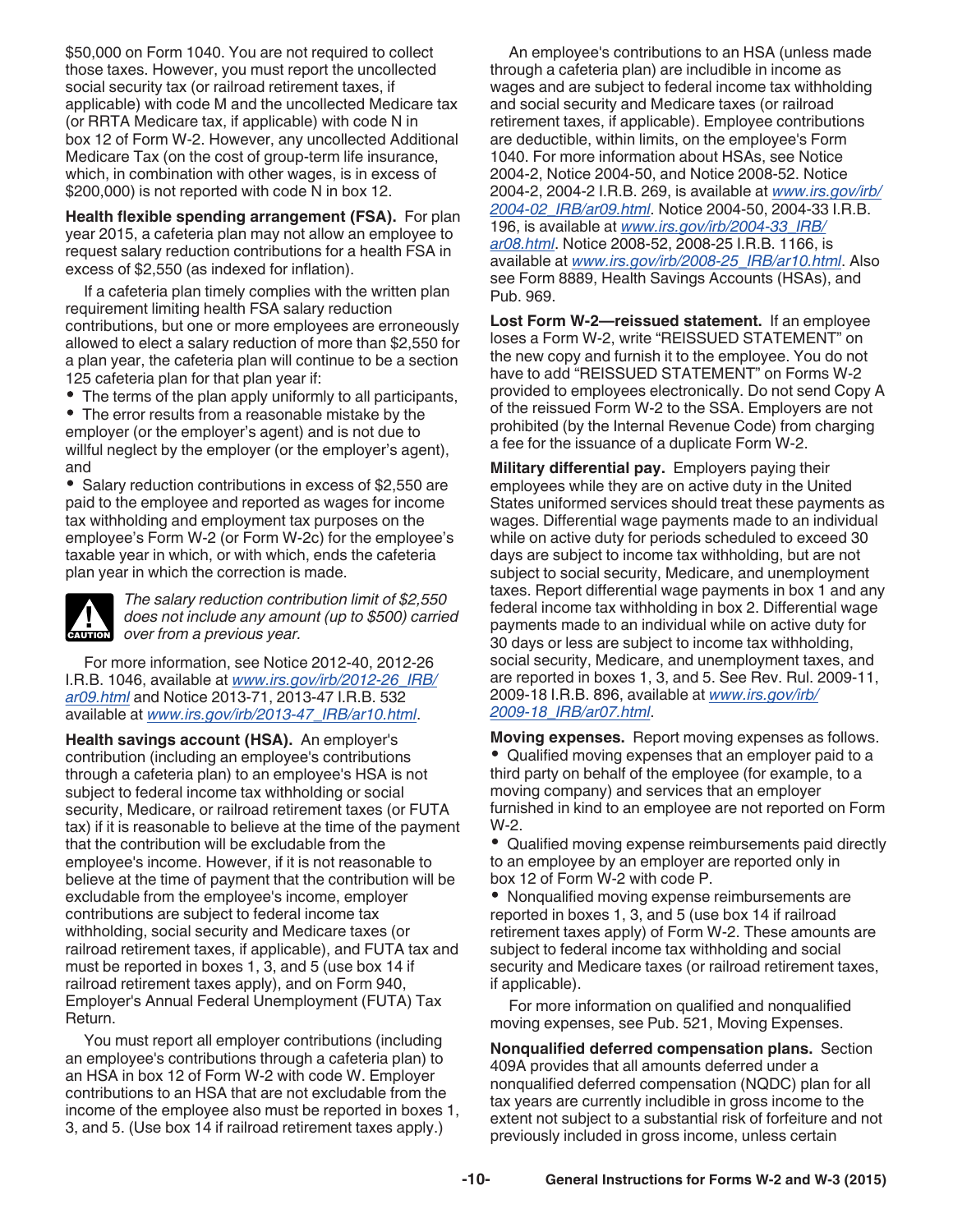<span id="page-10-0"></span>requirements are met. Generally, section 409A is effective with respect to amounts deferred in tax years beginning after December 31, 2004, but deferrals made prior to that year may be subject to section 409A under some circumstances.

It is not necessary to show amounts deferred during the year under an NQDC plan subject to section 409A. If you report section 409A deferrals, show the amount in box 12 using code Y. For more information, see Notice 2008-115, 2008-52 I.R.B. 1367, available at *[www.irs.gov/irb/](http://www.irs.gov/irb/2008-52_IRB/ar10.html) [2008-52\\_IRB/ar10.html.](http://www.irs.gov/irb/2008-52_IRB/ar10.html)*

Income included under section 409A from an NQDC plan will be reported in box 1 and in box 12 using code Z. This income is also subject to an additional tax of 20% that is reported on Form 1040. For more information on amounts includible in gross income and reporting requirements, see proposed Regulations section 1.409A-4, 2008-51 I.R.B. 1325, and Notice 2008-115. For information on correcting failures to comply with section 409A and related reporting, see Notice 2008-113, 2008-51 I.R.B. 1305, available at *[www.irs.gov/irb/](http://www.irs.gov/irb/2008-51_IRB/ar12.html) [2008-51\\_IRB/ar12.html](http://www.irs.gov/irb/2008-51_IRB/ar12.html)*; Notice 2010-6, 2010-3 I.R.B. 275, available at *[www.irs.gov/irb/2010-3\\_IRB/ar08.html](http://www.irs.gov/irb/2010-03_IRB/ar08.html)*; and Notice 2010-80, 2010-51 I.R.B. 853, available at *[www.irs.gov/irb/2010-51\\_IRB/ar08.html](http://www.irs.gov/irb/2010-51_IRB/ar08.html)*.

See the *Nonqualified Deferred Compensation Plan Reporting Examples Chart.*

**Railroad employers (not applicable to Forms W-2AS, W-2CM, W-2GU, or W-2VI).** Railroad employers must file Form W-2 to report their employees' wages and income tax withholding in boxes 1 and 2. Electronic reporting may be required; see *E-filing.* If you have employees covered under the Federal Insurance Contributions Act (FICA) (social security and Medicare) and the Railroad Retirement Tax Act (RRTA), you must file a separate Form W-3 to transmit the Forms W-2 for each group of employees.

For employees covered by social security and Medicare, complete boxes 3, 4, 5, 6, and 7 of Form W-2 to show the social security and Medicare wages and the amounts withheld for social security and Medicare taxes. On the Form W-3 used to transmit these Forms W-2, check the "941" checkbox in box b.

For employees covered by RRTA tax, report the RRTA compensation, Tier 1, Tier 2, Medicare, and any Additional Medicare Tax withheld in box 14 of Form W-2. Label them "RRTA compensation," "Tier 1 tax," "Tier 2 tax," "Medicare tax," and "Additional Medicare Tax." Include tips reported by the employee to the employer in "RRTA compensation." Use additional Forms W-2 if needed. See *Multiple Forms.* Boxes 3, 4, 5, 6, and 7 apply only to covered social security and Medicare wages and taxes and are not to be used to report railroad retirement compensation and taxes. On the Form W-3 used to transmit these Forms W-2, check the "CT-1" checkbox in box b.

**Repayments.** If an employee repays you for wages received in error, do not offset the repayments against current year wages unless the repayments are for amounts received in error in the current year. Repayments made in the current year, but related to a prior year or

years, must be repaid in gross, not net, and require special tax treatment by employees in some cases. You may advise the employee of the total repayments made during the current year and the amount (if any) related to prior years. This information will help the employee account for such repayments on his or her federal income tax return.

If the repayment was for a prior year, you must file Form W-2c with the SSA to correct only social security and Medicare wages and taxes, and furnish a copy to the employee. Do not correct "Wages, tips, other compensation" in box 1, or "Federal income tax withheld" in box 2, on Form W-2c. Also, do not correct any Additional Medicare Tax withheld on the repaid wages (reported with Medicare tax withheld in box 6) on Form W-2c. File the "X" return that is appropriate for the return on which the wages or compensation was originally reported (Forms 941-X, 943-X, 944-X, or CT-1X). Correct the social security and Medicare wages and taxes for the period during which the wages or compensation was originally paid. For information on reporting adjustments to Forms 941, 941-SS, 943, 944, or Form CT-1, see section 13 of Pub. 15 (Circular E), the Instructions for Form CT-1X, or section 9 of Pub. 51 (Circular A).

*Tell your employee that the wages paid in error in a prior year remain taxable to him or her for that year. This is because the employee received and had use of those funds during that year. The employee is not entitled to file an amended return (Form 1040X) to recover the income tax on these wages. Instead, the employee is entitled to a deduction (or a credit, in some cases) for the repaid wages on his or her Form 1040 for the year of repayment. However, the employee is entitled to file an amended return (Form 1040X) to recover Additional Medicare Tax on these wages, if any. Refer your employee to* Repayments *in Pub. 525.* **TIP**

**Scholarship and fellowship grants.** Give a Form W-2 to each recipient of a scholarship or fellowship grant only if you are reporting amounts includible in income under section 117(c) (relating to payments for teaching, research, or other services required as a condition for receiving the qualified scholarship). Also see Pub. 15-A and Pub. 970. These payments are subject to federal income tax withholding. However, their taxability for social security and Medicare taxes (or railroad retirement taxes, if applicable) depends on the nature of the employment and the status of the organization. See *Students, scholars, trainees, teachers, etc.,* in section 15 of Pub. 15 (Circular E).

**Sick pay.** If you had employees who received sick pay in 2015 from an insurance company or other third-party payer and the third party notified you of the amount of sick pay involved, you may be required to report the information on the employees' Forms W-2. If the insurance company or other third-party payer did not notify you in a timely manner about the sick pay payments, it must prepare Forms W-2 and W-3 for your employees showing the sick pay. For specific reporting instructions, see *Sick Pay Reporting* in section 6 of Pub. 15-A.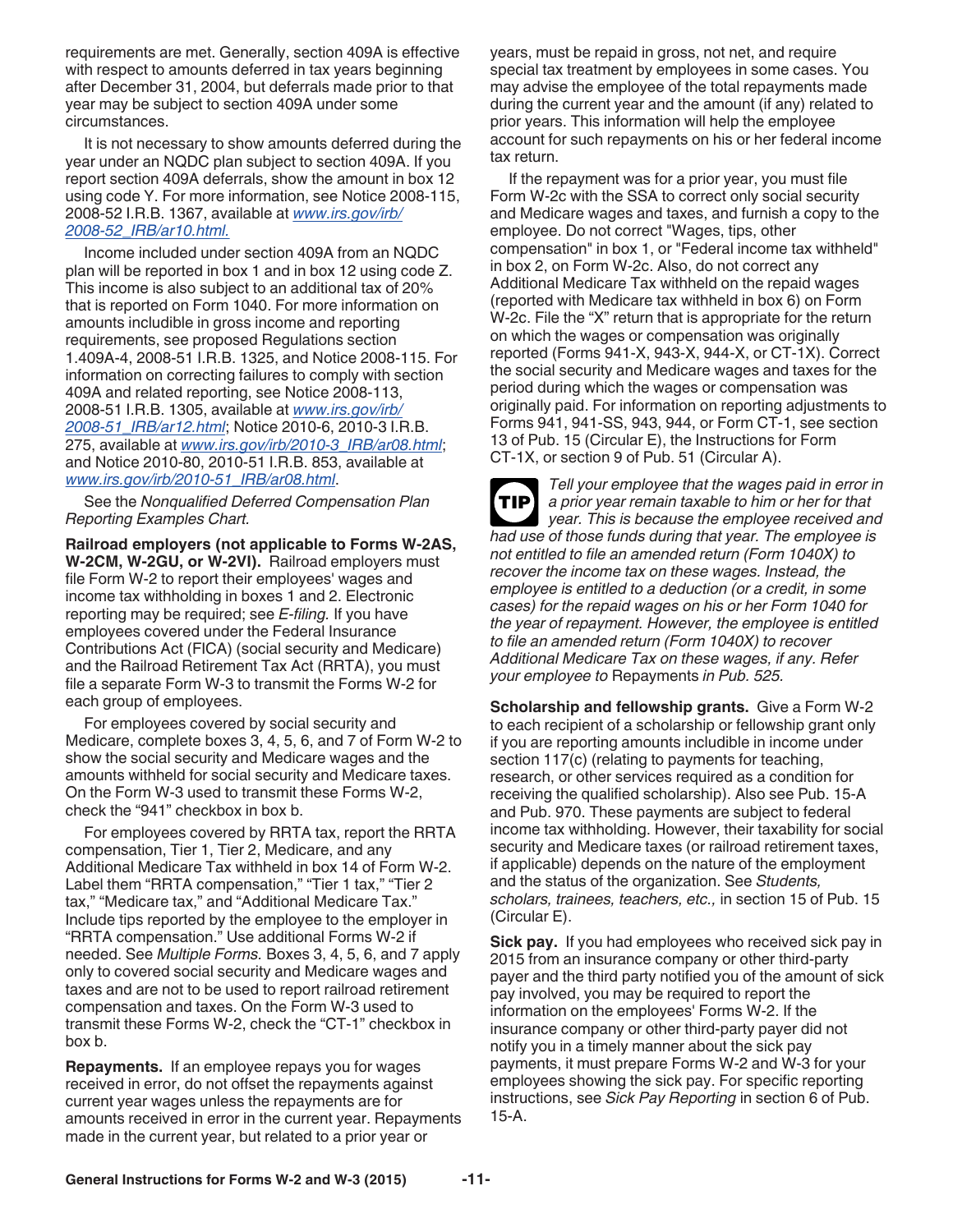<span id="page-11-0"></span>**SIMPLE retirement account.** An employee's salary reduction contributions to a SIMPLE (savings incentive match plan for employees) retirement account are not subject to federal income tax withholding but are subject to social security, Medicare, and railroad retirement taxes. Do not include an employee's contribution in box 1, but do include it in boxes 3 and 5. (Use box 14 if railroad retirement taxes apply.) An employee's total contribution also must be included in box 12 with code D or S.

An employer's matching or nonelective contribution to an employee's SIMPLE retirement account is not subject to federal income tax withholding or social security, Medicare, or railroad retirement taxes, and is not to be shown on Form W-2.

For more information on SIMPLE retirement accounts, see Notice 98-4, 1998-1 C.B. 269. You can find Notice 98-4 on page 25 of Internal Revenue Bulletin 1998-2 at *[www.irs.gov/pub/irs-irbs/irb98-02.pdf.](http://www.irs.gov/pub/irs-irbs/irb98-02.pdf)*

**Successor/predecessor employers.** If you buy or sell a business during the year, see Rev. Proc. 2004-53 for information on who must file Forms W-2 and employment tax returns. Rev. Proc. 2004-53, 2004-34 I.R.B. 320, is available at *[www.irs.gov/irb/2004-34\\_IRB/ar13.html](http://www.irs.gov/irb/2004-34_IRB/ar13.html)*.

**Terminating a business.** If you terminate your business, you must provide Forms W-2 to your employees for the calendar year of termination by the due date of your final Forms 941, 944, or 941-SS. You also must file Forms W-2 with the SSA by the last day of the month that follows the due date of your final Forms 941, 944, or 941-SS. If filing on paper, make sure you obtain Forms W-2 and W-3 preprinted with the correct year. If e-filing, make sure your software has been updated for the current tax year.

However, if any of your employees are immediately employed by a successor employer, see *Successor/ predecessor employers,* earlier. Also, for information on automatic extensions for furnishing Forms W-2 to employees and filing Forms W-2, see Rev. Proc. 96-57, which is on page 14 of Internal Revenue Bulletin 1996-53 at *[www.irs.gov/pub/irs-irbs/irb96-53.pdf.](http://www.irs.gov/pub/irs-irbs/irb96-53.pdf)*

*Get Schedule D (Form 941), Report of Discrepancies Caused by Acquisitions, Statutory Mergers, or Consolidations, for information on reconciling wages and taxes reported on Forms W-2 with amounts reported on Forms 941, 941-SS, 943, or 944.* **TIP**

**Uniformed Services Employment and Reemployment Rights Act of 1994 (USERRA) makeup amounts to a pension plan.** If an employee returned to your employment after military service and certain makeup amounts were contributed to a pension plan for a prior year(s) under the USERRA, report the prior year contributions separately in box 12. See the *TIP* above Code D in *Box 12—Codes.* You also may report certain makeup amounts in box 14. See *Box 14—Other* in *Specific instructions for Form W-2.*

Instead of reporting in box 12 (or box 14), you may choose to provide a separate statement to your employee showing USERRA makeup contributions. The statement must identify the type of plan, the year(s) to which the contributions relate, and the amount contributed for each year.

**Virtual currency.** For federal tax purposes, virtual currency is treated as property. Bitcoin is an example of virtual currency. Transactions using virtual currency (such as Bitcoin) must be reported in U.S. dollars.

The fair market value of virtual currency (such as Bitcoin) paid as wages is subject to federal income tax withholding, FICA tax, and FUTA tax and must be reported on Form W-2. Notice 2014-21, 2014-16 I.R.B. 938 describes how virtual currency is treated for federal tax purposes and is available at *[www.irs.gov/irb/](http://www.irs.gov/irb/2014-16_IRB/ar12.html) [2014-16\\_IRB/ar12.html](http://www.irs.gov/irb/2014-16_IRB/ar12.html)*.

## **Penalties**

The following penalties apply to the person or employer required to file Form W-2. The penalties apply to both paper filers and e-filers.

*Third Party Payers. Employers are responsible for ensuring that Forms W-2 are furnished to exands* for ensuring that Forms W-2 are furnished to employees and that Forms W-2 and W-3 are filed in the same of the same set of the same set of the same set of the same set of the same set of the same set of the same *with the SSA correctly and on time, even if the employer contracts with a third party to perform these acts. The IRS strongly suggests that the employer's address, not the third party's address, be the address on record with the IRS. This will ensure that you remain informed of tax matters involving your business because the IRS will correspond to the employer's address of record if there are any issues with an account. If you choose to outsource any of your payroll and related tax duties (that is, withholding, reporting, and paying over social security, Medicare, FUTA, and income taxes) to a third party payer, visit IRS.gov and enter "outsourcing payroll duties" in the search box for helpful information on this topic.*

**Failure to file correct information returns by the due date.** If you fail to file a correct Form W-2 by the due date and cannot show reasonable cause, you may be subject to a penalty as provided under section 6721. The penalty applies if you:

• Fail to file timely,

Fail to include all information required to be shown on  $\bullet$ Form W-2,

- Include incorrect information on Form W-2,
- File on paper forms when you are required to *e-file*,
- $\bullet$ Report an incorrect TIN,
- Fail to report a TIN, or
- Fail to file paper Forms W-2 that are machine readable.

The amount of the penalty is based on when you file the correct Form W-2. The penalty is:

 \$30 per Form W-2 if you correctly file within 30 days of the due date (for example, by March 30 if the due date is February 28); the maximum penalty is \$250,000 per year (\$75,000 for small businesses, defined in *Small businesses*).

• \$60 per Form W-2 if you correctly file more than 30 days after the due date but by August 1; the maximum penalty is \$500,000 per year (\$200,000 for small businesses).

• \$100 per Form W-2 if you file after August 1, or you do not file required Forms W-2; the maximum penalty is \$1,500,000 per year (\$500,000 for small businesses).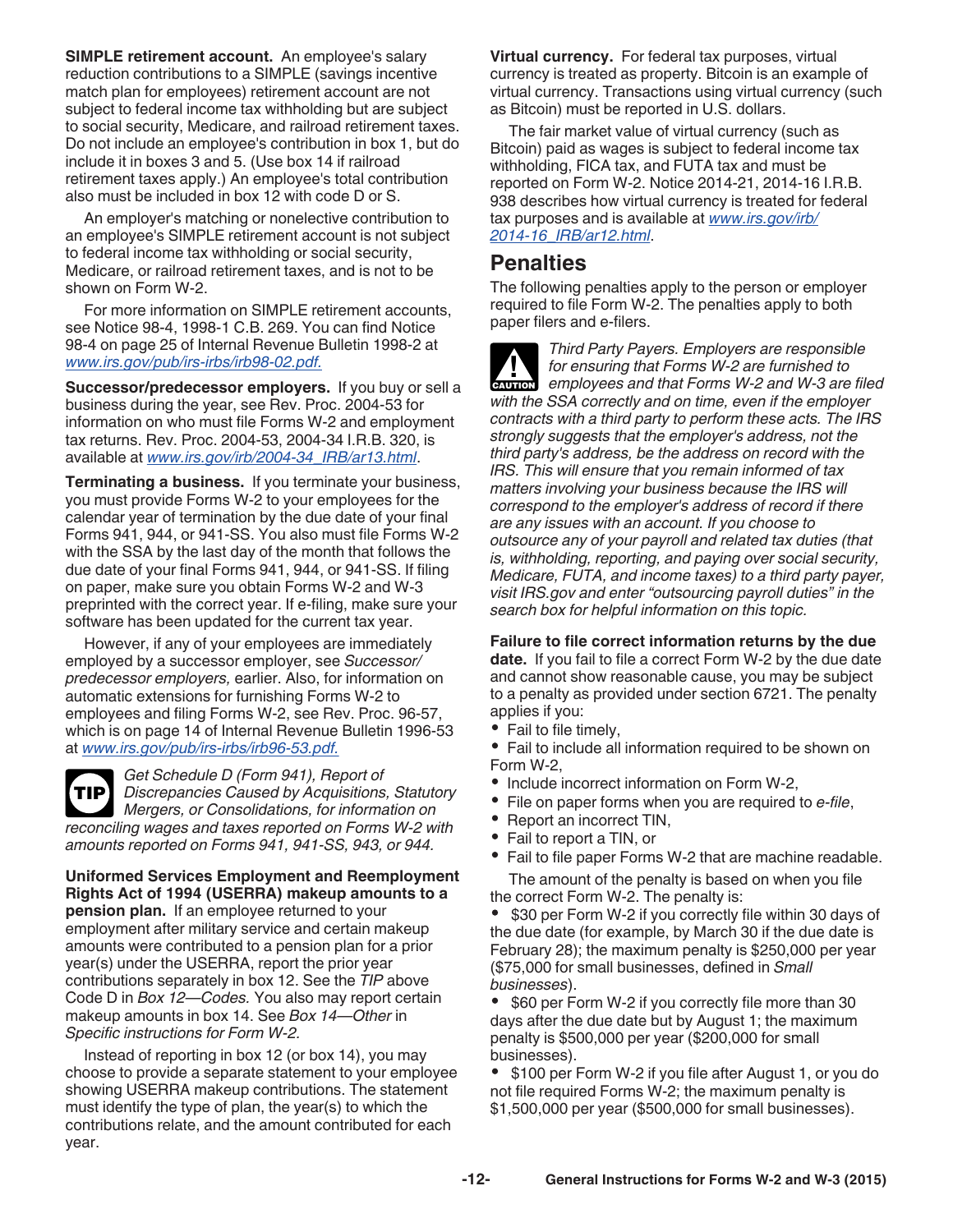<span id="page-12-0"></span>

*If you do not file corrections and you do not meet any of the exceptions to the penalty, the penalty is \$100 per information return. The maximum* is \$100 per information return. The maximum *penalty is \$1,500,000 per year.*

*Exceptions to the penalty.* The following are exceptions to the failure to file correct information returns penalty.

1. The penalty will not apply to any failure that you can show was due to reasonable cause and not to willful neglect. In general, you must be able to show that your failure was due to an event beyond your control or due to significant mitigating factors. You also must be able to show that you acted in a responsible manner and took steps to avoid the failure.

2. An inconsequential error or omission is not considered a failure to include correct information. An inconsequential error or omission does not prevent or hinder the SSA/IRS from processing the Form W-2, from correlating the information required to be shown on the form with the information shown on the payee's tax return, or from otherwise putting the form to its intended use. Errors and omissions that are never inconsequential are those relating to:

- $\bullet$  A TIN,
- A payee's surname, and
- Any money amounts.

3. De minimis rule for corrections. Even though you cannot show reasonable cause, the penalty for failure to file correct Forms W-2 will not apply to a certain number of returns if you:

• Filed those Forms W-2 on or before the required filing date,

Either failed to include all of the information required on the form or included incorrect information, and

• Filed corrections of these forms by August 1.

If you meet all of the de minimis rule conditions, the penalty for filing incorrect information returns (including Form W-2) will not apply to the greater of 10 information returns (including Form W-2) or one-half of 1% of the total number of information returns (including Form W-2) that you are required to file for the calendar year.

*Small businesses.* For purposes of the lower maximum penalties shown in *Failure to file correct information returns by the due date,* you are a small business if your average annual gross receipts for the 3 most recent tax years (or for the period that you were in existence, if shorter) ending before the calendar year in which the Forms W-2 were due are \$5 million or less.

*Intentional disregard of filing requirements.* If any failure to timely file a correct Form W-2 is due to intentional disregard of the filing or correct information requirements, the penalty is at least \$250 per Form W-2 with no maximum penalty.

**Failure to furnish correct payee statements.** If you fail to provide correct payee statements (Forms W-2) to your employees and cannot show reasonable cause, you may be subject to a penalty as provided under section 6722. The penalty applies if you fail to provide the statement by February 1, 2016, if you fail to include all information

required to be shown on the statement, or if you include incorrect information on the statement.

The amount of the penalty is based on when you furnish the correct payee statement. This penalty is an additional penalty and is applied in the same manner, and with the same amounts, as in *Failure to file correct information returns by the due date.*

*Exceptions to the penalty.* An inconsequential error or omission is not considered a failure to include correct information. An inconsequential error or omission cannot reasonably be expected to prevent or hinder the payee from timely receiving correct information and reporting it on his or her income tax return or from otherwise putting the statement to its intended use. Errors and omissions that are never inconsequential are those relating to:

- A dollar amount,
- A significant item in a payee's address, and

• The appropriate form for the information provided, such as whether the form is an acceptable substitute for the official IRS form.

See *Exceptions to the penalty* in *Failure to file correct information returns by the due date*, for additional exceptions to the penalty for failure to file correct payee statements.

*Intentional disregard of payee statement requirements.* If any failure to provide a correct payee statement (Form W-2) to an employee is due to intentional disregard of the requirements to furnish a correct payee statement, the penalty is \$250 per Form W-2 with no maximum penalty.

**Civil damages for fraudulent filing of Forms W-2.** If you willfully file a fraudulent Form W-2 for payments that you claim you made to another person, that person may be able to sue you for damages. If you are found liable, you may have to pay \$5,000 or more in damages. You may also be subject to criminal sanctions.

## **Specific Instructions for Form W-2**

**How to complete Form W-2.** Form W-2 is a multi-part form. Ensure all copies are legible. Send Copy A to the SSA; Copy 1, if required, to your state, city, or local tax department; and Copies B, C, and 2 to your employee. Keep Copy D, and a copy of Form W-3, with your records for 4 years.

Enter the information on Form W-2 using black ink in 12-point Courier font. Copy A is read by machine and must be typed clearly with no corrections made to the entries and with no entries exceeding the size of the boxes. Entries completed by hand, in script or italic fonts, or in colors other than black cannot be read by the machines. Make all dollar entries on Copy A without the dollar sign and comma but with the decimal point (00000.00). Show the cents portion of the money amounts. If a box does not apply, leave it blank.

Send the whole Copy A page of Form W-2 with Form W-3 to the SSA even if one of the Forms W-2 on the page is blank or void. Do not staple Forms W-2 together or to Form W-3. File Forms W-2 either alphabetically by employees' last names or numerically by employees' SSNs.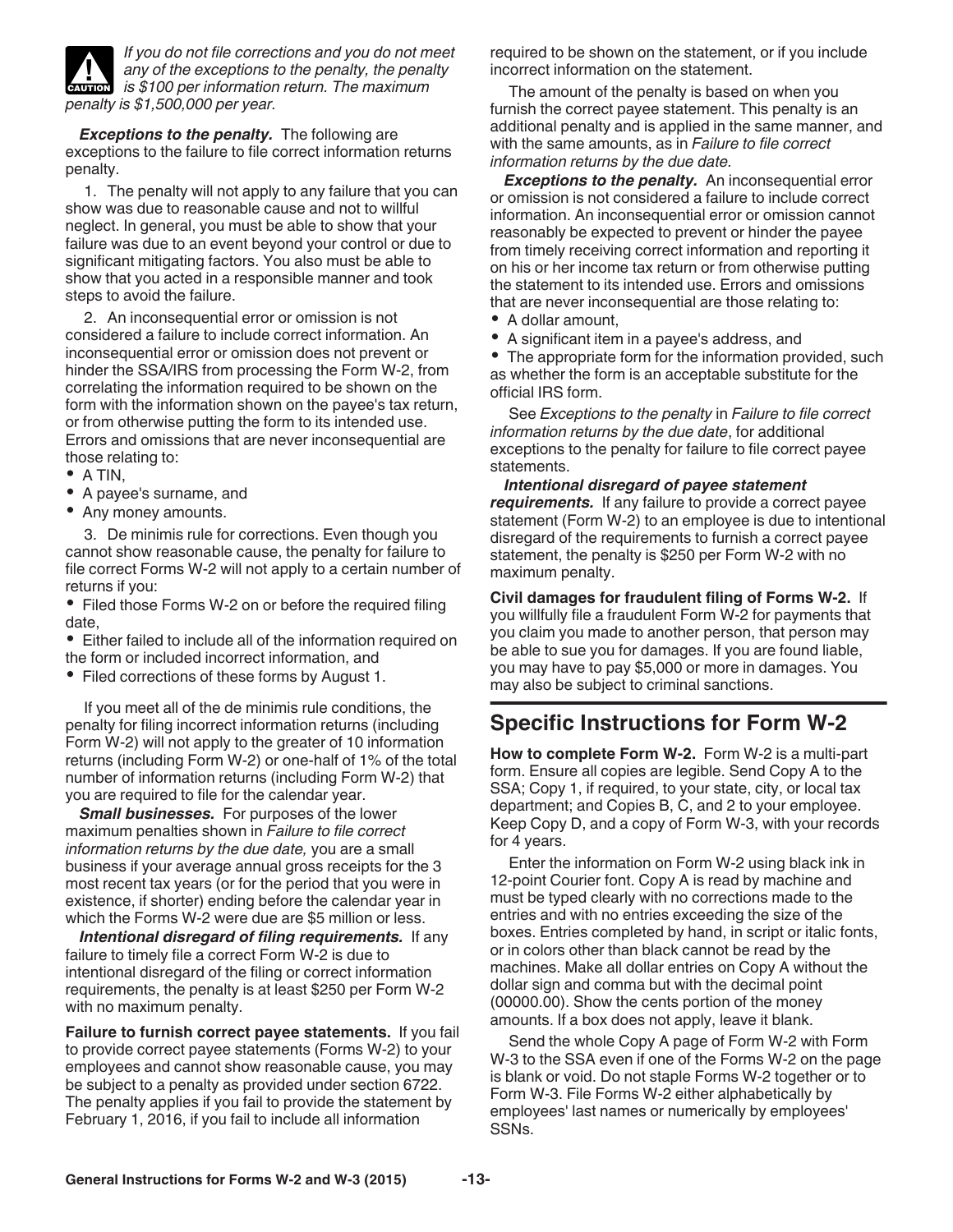<span id="page-13-0"></span>**Calendar year basis.** The entries on Form W-2 must be based on wages paid during the calendar year. Use Form W-2 for the correct tax year. For example, if the employee worked from December 22, 2015, through January 9, 2016, and the wages for that period were paid on January 10, 2016, include those wages on the 2016 Form W-2.

**Multiple forms.** If necessary, you can issue more than one Form W-2 to an employee. For example, you may need to report more than four coded items in box 12 or you may want to report other compensation on a second form. If you issue a second Form W-2, complete boxes a, b, c, d, e, and f with the same information as on the first Form W-2. Show any items that were not included on the first Form W-2 in the appropriate boxes. Also, see the *Caution* for Copy A in *How to get forms and publications.*

Do not report the same federal, American Samoa, CNMI, Guam, or U.S. Virgin Islands tax data to the SSA on more than one Copy A.



*For each Form W-2 showing an amount in box 3 or box 7, make certain that box 5 equals or exceeds the sum of boxes 3 and 7.*

**Void.** Check this box when an error is made on Form W-2 and you are voiding it because you are going to complete a new Form W-2. Do not include any amounts shown on "Void" forms in the totals you enter on Form W-3. See *Corrections.* 

**Box a—Employee's social security number.** Enter the number shown on the employee's social security card.

If the employee does not have a card, he or she should apply for one by completing Form SS-5, Application for a Social Security Card. The SSA lets you verify employee names and SSNs online. For information about these free services, visit the Employer W-2 Filing Instructions & Information website at *[www.socialsecurity.gov/employer](http://www.socialsecurity.gov/employer)*. If you have questions about using these services, call 1-800-772-6270 (toll free) to speak with an employer reporting technician at the SSA.

If the employee has applied for a card but the number is not received in time for filing, enter "Applied For" in box a on paper Forms W-2 filed with the SSA. If e-filing, enter zeros (000-00-0000 if creating forms online or 000000000 if uploading a file).

Ask the employee to inform you of the number and name as they are shown on the social security card when it is received. Then correct your previous report by filing Form W-2c showing the employee's SSN. If the employee needs to change his or her name from that shown on the card, the employee should call the SSA at 1-800-772-1213.

If you do not provide the correct employee name and SSN on Form W-2, you may owe a penalty unless you have reasonable cause. For more information, see Publication 1586, Reasonable Cause Regulations & Requirements for Missing and Incorrect Name/TINs.

*ITINs for aliens.* Do not accept an ITIN in place of an SSN for employee identification or for work. An ITIN is only available to resident and nonresident aliens who are not eligible for U.S. employment and need identification for other tax purposes. You can identify an ITIN because it is a 9-digit number, beginning with the number "9" with either a "7" or "8" as the fourth digit, and is formatted like an SSN (for example, 9NN-7N-NNNN). An individual with an ITIN who later becomes eligible to work in the United States must obtain an SSN.



*Do not auto-populate an ITIN into box a.*

**Box b—Employer identification number (EIN).** Show the EIN assigned to you by the IRS (00-0000000). This should be the same number that you used on your federal employment tax returns (Forms 941, 941-SS, 943, 944, CT-1, or Schedule H (Form 1040)). Do not use a prior owner's EIN. If you do not have an EIN when filing Forms W-2, enter "Applied For" in box b; do not use your SSN. You can get an EIN by applying online at IRS.gov, or by filing Form SS-4, Application for Employer Identification Number. Also see *Agent reporting.*

**Box c—Employer's name, address, and ZIP code.**  This entry should be the same as shown on your Forms 941, 941-SS, 943, 944, CT-1, or Schedule H (Form 1040). The U.S. Postal Service recommends that no commas or periods be used in return addresses. Also see *Agent reporting.*

**Box d—Control number.** You may use this box to identify individual Forms W-2. You do not have to use this box.

**Boxes e and f—Employee's name and address.** Enter the name as shown on your employee's social security card (first name, middle initial, last name). If the name does not fit in the space allowed on the form, you may show the first and middle name initials and the full last name. It is especially important to report the exact last name of the employee. If you are unable to determine the correct last name, use of the SSA's Social Security Number Verification System may be helpful. Separate parts of a compound name with either a hyphen or a blank. Do not join them into a single word. Include all parts of a compound name in the appropriate name field. For example, for the name "John R Smith-Jones," enter "Smith-Jones" or "Smith Jones" in the last name field. If the name has changed, the employee must get a corrected social security card from any SSA office. Use the name on the original card until you see the corrected card. Do not show titles or academic degrees, such as "Dr.," "RN," or "Esq.," at the beginning or end of the employee's name. Generally, do not enter "Jr.," "Sr.," or other suffix in the "Suff." box on Copy A unless the suffix appears on the card. However, the SSA still prefers that you do not enter the suffix on Copy A.

Include in the address the number, street, and apartment or suite number (or P.O. box number if mail is not delivered to a street address). The U.S. Postal Service recommends that no commas or periods be used in delivery addresses. For a foreign address, give the information in the following order: city, province or state, and country. Follow the country's practice for entering the postal code. Do not abbreviate the country name.

**Third-party sick pay.** For wages paid in 2014, third-party payers of sick pay (and in certain cases,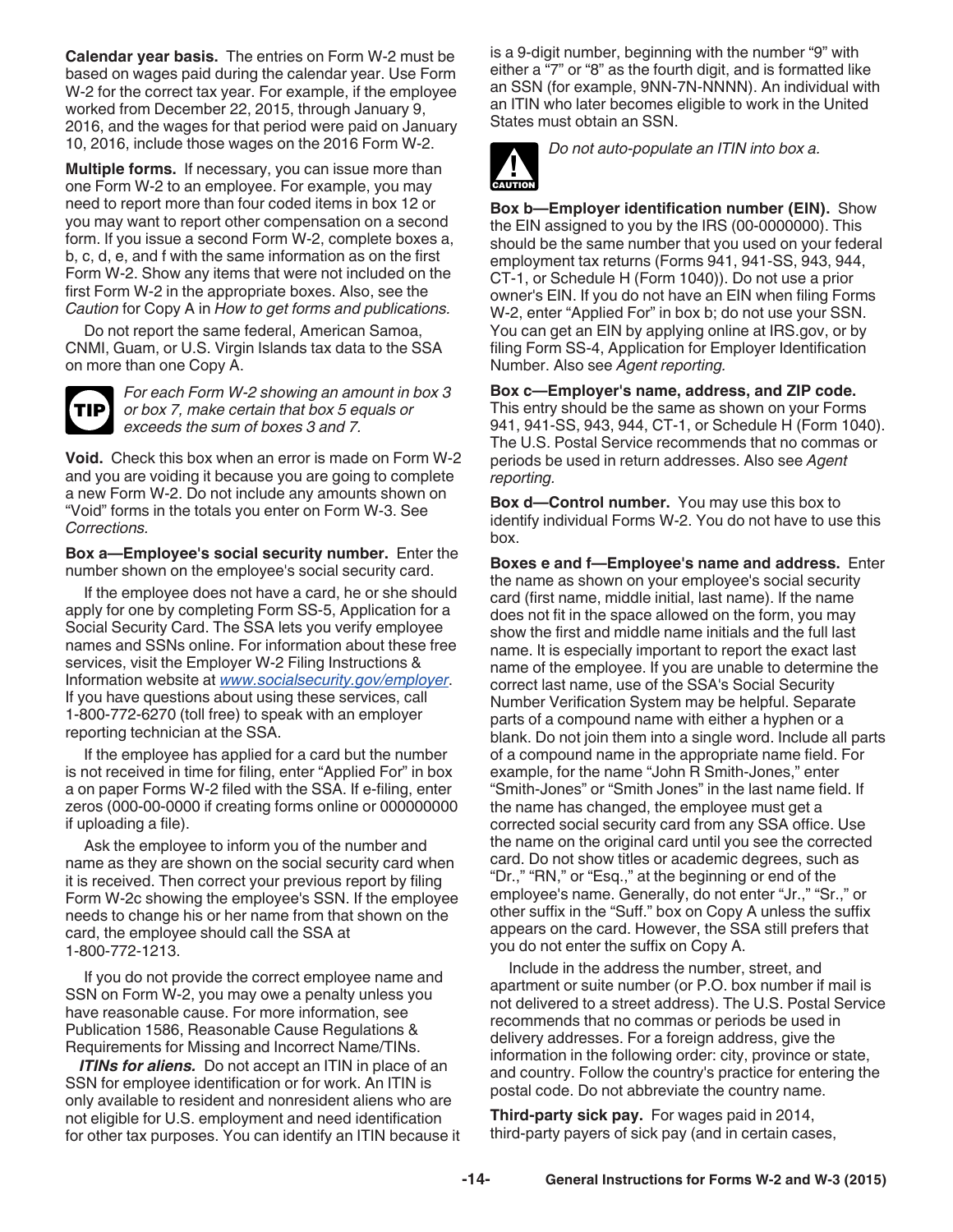<span id="page-14-0"></span>employers) will use Form 8922, Third-Party Sick Pay Recap, to report total third-party sick pay wages paid to employees when liability for the employer and employee portions of FICA taxes on the wages is split between the employer for whom services are normally rendered and the third-party payer. Form 8922 replaces the Third-Party Sick Pay Recap Form W-2 and Third-Party Sick Pay Recap Form W-3, which were used to report third-party sick pay recaps for wages paid in 2013 and prior years. Forms 8922 are filed with the Internal Revenue Service (IRS), rather than SSA. For 2014, Form 8922 must be filed with IRS by March 2, 2015. Form 8922 cannot be filed electronically. Beginning with wages paid in 2014, Third-Party Sick Pay Recaps will not be filed with the SSA. The requirements to report third-party sick pay paid to individual employees on Forms W-2 are otherwise unchanged. See Publication 15-A and the instructions for Form 8922 for more information.

**Box 1—Wages, tips, other compensation.** Show the total taxable wages, tips, and other compensation that you paid to your employee during the year. However, do not include elective deferrals (such as employee contributions to a section 401(k) or 403(b) plan) except section 501(c) (18) contributions. Include the following.

1. Total wages, bonuses (including signing bonuses), prizes, and awards paid to employees during the year. See *Calendar year basis.*

2. Total noncash payments, including certain fringe benefits. See *Fringe benefits.*

3. Total tips reported by the employee to the employer (not allocated tips).

4. Certain employee business expense reimbursements. See *Employee business expense reimbursements.*

5. The cost of accident and health insurance premiums for 2%-or-more shareholder-employees paid by an S corporation.

6. Taxable benefits from a section 125 (cafeteria) plan if the employee chooses cash.

7. Employee contributions to an Archer MSA.

8. Employer contributions to an Archer MSA if includible in the income of the employee. See *Archer MSA.* 

9. Employer contributions for qualified long-term care services to the extent that such coverage is provided through a flexible spending or similar arrangement.

10. Taxable cost of group-term life insurance in excess of \$50,000. See *Group-term life insurance.* 

11. Unless excludable under *Educational assistance programs,* payments for non-job-related education expenses or for payments under a nonaccountable plan. See Pub. 970.

12. The amount includible as wages because you paid your employee's share of social security and Medicare taxes (or railroad retirement taxes, if applicable). See *Employee's social security and Medicare taxes (or railroad retirement taxes, if applicable) paid by employer.*  If you also paid your employee's income tax withholding, treat the grossed-up amount of that withholding as supplemental wages and report those wages in boxes 1,

3, 5, and 7. (Use box 14 if railroad retirement taxes apply.) No exceptions to this treatment apply to household or agricultural wages.

13. Designated Roth contributions made under a section 401(k) plan, a section 403(b) salary reduction agreement, or a governmental section 457(b) plan. See *Designated Roth contributions.*

14. Distributions to an employee or former employee from an NQDC plan (including a rabbi trust) or a nongovernmental section 457(b) plan.

15. Amounts includible in income under section 457(f) because the amounts are no longer subject to a substantial risk of forfeiture.

16. Payments to statutory employees who are subject to social security and Medicare taxes but not subject to federal income tax withholding must be shown in box 1 as other compensation. See *Statutory employee.*

17. Cost of current insurance protection under a compensatory split-dollar life insurance arrangement.

18. Employee contributions to a health savings account (HSA).

19. Employer contributions to an HSA if includible in the income of the employee. See *Health savings account (HSA).*

20. Amounts includible in income under an NQDC plan because of section 409A. See *Nonqualified deferred compensation plans.*

21. Payments made to former employees while they are on active duty in the Armed Forces or other uniformed services.

22. All other compensation, including certain scholarship and fellowship grants. See *Scholarship and fellowship grants.* Other compensation includes taxable amounts that you paid to your employee from which federal income tax was not withheld. You may show other compensation on a separate Form W-2. See *Multiple forms.*

**Box 2—Federal income tax withheld.** Show the total federal income tax withheld from the employee's wages for the year. Include the 20% excise tax withheld on excess parachute payments. See *Golden parachute payments.* 

For Forms W-2AS, W-2CM, W-2GU, or W-2VI, show the total American Samoa, CNMI, Guam, or U.S. Virgin Islands income tax withheld.

**Box 3—Social security wages.** Show the total wages paid (before payroll deductions) subject to employee social security tax but not including social security tips and allocated tips. If reporting these amounts in a subsequent year (due to lapse of risk of forfeiture), the amount must be adjusted by any gain or loss. See *Box 7—Social security tips* and *Box 8—Allocated tips.* Generally, noncash payments are considered to be wages. Include employee business expense reimbursements reported in box 1. If you paid the employee's share of social security and Medicare taxes rather than deducting them from wages, see *Employee's social security and Medicare taxes (or railroad retirement taxes, if applicable) paid by*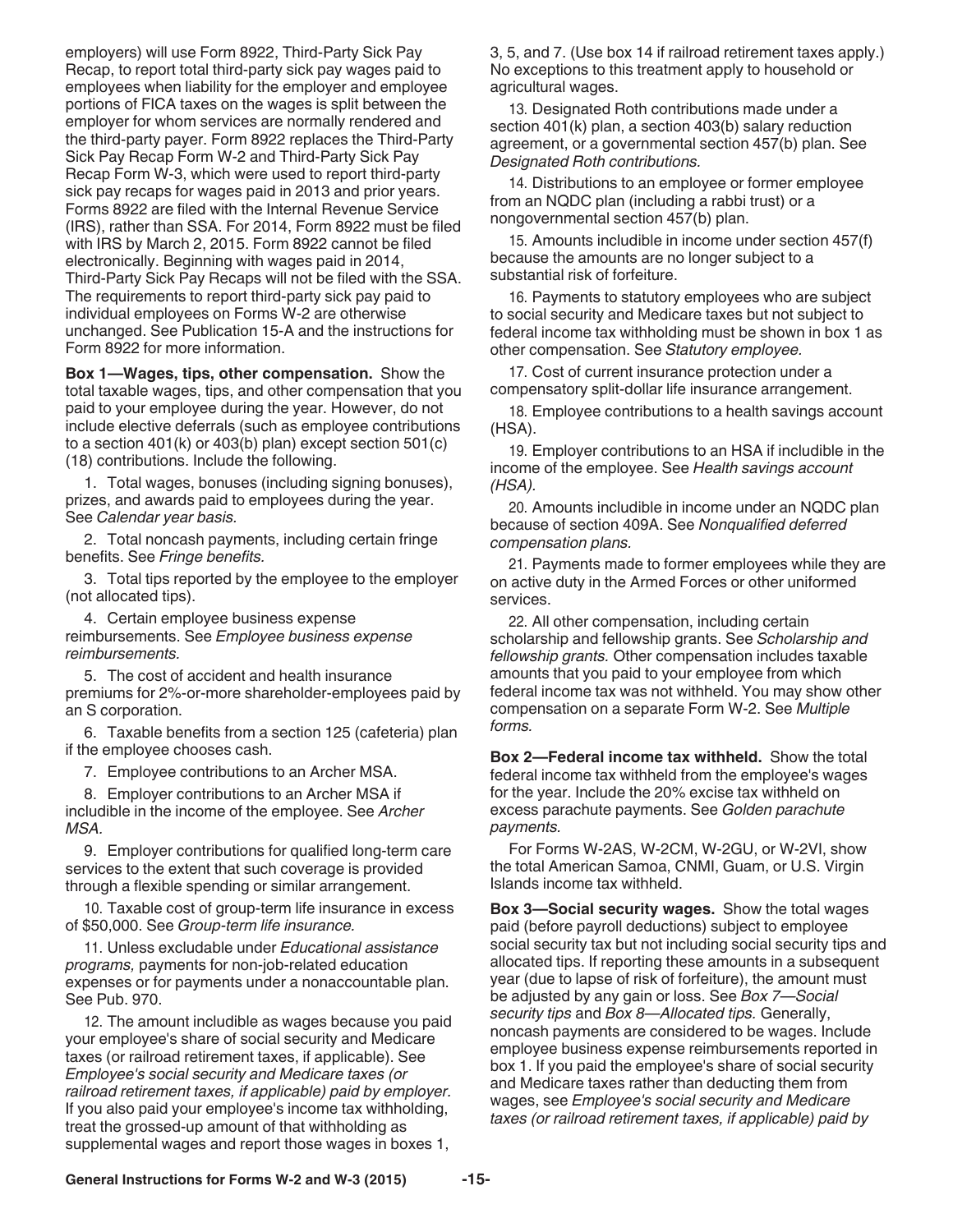<span id="page-15-0"></span>*employer.* The total of boxes 3 and 7 cannot exceed \$118,500 (2015 maximum social security wage base).

Report in box 3 elective deferrals to certain qualified cash or deferred compensation arrangements and to retirement plans described in box 12 (codes D, E, F, G, and S) even though the deferrals are not includible in box 1. Also report in box 3 designated Roth contributions made under a section 401(k) plan, under a section 403(b) salary reduction agreement, or under a governmental section 457(b) plan described in box 12 (codes AA, BB, and EE).

Amounts deferred (plus earnings or less losses) under a section 457(f) or nonqualified plan or nongovernmental section 457(b) plan must be included in boxes 3 and/or 5 as social security and/or Medicare wages as of the later of when the services giving rise to the deferral are performed or when there is no substantial forfeiture risk of the rights to the deferred amount. Include both elective and nonelective deferrals for purposes of nongovernmental section 457(b) plans.



*Wages reported in box 3 include:*

*Signing bonuses an employer pays for signing or ratifying an employment contract. See Rev. Rul. 2004-109, 2004-50 I.R.B 958, available at [www.irs.gov/](http://www.irs.gov/irb/2004-50_IRB/ar07.html) [irb/2004-50\\_IRB/ar07.html.](http://www.irs.gov/irb/2004-50_IRB/ar07.html)*

*Taxable cost of group-term life insurance over \$50,000 included in box 1. See* Group-term life insurance.

*Cost of accident and health insurance premiums for 2%-or-more shareholder-employees paid by an S corporation, but only if not excludable under section 3121(a)(2)(B).*

*Employee and nonexcludable employer contributions to an MSA or HSA. However, do not include employee contributions to an HSA that were made through a cafeteria plan. See* Archer MSA *and* Health savings account (HSA).

*Employee contributions to a SIMPLE retirement account. See* SIMPLE retirement account.

*Adoption benefits. See* Adoption benefits.

**Box 4—Social security tax withheld.** Show the total employee social security tax (not your share) withheld, including social security tax on tips. For 2015, the amount should not exceed  $$7,347$  (\$118,500  $\times$  6.2%). Include only taxes withheld (or paid by you for the employee) for 2015 wages and tips. If you paid your employee's share, see *Employee's social security and Medicare taxes (or railroad retirement taxes, if applicable) paid by employer.*

**Box 5—Medicare wages and tips.** The wages and tips subject to Medicare tax are the same as those subject to social security tax (boxes 3 and 7) except that there is no wage base limit for Medicare tax. Enter the total Medicare wages and tips in box 5. Be sure to enter tips that the employee reported even if you did not have enough employee funds to collect the Medicare tax for those tips. See *Box 3—Social security wages*, for payments to report in this box. If you paid your employee's share of taxes, see *Employee's social security and Medicare taxes (or railroad retirement taxes, if applicable) paid by employer.* 

If you are a federal, state, or local governmental agency with employees paying only Medicare tax, enter the Medicare wages in this box. See *Government employers.*

*Example of how to report social security and Medicare wages.* You paid your employee \$140,000 in wages. Enter in box 3 (social security wages) 118500.00 but enter in box 5 (Medicare wages and tips) 140000.00. There is no limit on the amount reported in box 5. If the amount of wages paid was \$118,500 or less, the amounts entered in boxes 3 and 5 would be the same.

**Box 6—Medicare tax withheld.** Enter the total employee Medicare tax (including any Additional Medicare Tax) withheld. Do not include your share. Include only tax withheld for 2015 wages and tips. If you paid your employee's share of the taxes, see *Employee's social security and Medicare taxes (or railroad retirement taxes, if applicable) paid by employer.*

For more information on Additional Medicare Tax, go to IRS.gov and enter "Additional Medicare Tax" in the search box.

**Box 7—Social security tips.** Show the tips that the employee reported to you even if you did not have enough employee funds to collect the social security tax for the tips. The total of boxes 3 and 7 should not be more than \$118,500 (the maximum social security wage base for 2015). Report all tips in box 1 along with wages and other compensation. Include any tips reported in box 7 in box 5 also.

**Box 8—Allocated tips (not applicable to Forms W-2AS, W-2CM, W-2GU, or W-2VI).** If you operate a large food or beverage establishment, show the tips allocated to the employee. See the Instructions for Form 8027, Employer's Annual Information Return of Tip Income and Allocated Tips. Do not include this amount in boxes 1, 3, 5, or 7.

**Box 9.** Do not enter an amount in box 9.

**Box 10—Dependent care benefits (not applicable to Forms W-2AS, W-2CM, W-2GU, or W-2VI).** Show the total dependent care benefits under a dependent care assistance program (section 129) paid or incurred by you for your employee. Include the fair market value (FMV) of care in a daycare facility provided or sponsored by you for your employee and amounts paid or incurred for dependent care assistance in a section 125 (cafeteria) plan. Report all amounts paid or incurred (regardless of any employee forfeitures), including those in excess of the \$5,000 exclusion. This may include (a) the FMV of benefits provided in kind by the employer, (b) an amount paid directly to a daycare facility by the employer or reimbursed to the employee to subsidize the benefit, or (c) benefits from the pre-tax contributions made by the employee under a section 125 dependent care flexible spending account. Include any amounts over \$5,000 in boxes 1, 3, and 5. For more information, see Pub. 15-B.

*An employer that amends its cafeteria plan to provide a grace period for dependent care assistance may continue to rely on Notice 89-111 by reporting in box 10 of Form W-2 the salary reduction amount elected by the employee for the year for dependent care assistance (plus any employer matching*  **TIP**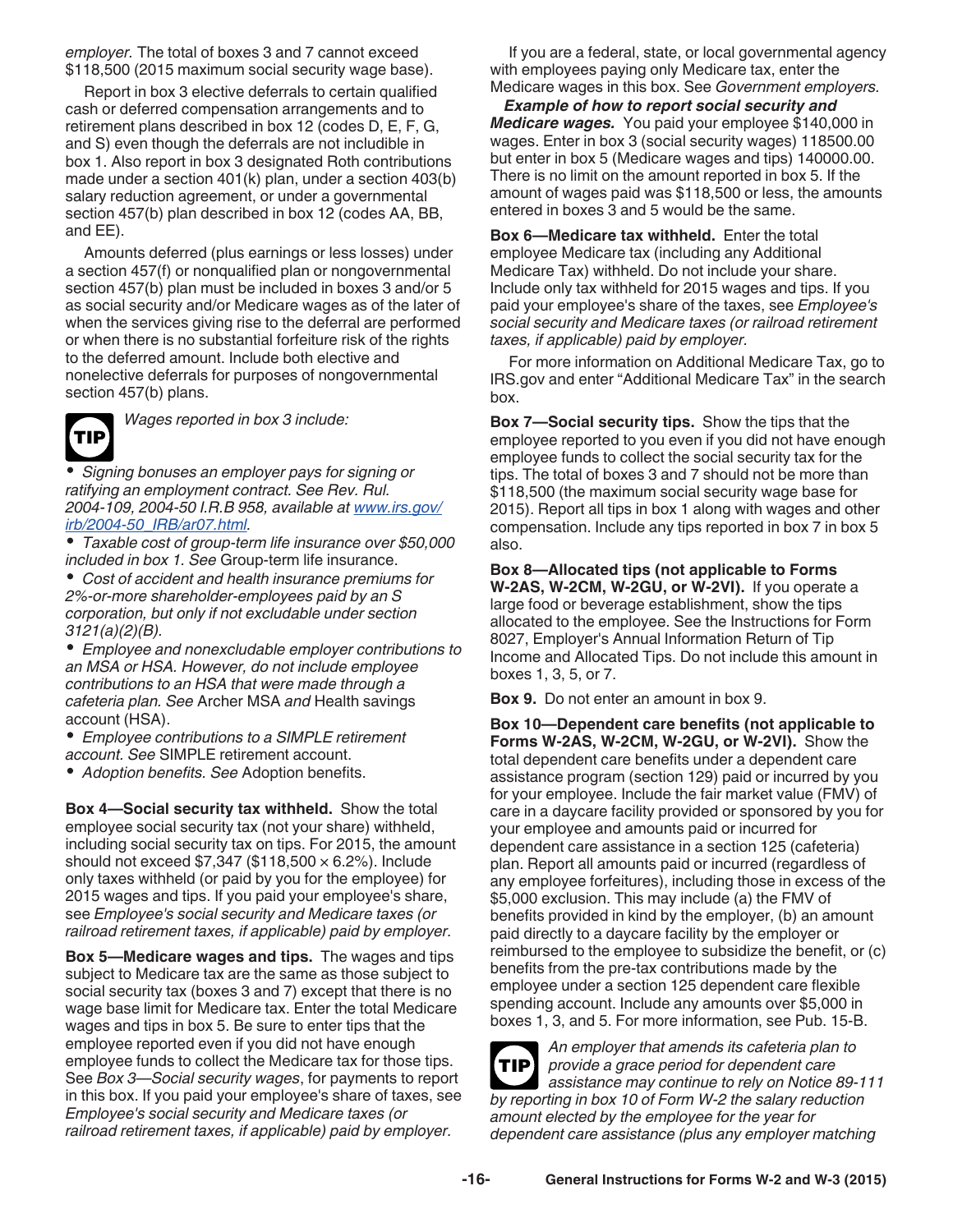<span id="page-16-0"></span>*contributions attributable to dependent care). Also see Notice 2005-42, 2005-23 I.R.B. 1204, available at [www.irs.gov/irb/2005-23\\_IRB/ar11.html](http://www.irs.gov/irb/2005-23_IRB/ar11.html).*

**Box 11—Nonqualified plans.** The purpose of box 11 is for the SSA to determine if any part of the amount reported in box 1 or boxes 3 and/or 5 was earned in a prior year. The SSA uses this information to verify that they have properly applied the social security earnings test and paid the correct amount of benefits.

Report distributions to an employee from a nonqualified plan or nongovernmental section 457(b) plan in box 11. Also report these distributions in box 1. Make only one entry in this box. Distributions from governmental section 457(b) plans must be reported on Form 1099-R, not in box 1 of Form W-2.

Under nonqualified plans or nongovernmental 457(b) plans, deferred amounts that are no longer subject to a substantial risk of forfeiture are taxable even if not distributed. Report these amounts in boxes 3 (up to the social security wage base) and 5. Do not report in box 11 deferrals included in boxes 3 and/or 5 and deferrals for current year services (such as those with no risk of forfeiture).

*If you made distributions and also are reporting any deferrals in box 3 and/or 5, do not complete*  **box 11. See Pub. 957, Reporting Back Pay and <b>CAUTION** *Special Wage Payments to the Social Security Administration, and Form SSA-131, Employer Report of Special Wage Payments, for instructions on reporting these and other kinds of compensation earned in prior years. However, do not file Form SSA-131 if this situation applies and the employee was not 61 years old or more during the tax year for which you are filing Form W-2.*

Unlike qualified plans, NQDC plans do not meet the qualification requirements for tax-favored status for this purpose. NQDC plans include those arrangements traditionally viewed as deferring the receipt of current compensation. Accordingly, welfare benefit plans, stock option plans, and plans providing dismissal pay, termination pay, or early retirement pay are not generally NQDC plans.

Report distributions from NQDC or section 457 plans to beneficiaries of deceased employees on Form 1099-MISC, not on Form W-2.

Military employers must report military retirement payments on Form 1099-R.



*Do not report special wage payments, such as accumulated sick pay or vacation pay, in box 11. For more information on reporting special wage payments, see Pub. 957.*

**Box 12—Codes.** Complete and code this box for all items described below. Note that the codes do not relate to where they should be entered in boxes 12a through 12d on Form W-2. For example, if you are only required to report code D in box 12, you can enter code D and the amount in box 12a of Form W-2. Report in box 12 any items that are listed as codes A through EE. Do not report in box 12 section 414(h)(2) contributions (relating to

certain state or local government plans). Instead, use box 14 for these items and any other information that you wish to give to your employee. For example, union dues and uniform payments may be reported in box 14.



### *On Copy A (Form W-2), do not enter more than four items in box 12. If more than four items need to be reported in box 12, use a*

*separate Form W-2 to report the additional items (but enter no more than four items on each Copy A (Form W-2)). On all other copies of Form W-2 (Copies B, C, etc.), you may enter more than four items in box 12 when using an approved substitute Form W-2. See* Multiple forms.

Use the IRS code designated below for the item you are entering, followed by the dollar amount for that item. Even if only one item is entered, you must use the IRS code designated for that item. Enter the code using a capital letter(s). Use decimal points but not dollar signs or commas. For example, if you are reporting \$5,300.00 in elective deferrals under a section 401(k) plan, the entry would be D 5300.00 (not A 5300.00 even though it is the first or only entry in this box). Report the IRS code to the left of the vertical line in boxes 12a through 12d and the money amount to the right of the vertical line.

See the *Form W-2 Reference Guide for Box 12 Codes.*  See also the detailed instructions next for each code.

*Code A—Uncollected social security or RRTA tax*  **on tips.** Show the employee social security or Railroad Retirement Tax Act (RRTA) tax on all of the employee's tips that you could not collect because the employee did not have enough funds from which to deduct it. Do not include this amount in box 4.

*Code B—Uncollected Medicare tax on tips.* Show the employee Medicare tax or RRTA Medicare tax on tips that you could not collect because the employee did not have enough funds from which to deduct it. Do not show any uncollected Additional Medicare Tax. Do not include this amount in box 6.

*Code C—Taxable cost of group-term life insurance over \$50,000.* Show the taxable cost of group-term life insurance coverage over \$50,000 provided to your employee (including a former employee). See *Group-term life insurance.* Also include this amount in boxes 1, 3 (up to the social security wage base), and 5. Include the amount in box 14 if you are a railroad employer.

*Codes D through H, S, Y, AA, BB, and EE.* Use these codes to show elective deferrals and designated Roth contributions made to the plans listed. Do not report amounts for other types of plans. See the example for reporting elective deferrals under a section 401(k) plan, later.

The amount reported as elective deferrals and designated Roth contributions is only the part of the employee's salary (or other compensation) that he or she did not receive because of the deferrals or designated Roth contributions. Only elective deferrals and designated Roth contributions should be reported in box 12 for all coded plans; except, when using code G for section 457(b) plans, include both elective and nonelective deferrals.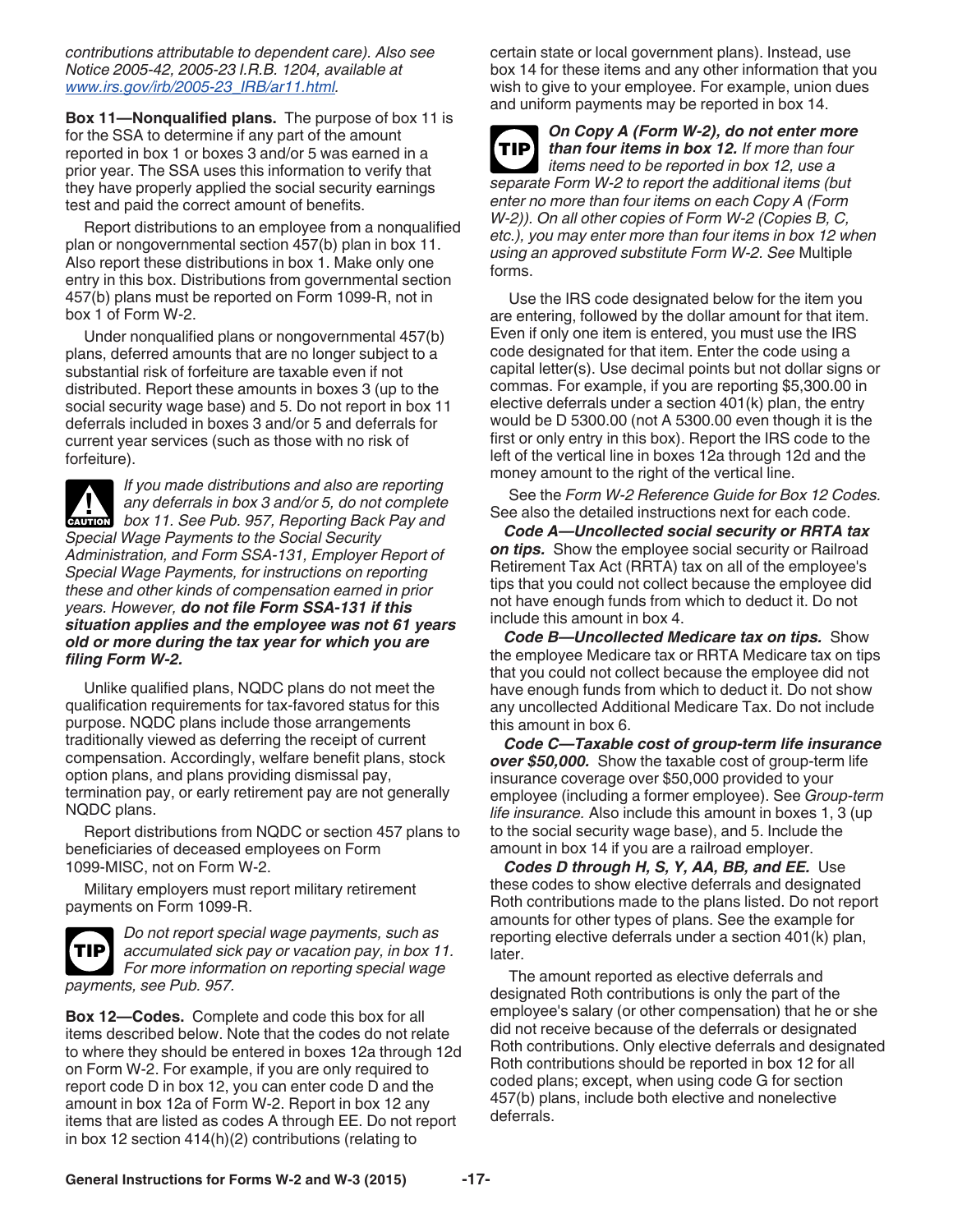<span id="page-17-0"></span>For employees who were 50 years of age or older at any time during the year and made elective deferral and/or designated Roth "catch-up" contributions, report the elective deferrals and the elective deferral "catch-up" contributions as a single sum in box 12 using the appropriate code, and the designated Roth contributions and designated Roth "catch-up" contributions as a single sum in box 12 using the appropriate code.

*If any elective deferrals, salary reduction amounts, or nonelective contributions under a section 457(b) plan during the year are makeup amounts under the Uniformed Services Employment and Reemployment Rights Act of 1994 (USERRA) for a prior year, you must enter the prior year contributions separately. Beginning with the earliest year, enter the code, the year, and the amount. For example, elective deferrals of \$2,250 for 2013 and \$1,250 for 2014 under USERRA under a section 401(k) plan are reported in box 12 as follows:* **TIP**

*D 13 2250.00, D 14 1250.00. A 2015 contribution of \$7,000 does not require a year designation; enter it as D 7000.00. Report the code (and year for prior year USERRA contributions) to the left of the vertical line in boxes 12a through 12d.*

The following are not elective deferrals and may be reported in box 14, but not in box 12.

Nonelective employer contributions made on behalf of an employee.

After-tax contributions that are not designated Roth contributions, such as voluntary contributions to a pension plan that are deducted from an employee's pay. See *Box 12—Codes* for Code AA, Code BB, and Code EE for reporting designated Roth contributions.

• Required employee contributions.

Employer matching contributions.

*Code D—Elective deferrals under section 401(k) cash or deferred arrangement (plan).* Also show deferrals under a SIMPLE retirement account that is part of a section 401(k) arrangement.

*Example of reporting excess elective deferrals and designated Roth contributions under a section 401(k) plan.* For 2015, Employee A (age 45) elected to defer \$18,300 under a section 401(k) plan. The employee also made a designated Roth contribution to the plan of \$1,000, and made a voluntary (non-Roth) after-tax contribution of \$600. In addition, the employer, on A's behalf, made a qualified nonelective contribution of \$2,000 to the plan and a nonelective profit-sharing employer contribution of \$3,000.

Even though the 2015 limit for elective deferrals and designated Roth contributions is \$18,000, the employee's total elective deferral amount of \$18,300 is reported in box 12 with code D (D 18300.00). The designated Roth contribution is reported in box 12 with code AA (AA 1000.00). The employer must separately report the actual amounts of \$18,300 and \$1,000 in box 12 with the appropriate codes. The amount deferred in excess of the limit is not reported in box 1. The return of excess salary deferrals and excess designated contributions, including earnings on both, is reported on Form 1099-R.

The \$600 voluntary after-tax contribution may be reported in box 14 (this is optional) but not in box 12. The \$2,000 nonelective contribution and the \$3,000 nonelective profit-sharing employer contribution are not required to be reported on Form W-2, but may be reported in box 14.

Check the "Retirement plan" box in box 13.

*Code E—Elective deferrals under a section 403(b) salary reduction agreement.* 

*Code F—Elective deferrals under a section 408(k) (6) salary reduction SEP.* 

*Code G—Elective deferrals and employer contributions (including nonelective deferrals) to any governmental or nongovernmental section 457(b) deferred compensation plan.* Do not report either section 457(b) or section 457(f) amounts that are subject to a substantial risk of forfeiture.

*Code H—Elective deferrals under section 501(c) (18)(D) tax-exempt organization plan.* Be sure to include this amount in box 1 as wages. The employee will deduct the amount on his or her Form 1040.

*Code J—Nontaxable sick pay.* Show any sick pay that was paid by a third-party and was not includible in income (and not shown in boxes 1, 3, and 5) because the employee contributed to the sick pay plan. Do not include nontaxable disability payments made directly by a state.

*Code K—20% excise tax on excess golden parachute payments (not applicable to Forms W-2AS, W-2CM, W-2GU, or W-2VI).* If you made excess "golden parachute" payments to certain key corporate employees, report the 20% excise tax on these payments. If the excess payments are considered to be wages, report the 20% excise tax withheld as income tax withheld in box 2.

*Code L—Substantiated employee business expense reimbursements.* Use this code only if you reimbursed your employee for employee business expenses using a per diem or mileage allowance and the amount that you reimbursed exceeds the amount treated as substantiated under IRS rules. See *Employee business expense reimbursements.* 

Report in box 12 only the amount treated as substantiated (such as the nontaxable part). Include in boxes 1, 3 (up to the social security wage base), and 5 the part of the reimbursement that is more than the amount treated as substantiated. Report the unsubstantiated amounts in box 14 if you are a railroad employer.

*Code M—Uncollected social security or RRTA tax on taxable cost of group-term life insurance over \$50,000 (for former employees).* If you provided your former employees (including retirees) more than \$50,000 of group-term life insurance coverage for periods during which an employment relationship no longer exists, enter the amount of uncollected social security or RRTA tax on the coverage in box 12. Do not include this amount in box 4. Also see *Group-term life insurance.* 

*Code N—Uncollected Medicare tax on taxable cost of group-term life insurance over \$50,000 (for former employees).* If you provided your former employees (including retirees) more than \$50,000 of group-term life insurance coverage for periods during which an employment relationship no longer exists, enter the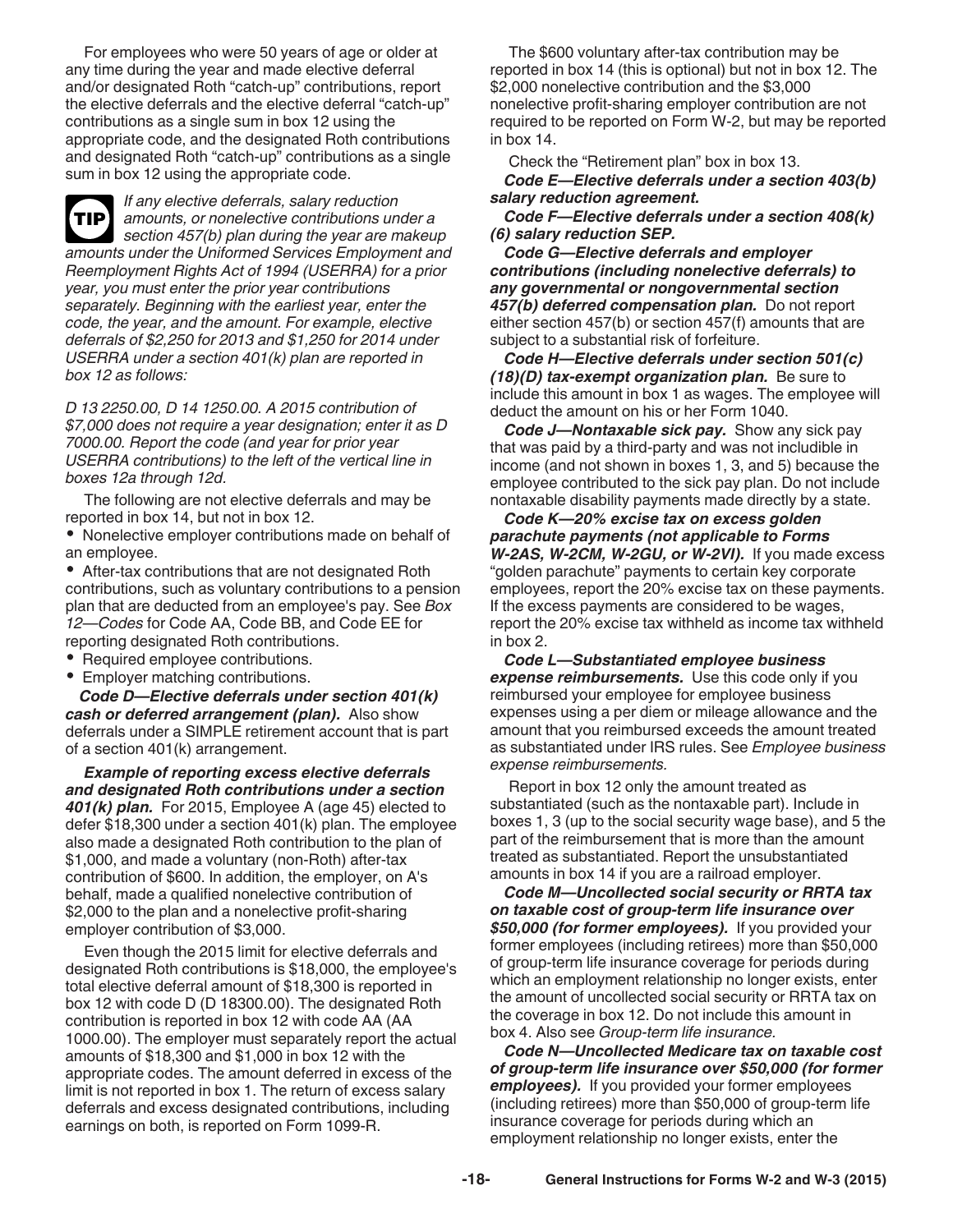<span id="page-18-0"></span>amount of uncollected Medicare tax or RRTA Medicare tax on the coverage in box 12. Do not show any uncollected Additional Medicare Tax. Do not include this amount in box 6. Also see *Group-term life insurance.* 

*Code P—Excludable moving expense reimbursements paid directly to employee.* Show the total moving expense reimbursements that you paid directly to your employee for qualified (deductible) moving expenses. See *Moving expenses.* 

*Code Q—Nontaxable combat pay.* If you are a military employer, report any nontaxable combat pay in box 12.

*Code R—Employer contributions to an Archer MSA.* Show any employer contributions to an Archer MSA. See *Archer MSA.* 

*Code S—Employee salary reduction contributions under a section 408(p) SIMPLE plan.* Show deferrals under a section 408(p) salary reduction SIMPLE retirement account. However, if the SIMPLE plan is part of a section 401(k) arrangement, use code D. If you are reporting prior year contributions under USERRA, see the *TIP* above Code D in *Box 12—Codes.*

*Code T—Adoption benefits.* Show the total that you paid or reimbursed for qualified adoption expenses furnished to your employee under an adoption assistance program. Also include adoption benefits paid or reimbursed from the pre-tax contributions made by the employee under a section 125 (cafeteria) plan. However, do not include adoption benefits forfeited from a section 125 (cafeteria) plan. Report all amounts including those in excess of the \$13,400 exclusion. For more information, see *Adoption benefits.*

*Code V—Income from the exercise of nonstatutory stock option(s).* Show the spread (that is, the fair market value of stock over the exercise price of option(s) granted to your employee with respect to that stock) from your employee's (or former employee's) exercise of nonstatutory stock option(s). Include this amount in boxes 1, 3 (up to the social security wage base), and 5. Include this amount in box 14 if you are a railroad employer.

This reporting requirement does not apply to the exercise of a statutory stock option, or the sale or disposition of stock acquired pursuant to the exercise of a statutory stock option. For more information about the taxability of employee stock options, see Pub. 15-B.

*Code W—Employer contributions to a health savings account (HSA).* Show any employer contributions (including amounts the employee elected to contribute using a section 125 (cafeteria) plan) to an HSA. See *Health savings account (HSA).*

*Code Y—Deferrals under a section 409A nonqualified deferred compensation plan.* It is not necessary to show deferrals in box 12 with code Y. For more information, see Notice 2008-115. However, if you report these deferrals, show current year deferrals, including earnings during the year on current year and prior year deferrals. See *Nonqualified deferred compensation plans.*

*Code Z—Income under a nonqualified deferred compensation plan that fails to satisfy section 409A.* Enter all amounts deferred (including earnings on amounts deferred) that are includible in income under

section 409A because the NQDC plan fails to satisfy the requirements of section 409A. Do not include amounts properly reported on a Form 1099-MISC, corrected Form 1099-MISC, Form W-2, or Form W-2c for a prior year. Also, do not include amounts that are considered to be subject to a substantial risk of forfeiture for purposes of section 409A. For more information, see Regulations sections 1.409A-1 through 1.409A-6 and Notice 2008-115.

The amount reported in box 12 using code Z is also reported in box 1 and is subject to an additional tax reported on the employee's Form 1040. See *Nonqualified deferred compensation plans.* 

For information regarding correcting section 409A errors and related reporting, see Notice 2008-113, Notice 2010-6, and Notice 2010-80.

*Code AA—Designated Roth contributions under a section 401(k) plan.* Use this code to report designated Roth contributions under a section 401(k) plan. Do not use this code to report elective deferrals under code D. See *Designated Roth contributions.*

*Code BB—Designated Roth contributions under a section 403(b) plan.* Use this code to report designated Roth contributions under a section 403(b) plan. Do not use this code to report elective deferrals under code E. See *Designated Roth contributions.*

*Code DD—Cost of employer-sponsored health coverage.* Use this code to report the cost of employer-sponsored health coverage. **The amount reported with code DD is not taxable.** Additional reporting guidance, including information about the transitional reporting rules that apply, is available on the Affordable Care Act Tax Provisions page of IRS.gov.

*Code EE—Designated Roth contributions under a governmental section 457(b) plan.* Use this code to report designated Roth contributions under a governmental section 457(b) plan. Do not use this code to report elective deferrals under code G. See *Designated Roth contributions.*

**Box 13—Checkboxes.** Check all boxes that apply. *Statutory employee.* Check this box for statutory employees whose earnings are subject to social security and Medicare taxes but not subject to federal income tax withholding. Do not check this box for common-law employees. There are workers who are independent contractors under the common-law rules but are treated by statute as employees. They are called statutory employees.

1. A driver who distributes beverages (other than milk), or meat, vegetable, fruit, or bakery products; or who picks up and delivers laundry or dry cleaning if the driver is your agent or is paid on commission.

2. A full-time life insurance sales agent whose principal business activity is selling life insurance or annuity contracts, or both, primarily for one life insurance company.

3. An individual who works at home on materials or goods that you supply and that must be returned to you or to a person you name if you also furnish specifications for the work to be done.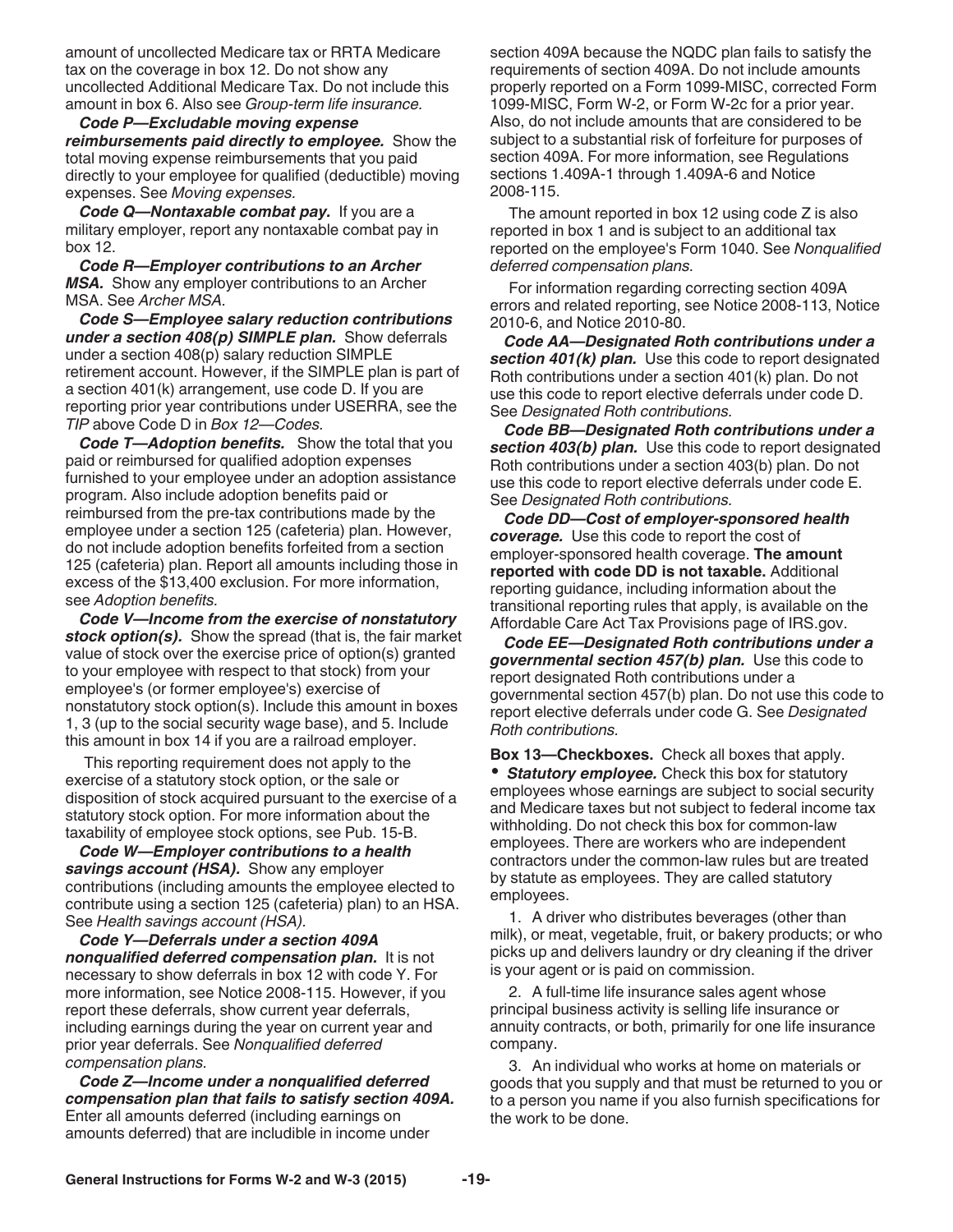<span id="page-19-0"></span>4. A full-time traveling or city salesperson who works on your behalf and turns in orders to you from wholesalers, retailers, contractors, or operators of hotels, restaurants, or other similar establishments. The goods sold must be merchandise for resale or supplies for use in the buyer's business operation. The work performed for you must be the salesperson's principal business activity.

For details on statutory employees and common-law employees, see section 1 in Pub. 15-A.

*Retirement plan.* Check this box if the employee was an "active participant" (for any part of the year) in any of the following.

1. A qualified pension, profit-sharing, or stock-bonus plan described in section 401(a) (including a 401(k) plan).

2. An annuity plan described in section 403(a).

3. An annuity contract or custodial account described in section 403(b).

4. A simplified employee pension (SEP) plan described in section 408(k).

5. A SIMPLE retirement account described in section 408(p).

6. A trust described in section 501(c)(18).

7. A plan for federal, state, or local government employees or by an agency or instrumentality thereof (other than a section 457(b) plan).

Generally, an employee is an active participant if covered by (a) a defined benefit plan for any tax year that he or she is eligible to participate in or (b) a defined contribution plan (for example, a section 401(k) plan) for any tax year that employer or employee contributions (or forfeitures) are added to his or her account. For additional information on employees who are eligible to participate in a plan, contact your plan administrator. For details on the active participant rules, see Notice 87-16, 1987-1 C.B. 446; Notice 98-49, 1998-2 C.B. 365; section 219(g)(5); and Pub. 590, Individual Retirement Arrangements (IRAs). You can find Notice 98-49 on page 5 of Internal Revenue Bulletin 1998-38 at *[www.irs.gov/pub/irs-irbs/](http://www.irs.gov/pub/irs-irbs/irb98-38.pdf) [irb98-38.pdf](http://www.irs.gov/pub/irs-irbs/irb98-38.pdf)*. Also see Notice 2000-30, which is on page 1266 of Internal Revenue Bulletin 2000-25 at *[www.irs.gov/pub/irs-irbs/irb00-25.pdf](http://www.irs.gov/pub/irs-irbs/irb00-25.pdf)*.

**TIP**

*Do not check this box for contributions made to a nonqualified or section 457(b) plan.*

See the *Form W-2 Box 13 Retirement Plan Checkbox Decision Chart.*

*Third-party sick pay.* Check this box only if you are a third-party sick pay payer filing a Form W-2 for an insured's employee or are an employer reporting sick pay payments made by a third party. See *Sick Pay Reporting*  in section 6 of Pub. 15-A.

**Box 14—Other.** If you included 100% of a vehicle's annual lease value in the employee's income, it also must be reported here or on a separate statement to your employee. You also may use this box for any other information that you want to give to your employee. Label each item. Examples include state disability insurance taxes withheld, union dues, uniform payments, health insurance premiums deducted, nontaxable income,

educational assistance payments, or a minister's parsonage allowance and utilities. In addition, you may enter the following contributions to a pension plan: (a) nonelective employer contributions made on behalf of an employee, (b) voluntary after-tax contributions (but not designated Roth contributions) that are deducted from an employee's pay, (c) required employee contributions, and (d) employer matching contributions.

If you are reporting prior year contributions under USERRA (see the *TIP* above Code D in *Box 12—Codes*  and *Uniformed Services Employment and Reemployment Rights Act of 1994 (USERRA) makeup amounts to a pension plan*), you may report in box 14 makeup amounts for nonelective employer contributions, voluntary after-tax contributions, required employee contributions, and employer matching contributions. Report such amounts separately for each year.

Railroad employers, see *Railroad employers* for amounts reportable in box 14.

**Boxes 15 through 20—State and local income tax information (not applicable to Forms W-2AS, W-2CM, W-2GU, or W-2VI).** Use these boxes to report state and local income tax information. Enter the two-letter abbreviation for the name of the state. The employer's state ID numbers are assigned by the individual states. The state and local information boxes can be used to report wages and taxes for two states and two localities. Keep each state's and locality's information separated by the broken line. If you need to report information for more than two states or localities, prepare a second Form W-2. See *Multiple forms.* Contact your state or locality for specific reporting information.

## **Specific Instructions for Form W-3**

**How to complete Form W-3.** The instructions under *How to complete Form W-2* generally apply to Form W-3. Use black ink for all entries. Scanners cannot read entries if the type is too light. Be sure to send the entire page of the Form W-3.



*Amounts reported on related employment tax forms (for example, Forms W-2, 941, 941-SS, 943, or 944) should agree with the amounts reported on Form W-3. If there are differences, you may be contacted by the IRS and SSA. Retain your reconciliation information for future reference. See*  Reconciling Forms W-2, W-3, 941, 941-SS, 943, 944, CT-1, and Schedule H (Form 1040).

**Box a—Control number.** This is an optional box that you may use for numbering the whole transmittal.

**Box b—Kind of Payer.** Check the box that applies to you. Check only one box. If you have more than one type of Form W-2, send each type with a separate Form W-3. **Note.** The "Third-party sick pay" indicator box does not designate a separate kind of payer.

*941 or 941-SS.* Check this box if you file Forms 941 or 941-SS and no other category applies. A church or church organization should check this box even if it is not required to file Forms 941, 941-SS, or 944. If you are a railroad employer sending Forms W-2 for employees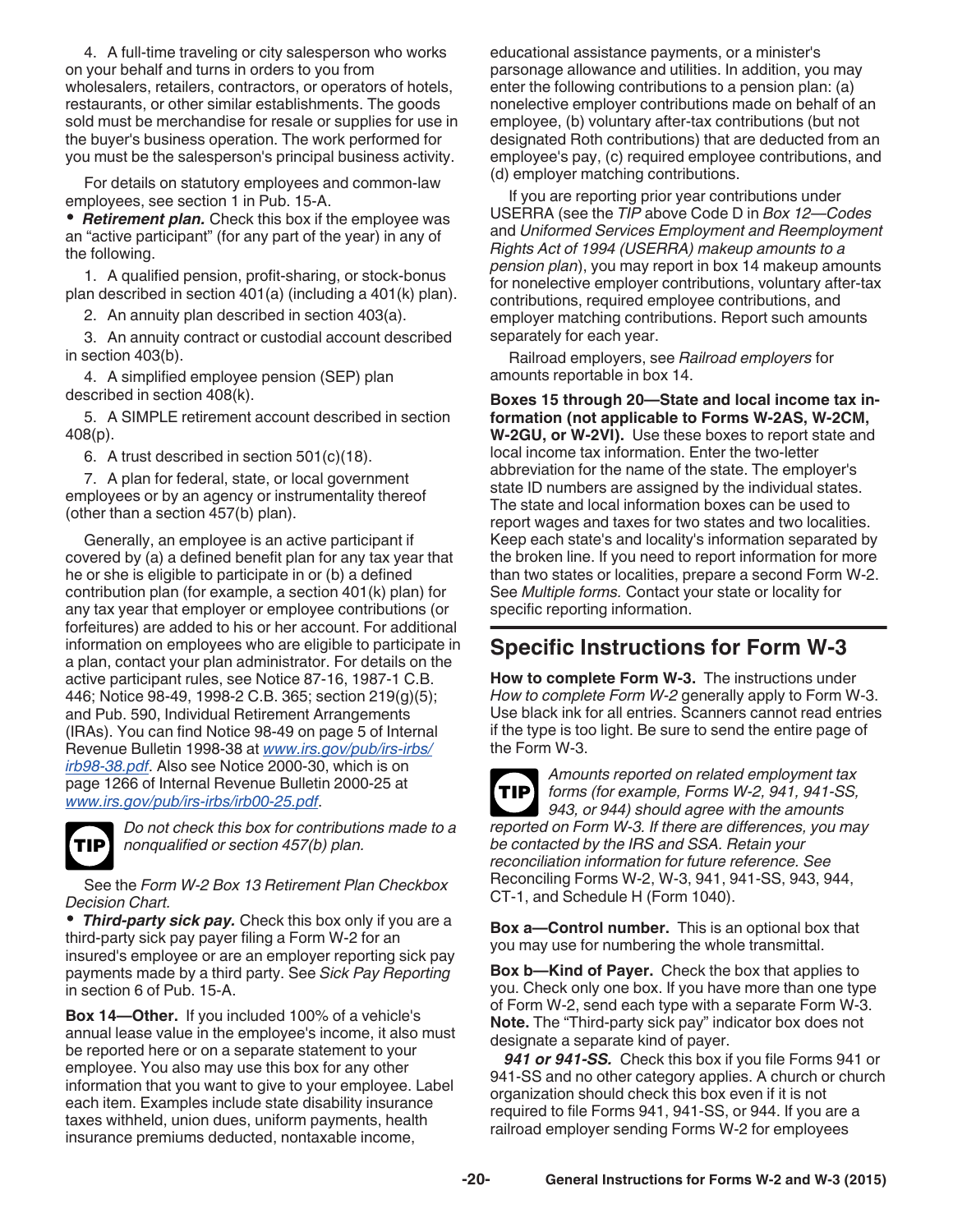<span id="page-20-0"></span>covered under the Railroad Retirement Tax Act (RRTA), check the "CT-1" checkbox.

*Military.* Check this box if you are a military employer sending Forms W-2 for members of the uniformed services.

*943.* Check this box if you are an agricultural employer and file Form 943 and you are sending Forms W-2 for agricultural employees. For nonagricultural employees, send their Forms W-2 with a separate Form W-3, checking the appropriate box.

*944.* Check this box if you file Form 944 (or Formulario 944(SP), its Spanish-language version), and no other category applies.

*CT-1.* Check this box if you are a railroad employer sending Forms W-2 for employees covered under the Railroad Retirement Tax Act (RRTA). Do not show employee RRTA tax in boxes 3 through 7. These boxes are only for social security and Medicare information. If you also have employees who are subject to social security and Medicare taxes, send that group's Forms W-2 with a separate Form W-3 and check the "941" checkbox on that Form W-3.

*Hshld. emp.* Check this box if you are a household employer sending Forms W-2 for household employees and you did not include the household employee's taxes on Forms 941, 941-SS, 943, or 944.

*Medicare govt. emp.* Check this box if you are a U.S., state, or local agency filing Forms W-2 for employees subject only to Medicare tax. See *Government employers.*

**Box b—Kind of Employer.** Check the box that applies to you. Check only one box unless the second checked box is "Third-party sick pay." See Pub. 557, Tax-Exempt Status for Your Organization, for information about 501(c) (3) tax-exempt organizations.

*None apply.* Check this box if none of the checkboxes discussed next apply to you.

*501c non-govt.* Check this box if you are a non-governmental tax-exempt section 501(c) organization. Types of 501(c) non-governmental organizations include private foundations, public charities, social and recreation clubs, and veterans organizations. For additional examples of 501(c) non-governmental organizations, see chapters 3 and 4 of Pub. 557, Tax-Exempt Status for Your Organization.

*State/local non-501c.* Check this box if you are a state or local government or instrumentality. This includes cities, townships, counties, special-purpose districts, public schools districts, or other publicly-owned entities with governmental authority.

*State/local 501c.* Check this box if you are a state or local government or instrumentality, and you have received a determination letter from the IRS indicating that you are also a tax-exempt organization under section 501(c)(3).

*Federal govt.* Check this box if you are a Federal government entity or instrumentality.

**Box b—Third-party sick pay.** Check this box if you are a third-party sick pay payer (or are reporting sick pay payments made by a third party) filing Forms W-2 with the "Third-party sick pay" checkbox in box 13 checked. File a

single Form W-3 for the regular and "Third-party sick pay" Forms W-2. See *941 or 941-SS.*

**Box c—Total number of Forms W-2.** Show the number of completed individual Forms W-2 that you are transmitting with this Form W-3. Do not count "Void" Forms W-2.

**Box d—Establishment number.** You may use this box to identify separate establishments in your business. You may file a separate Form W-3, with Forms W-2, for each establishment even if they all have the same EIN; or you may use a single Form W-3 for all Forms W-2 of the same type.

**Box e—Employer identification number (EIN).** Enter the nine-digit EIN assigned to you by the IRS. The number should be the same as shown on your Forms 941, 941-SS, 943, 944, CT-1, or Schedule H (Form 1040) and in the following format: 00-0000000. Do not use a prior owner's EIN. See *Box h—Other EIN used this year.*

If you do not have an EIN when filing your Form W-3, enter "Applied For" in box e, not your social security number (SSN), and see *Box b—Employer identification number (EIN).*

**Box f—Employer's name.** Enter the same name as shown on your Forms 941, 941-SS, 943, 944, CT-1, or Schedule H (Form 1040).

**Box g—Employer's address and ZIP code.** Enter your address.

**Box h—Other EIN used this year.** If you have used an EIN (including a prior owner's EIN) on Forms 941, 941-SS, 943, 944, or CT-1 submitted for 2015 that is different from the EIN reported on Form W-3 in box e, enter the other EIN used. Agents generally report the employer's EIN in box h. See *Agent reporting.* 

**Employer's contact person, Employer's telephone number, Employer's fax number, and Employer's email address.** Include this information for use by the SSA if any questions arise during processing.



*Payroll service providers enter your client's information for these fields.*



*The amounts to enter in boxes 1 through 19, described next, are totals from only the Forms W-2 (excluding any Forms W-2 marked "VOID") that you are sending with this Form W-3.*

**Boxes 1 through 8.** Enter the totals reported in boxes 1 through 8 on the Forms W-2.

**Box 9.** Do not enter an amount in box 9.

**Box 10—Dependent care benefits (not applicable to Forms W-2AS, W-2CM, W-2GU, and W-2VI).** Enter the total reported in box 10 on Forms W-2.

**Box 11—Nonqualified plans.** Enter the total reported in box 11 on Forms W-2.

**Box 12a—Deferred compensation.** Enter the total of all amounts reported with codes D through H, S, Y, AA, BB, and EE in box 12 on Forms W-2. Do not enter a code.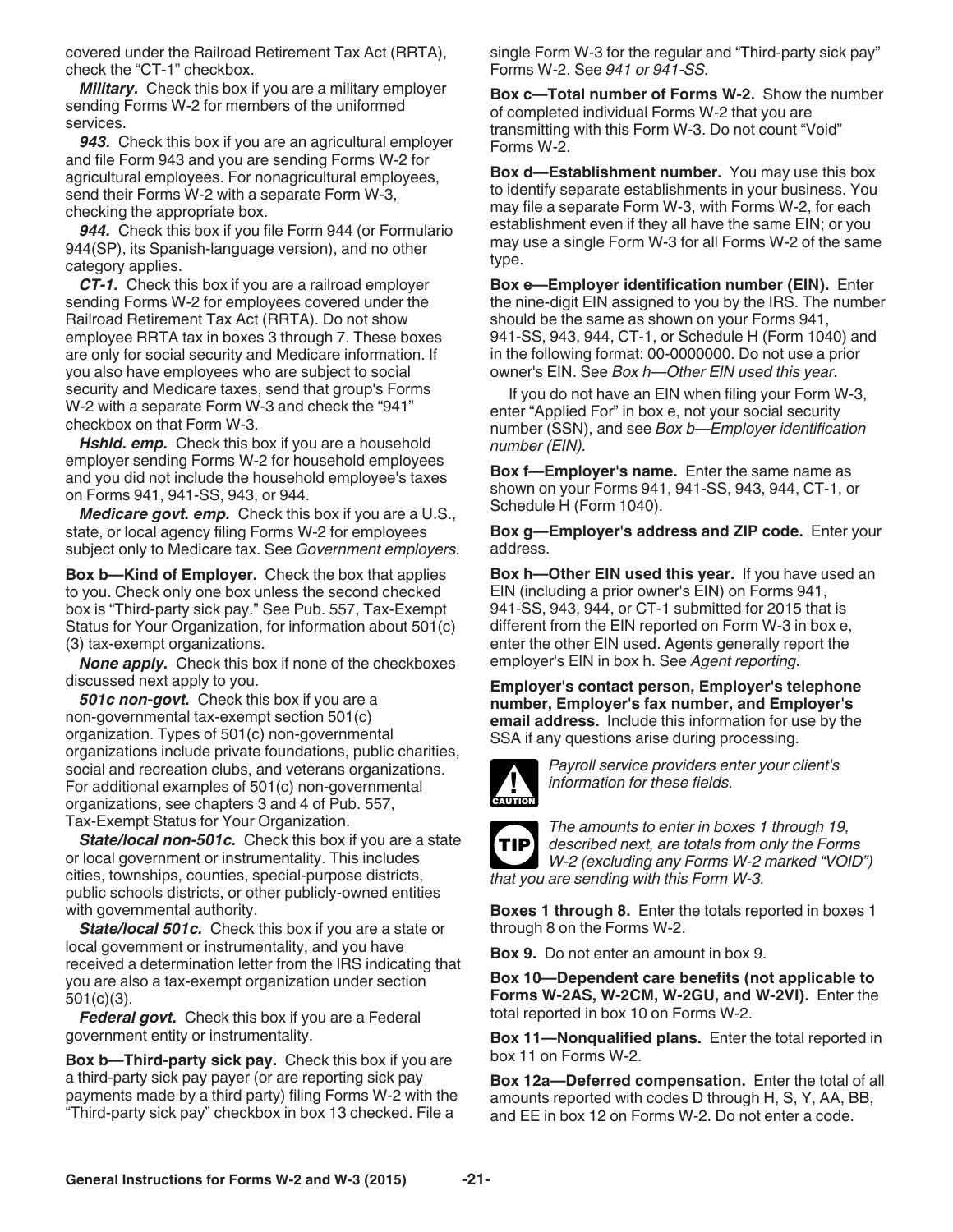<span id="page-21-0"></span>

*The total of Form W-2 box 12 amounts reported with Codes A through C, J through R, T through W, Z, and DD is not reported on Form W-3.*

**Box 13—For third-party sick pay use only.** Leave this box blank. See Form 8922.

**Box 14—Income tax withheld by payer of third-party sick pay.** Complete this box only if you are the employer and have employees who had federal income tax withheld on third-party payments of sick pay. Show the total income tax withheld by third-party payers on payments to all of your employees. Although this tax is included in the box 2 total, it must be separately shown here.

**Box 15—State/Employer's state ID number (territorial ID number for Forms W-2AS, W-2CM, W-2GU, and** 

**W-2VI).** Enter the two-letter abbreviation for the name of the state or territory being reported on Form(s) W-2. Also enter your state- or territory-assigned ID number. If the Forms W-2 being submitted with this Form W-3 contain wage and income tax information from more than one state or territory, enter an "X" under "State" and do not enter any state or territory ID number.

**Boxes 16 through 19 (not applicable to Forms** 

**W-2AS, W-2CM, W-2GU, and W-2VI).** Enter the total of state/local wages and income tax shown in their corresponding boxes on the Forms W-2 included with this Form W-3. If the Forms W-2 show amounts from more than one state or locality, report them as one sum in the appropriate box on Form W-3. Verify that the amount reported in each box is an accurate total of the Forms W-2.

#### **Reconciling Forms W-2, W-3, 941, 941-SS, 943, 944, CT-1, and Schedule H (Form 1040)**

Reconcile the amounts shown in boxes 2, 3, 5, and 7 from all 2015 Forms W-3 with their respective amounts from the 2015 yearly totals from the quarterly Forms 941 or 941-SS or annual Forms 943, 944, CT-1 (box 2 only), and Schedule H (Form 1040). When there are discrepancies between amounts reported on Forms W-2 and W-3 filed with the SSA and on Forms 941, 941-SS, 943, 944, CT-1, or Schedule H (Form 1040) filed with the IRS, you will be contacted to resolve the discrepancies.

#### **To help reduce discrepancies on Forms W-2:**

Report bonuses as wages and as social security and Medicare wages on Form W-2, and on Forms 941, 941-SS, 943, 944, and Schedule H (Form 1040).

• Report both social security and Medicare wages and taxes separately on Forms W-2 and W-3, and on Forms 941, 941-SS, 943, 944, and Schedule H (Form 1040).

• Report social security taxes withheld on Form W-2 in box 4, not in box 3.

• Report Medicare taxes withheld on Form W-2 in box 6, not in box 5.

Do not report a nonzero amount in box 4 if boxes 3 and 7 are both zero.

Do not report a nonzero amount in box 6 if box 5 is zero.

Do not report an amount in box 5 that is less than the sum of boxes 3 and 7.

Make sure that the social security wage amount for each employee does not exceed the annual social security wage base limit (\$118,500 for 2015).

• Do not report noncash wages that are not subject to social security or Medicare taxes as social security or Medicare wages.

• If you use an EIN on any quarterly Forms 941 or 941-SS for the year (or annual Forms 943, 944, CT-1, or Schedule H (Form 1040)) that is different from the EIN reported in box e on Form W-3, enter the other EIN in box h on Form W-3.

**To reduce the discrepancies between amounts reported on Forms W-2 and W-3, and Forms 941, 941-SS, 943, 944, CT-1, and Schedule H (Form 1040):**

• Be sure that the amounts on Form W-3 are the total amounts from Forms W-2.

• Reconcile Form W-3 with your four quarterly Forms 941 or 941-SS (or annual Forms 943, 944, CT-1, or Schedule H (Form 1040)) by comparing amounts reported for:

1. Income tax withholding (box 2).

2. Social security wages, Medicare wages and tips, and social security tips (boxes 3, 5, and 7). Form W-3 should include Forms 941 or 941-SS or Forms 943, 944, or Schedule H (Form 1040) adjustments only for the current year. If the Forms 941, 941-SS, 943, or 944 adjustments include amounts for a prior year, do not report those prior year adjustments on the current year Forms W-2 and W-3.

3. Social security and Medicare taxes (boxes 4 and 6). The amounts shown on the four quarterly Forms 941 or 941-SS (or annual Forms 943, 944, or Schedule H (Form 1040)), including current year adjustments, should be approximately twice the amounts shown on Form W-3.

Amounts reported on Forms W-2 and W-3, and Forms 941, 941-SS, 943, 944, CT-1, or Schedule H (Form 1040) may not match for valid reasons. If they do not match, you should determine that the reasons are valid. Retain your reconciliation information in case you receive inquiries from the IRS or the SSA.

## **General Instructions for Forms W-2c and W-3c**

**Applicable forms.** Use with the August 2014 revision of Form W-2c and the August 2014 revision of Form W-3c.

**Purpose of forms.** Use Form W-2c to correct errors on Forms W-2, W-2AS, W-2CM, W-2GU, W-2VI, or W-2c filed with the SSA. Also use Form W-2c to provide a corrected Forms W-2, W-2AS, W-2CM, W-2GU, W-2VI, or W-2c to employees.

Corrections reported on Form W-2c may require you to make corrections to your previously filed employment tax returns using the corresponding "X" form, such as Form 941-X, Adjusted Employer's QUARTERLY Federal Tax Return or Claim for Refund; Form 943-X, Adjusted Employer's Annual Federal Tax Return for Agricultural Employees or Claim for Refund; Form 944-X, Adjusted Employer's ANNUAL Federal Tax Return or Claim for Refund; or Form CT-1X, Adjusted Employer's Annual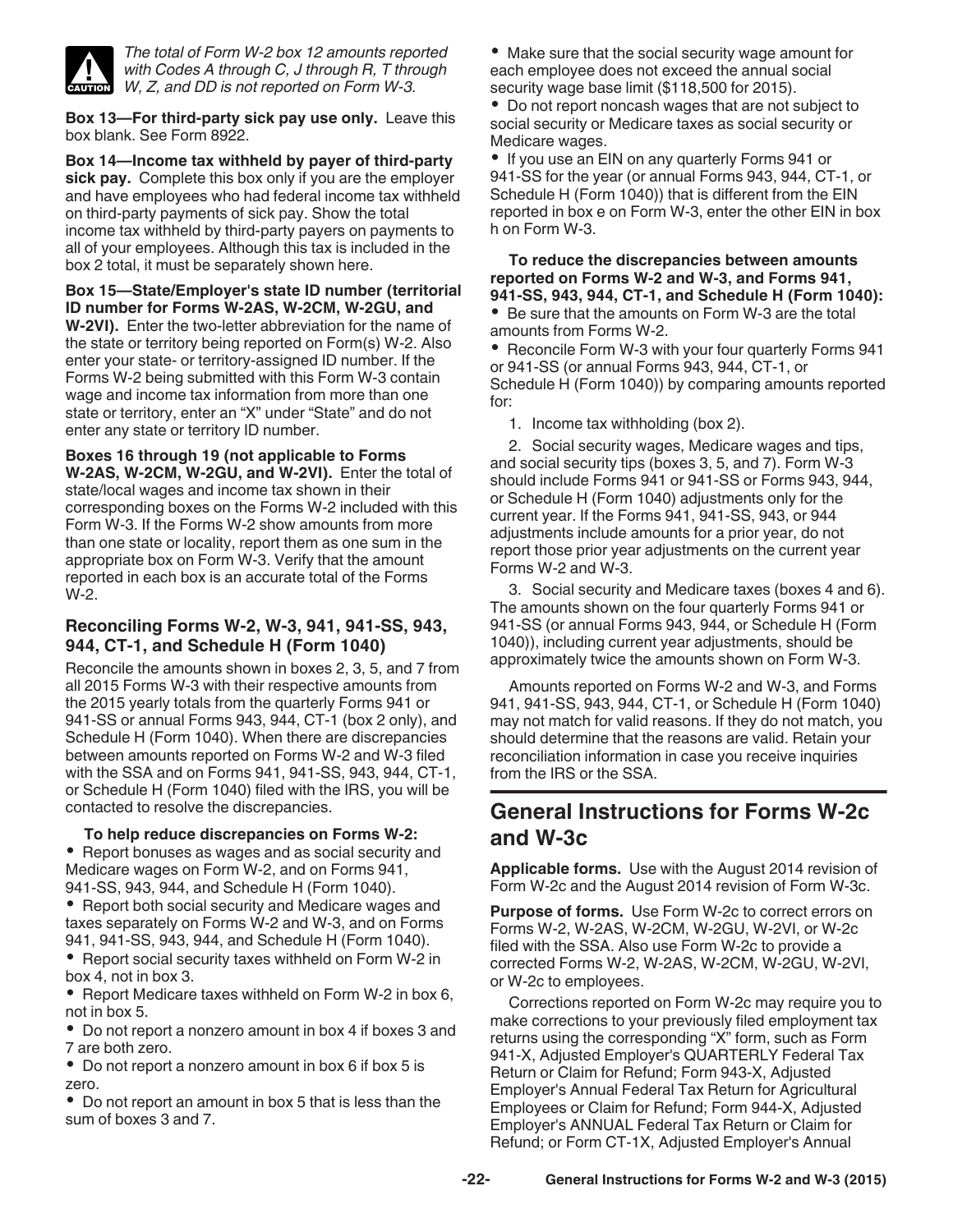<span id="page-22-0"></span>Railroad Retirement Tax Return or Claim for Refund. See section 13 of Pub. 15 (Circular E) and the Instructions for Form CT-1X for more information. If you are making corrections to a previously filed Schedule H (Form 1040), see Pub. 926, Household Employer's Tax Guide. If an employee repaid you for wages received in a prior year, also see *Repayments.*

Do not use Form W-2c to report corrections to back pay. Instead, see Pub. 957, Reporting Back Pay and Special Wage Payments to the Social Security Administration, and Form SSA-131, Employer Report of Special Wage Payments.

Do not use Form W-2c to correct Form W-2G, Certain Gambling Winnings. Instead, see the General Instructions for Certain Information Returns for the current reporting year.

Use Form W-3c to send Copy A of Form W-2c to the SSA. Always file Form W-3c when submitting one or more Forms W-2c.

**E-filing Forms W-2c and W-3c.** The SSA encourages all employers to *e-file* using its secure BSO website. E-filing can save you effort and helps ensure accuracy. See *E-filing.*

**Where to file paper Forms W-2c and W-3c.** If you use the U.S. Postal Service, send Forms W-2c and W-3c to:

Social Security Administration Data Operations Center P.O. Box 3333 Wilkes-Barre, PA 18767-3333

If you use a carrier other than the U.S. Postal Service, send Forms W-2c and W-3c to:

Social Security Administration Data Operations Center Attn: W-2c Process 1150 E. Mountain Drive Wilkes-Barre, PA 18702-7997

See Pub. 15 (Circular E) for a list of IRS-designated private delivery services.



*Do not send Forms W-2, W-2AS, W-2CM, W-2GU, or W-2VI to either of these addresses. Instead, see* Where to file paper Forms W-2 and

**When to file.** File Forms W-2c and W-3c as soon as possible after you discover an error. Also provide Form W-2c to employees as soon as possible.

**How to complete.** If you file Forms W-2c and W-3c on paper, make all entries using dark or black ink in 12-point Courier font, if possible, and make sure all copies are legible. See *How to complete Form W-2.*

If any item shows a change in the dollar amount and one of the amounts is zero, enter "-0-." Do not leave the box blank.

**Who may sign Form W-3c.** Generally, employers must sign Form W-3c. See *Who may sign Form W-3.*

## **Special Situations for Forms W-2c and W-3c**

**Undeliverable Forms W-2c.** See *Undeliverable Forms W-2.*

#### **Correcting Forms W-2 and W-3**

**Corrections.** Use the current version of Form W-2c to correct errors (such as incorrect name, SSN, or amount) on a previously filed Form W-2 or Form W-2c. File Copy A of Form W-2c with the SSA. To *e-file* your corrections, see *Correcting wage reports.* 

If the SSA issues your employee a replacement card after a name change, or a new card with a different social security number after a change in alien work status, file a Form W-2c to correct the name/SSN reported on the most recently filed Form W-2. It is not necessary to correct the prior years if the previous name and number were used for the years prior to the most recently filed Form W-2.

File Form W-3c whenever you file a Form W-2c with the SSA, even if you are only filing a Form W-2c to correct an employee's name or SSN. However, see *Employee's incorrect address on Form W-2*, later, for information on correcting an employee's address. See *Correcting an incorrect tax year and/or EIN incorrectly reported on Form W-2 or Form W-3*, later, if an error was made on a previously filed Form W-3.

If you discover an error on Form W-2 after you issue it to your employee but before you send it to the SSA, check the "Void" box at the top of the incorrect Form W-2 on Copy A. Prepare a new Form W-2 with the correct information, and send Copy A to the SSA. Write "CORRECTED" on the employee's new copies (B, C, and 2), and furnish them to the employee. If the "Void" Form W-2 is on a page with a correct Form W-2, send the entire page to the SSA. The "Void" form will not be processed. Do not write "CORRECTED" on Copy A of Form W-2.

If you are making a correction for previously filed Forms 941, 941-SS, 943, 944, 944-SS, or CT-1, use the corresponding "X" forms, such as Forms 941-X, 943-X, 944-X, or CT-1X for the return period in which you found the error. See section 13 of Pub. 15 (Circular E) and the Instructions for Form CT-1X for more details. If you are making corrections to a previously filed Schedule H (Form 1040), see Pub. 926. Issue the employee a Form W-2c if the error discovered was for the prior year.

**Correcting an employee's name and/or SSN only.** If you are correcting only an employee's name and/or SSN, complete Form W-2c boxes d through i. Do not complete boxes 1 through 20. Advise your employee to correct the SSN and/or name on his or her original Form W-2.

If your employee is given a new social security card following an adjustment to his or her resident status that shows a different name or SSN, file a Form W-2c for the most current year only.

**Correcting an employee's name and SSN if the SSN was reported as blanks or zeros and the employee name was reported as blanks.** If you need to correct an employee's name and SSN, and the SSN was reported as blanks or zeros and the employee's name was reported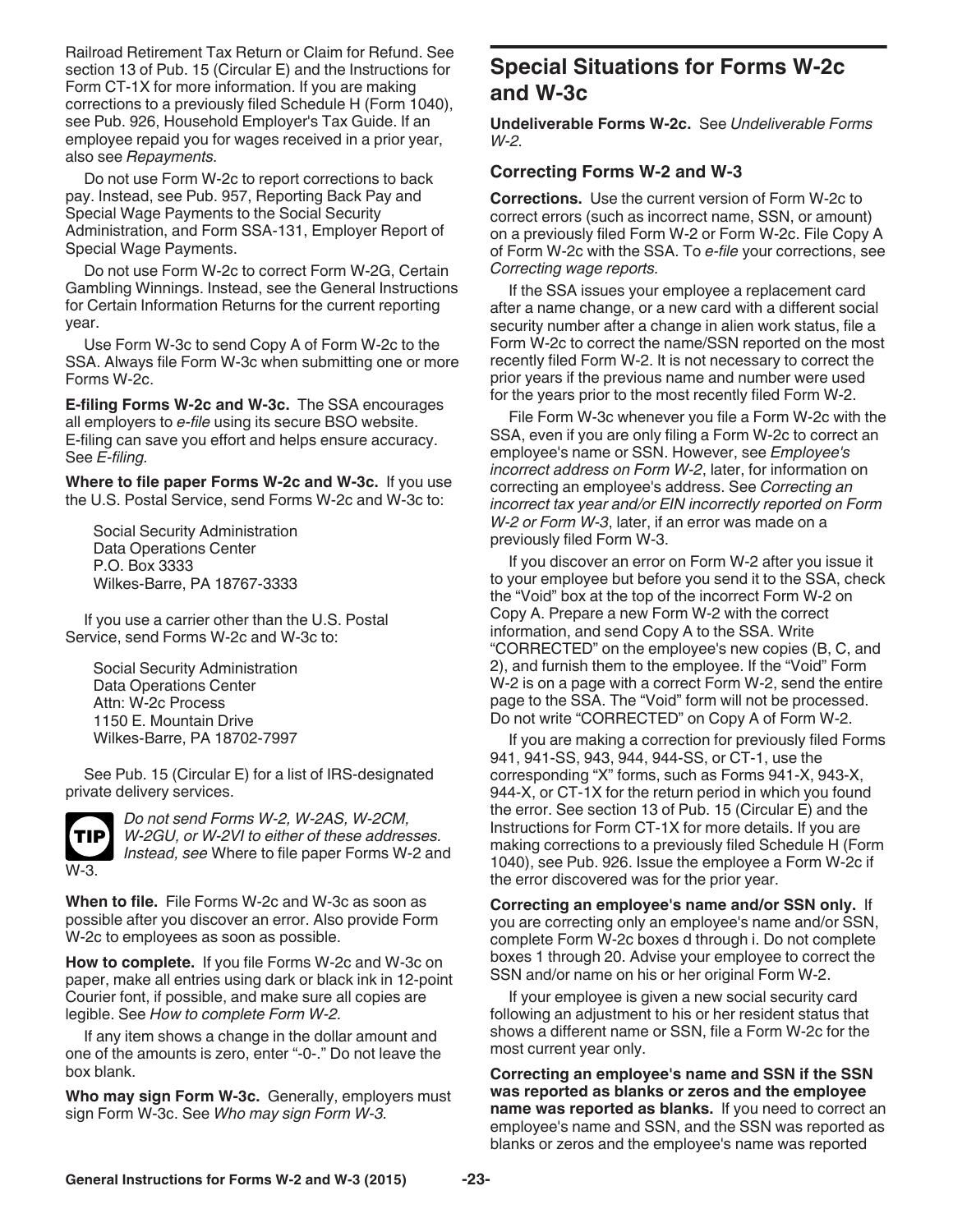<span id="page-23-0"></span>as blanks, do not use Form W-2c to report the corrections. You must contact the SSA at 1-800-772-6270 for instructions.

**Correcting an incorrect tax year and/or EIN incorrectly reported on Form W-2 or Form W-3.** To correct an incorrect tax year and/or EIN on a previously submitted Form W-2 or Form W-3, file one Form W-3c along with a Form W-2c for each affected employee. Enter the tax year and EIN originally reported, and enter in the "Previously reported" boxes the money amounts that were on the original Form W-2. In the "Correct information" boxes, enter zeros. Prepare a second Form W-3c along with a second Form W-2c for each affected employee. Enter zeros in the "Previously reported" boxes, and enter the correct money amounts in the "Correct information" boxes. Enter the correct tax year and/or correct EIN.

#### **Correcting more than one Form W-2 for an employee.**

There are two ways to prepare a correction for an employee for whom more than one Form W-2 was filed under the same EIN for the tax year. You can (1) consider all the Forms W-2 when determining the amounts to enter on Form W-2c or (2) file a single Form W-2c to correct only the incorrect Form W-2.

However, state, local, and federal government employers who are preparing corrections for Medicare Qualified Government Employment (MQGE) employees also must follow the instructions in the *CAUTION* for state, local, and federal government employers in the *Specific instructions for Form W-2c.*

**Correcting more than one kind of form.** You must use a separate Form W-3c for each type of Form W-2 (Forms W-2, W-2AS, W-2CM, W-2GU, W-2VI, or W-2c) being corrected. You also must use a separate Form W-3c for each kind of payer/employer combination in box c. If you are correcting more than one kind of form, please group forms of the same kind of payer/employer combination, and send them in separate groups.

**Employee's incorrect address on Form W-2.** If you filed a Form W-2 with the SSA that reported an incorrect address for the employee, but all other information on the Form W-2 was correct, do not file Form W-2c with the SSA merely to correct the address.

However, if the address was incorrect on the Form W-2 furnished to the employee, you must do one of the following.

• Issue a new, corrected Form W-2 to the employee that includes the new address. Indicate "REISSUED STATEMENT" on the new copies. Do not send Copy A of Form W-2 to the SSA.

• Issue a Form W-2c to the employee that shows the correct address in box i and all other correct information. Do not send Copy A of Form W-2c to the SSA.

• Reissue the Form W-2 with the incorrect address to the employee in an envelope showing the correct address or otherwise deliver it to the employee.

#### **Two Forms W-2 were filed under the same EIN, but only one should have been filed.**

**Example.** Two Forms W-2 were submitted for Mary Smith under the same EIN for the same tax year. One Form W-2 correctly reported social security wages of

\$20,000. The other Form W-2 incorrectly reported social security wages of \$30,000. There are two ways to correct this situation.

• File a Form W-3c along with one Form W-2c, entering \$50,000 in box 3 under "Previously reported" and \$20,000 in box 3 under "Correct information," or

• File a Form W-3c along with one Form W-2c, entering \$30,000 in box 3 under "Previously reported" and \$0.00 in box 3 under "Correct information."

#### **Two Forms W-2 were filed under the same EIN, but wages on one were incorrect.**

**Example.** Two Forms W-2 were submitted for Mary Smith under the same EIN for the same tax year. One Form W-2 correctly reported social security wages of \$20,000. The other Form W-2 incorrectly reported social security wages of \$30,000, whereas \$25,000 should have been reported. There are two ways to correct this situation.

• File a Form W-3c along with one Form W-2c, entering \$50,000 in box 3 under "Previously reported" and \$45,000 in box 3 under "Correct information," or

File a Form W-3c along with one Form W-2c, entering \$30,000 in box 3 under "Previously reported" and \$25,000 in box 3 under "Correct information."

## **Specific Instructions for Form W-2c**

**Box a—Employer's name, address, and ZIP code.**  This entry should be the same as shown on your Forms 941, 941-SS, 943, 944, 944-SS, CT-1, or Schedule H (Form 1040).

**Box b—Employer's Federal EIN.** Show the correct nine digit EIN assigned to you by the IRS in the format 00-00000000.

**Box c—Tax year/Form corrected.** If you are correcting Form W-2, enter all four digits of the year of the form you are correcting. If you are correcting Form W-2AS, W-2CM, W-2GU, W-2VI, or W-2c, enter all four digits of the year<br>you are correcting, and also enter "AS." "CM." "GU." "VI." you are correcting, and also enter "AS," "CM," "GU," or "c" to designate the form you are correcting. For example, "2013" and "GU" shows that you are correcting a 2013 Form W-2GU.

**Box d—Employee's correct SSN.** You must enter the employee's correct SSN even if it was correct on the original Form W-2. If you are correcting an employee's SSN, you also must complete boxes e through i.

**Box e—Corrected SSN and/or name.** Check this box only if you are correcting the employee's SSN, name, or both SSN and name. You also must complete boxes d and f through i.

#### **Box f—Employee's previously reported SSN.**

Complete this box if you are correcting an employee's previously reported incorrect SSN and/or name. If the previous SSN was reported as blanks or not available, then box f should be all zeroes.

#### **Box g—Employee's previously reported name.**

Complete this box if you are correcting an employee's previously reported incorrect SSN and/or name. You must enter the employee's previously reported full name in box g exactly as it was previously reported. If the previous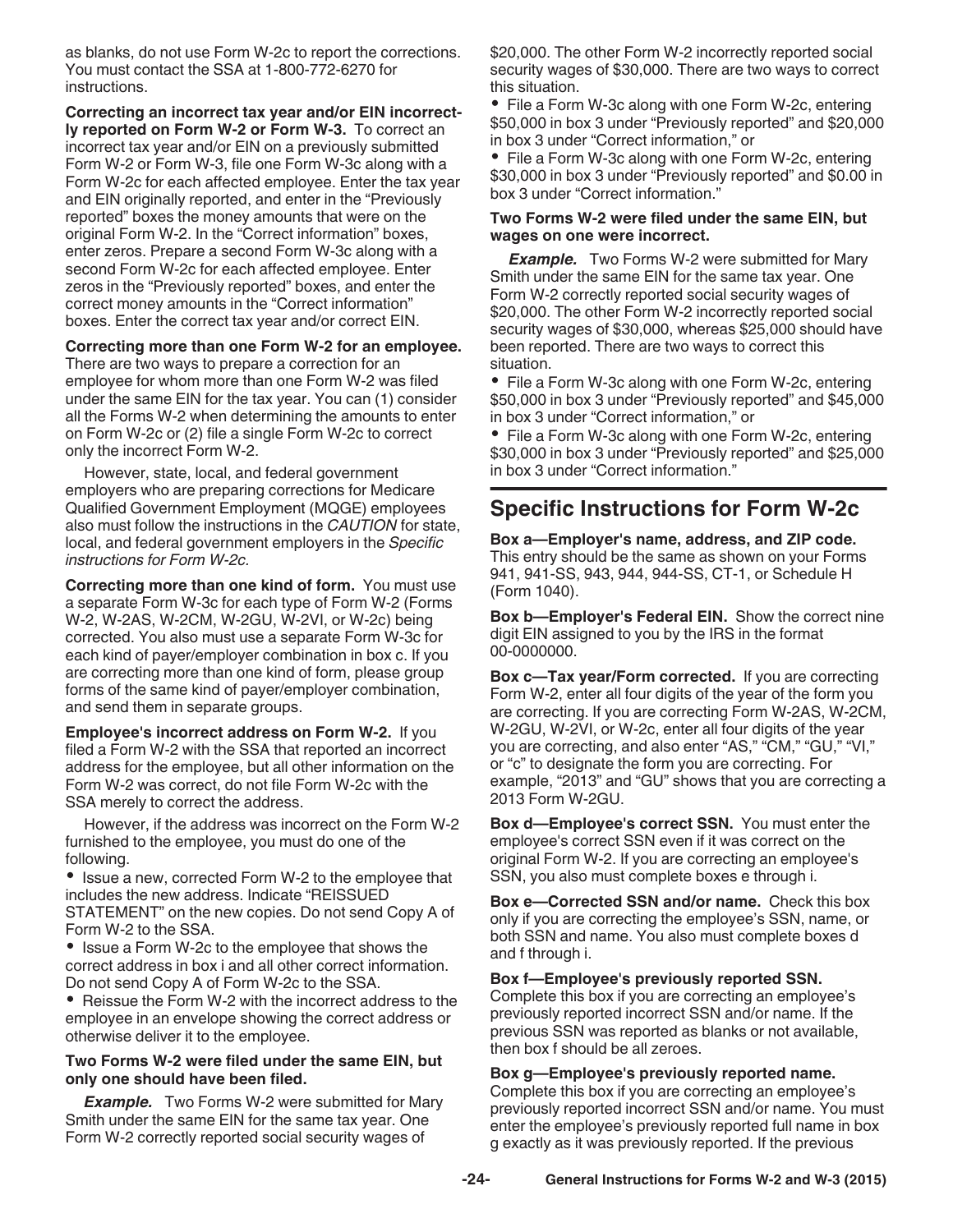<span id="page-24-0"></span>reported name was reported as blanks or not available, then box g should be all blanks.



*For boxes f and g, if both the previous SSN and the previous name were reported as blanks, do*  **h** the previous name were reported as blance not use Form W-2c. Contact the SSA at *1-800-772-6270.*

**Box h—Employee's first name and initial, Last name, Suff.** Always enter the employee's correct name. See *Boxes e and f—Employee's name and address* for name formatting information.

**Box i—Employee's address and ZIP code.** Always enter the employee's correct address. See *Boxes e and f—Employee's name and address* for address formatting information.



*You must enter the employee's full name in boxes g and h.*

**Boxes 1 through 20.** For the items you are changing, enter under "Previously reported" the amount reported on the original Form W-2 or on a prior Form W-2c. Enter under "Correct information" the correct amount.

Do not make an entry in any of these boxes on Copy A unless you are making a change. However, see the *CAUTION* for state, local, or federal government employers below.

**Box 2—Federal income tax withheld.** Use this box only to make corrections because of an administrative error. (An administrative error occurs only if the amount you entered in box 2 of the incorrect Form W-2 was not the amount you actually withheld.) If you are correcting Forms W-2AS, W-2CM, W-2GU, or W-2VI, box 2 is for income tax withheld for the applicable U.S. possession.

**Boxes 5 and 6.** Complete these boxes to correct Medicare wages and tips and Medicare tax withheld. (Exception – do not correct Additional Medicare Tax withheld unless you need to correct an administrative error. An administrative error occurs only if the amount you entered in box 6 of the incorrect Form W-2 is not the amount you actually withheld.) State, local, or federal government employers also should use these boxes to correct MQGE wages. Box 5 must equal or exceed the sum of boxes 3 and 7.



*A state, local, or federal government employer correcting only social security wages and/or*  **correcting only social security wages and/or**<br> **CAUTION** Social security tips (boxes 3 and/or 7) for an *MQGE employee also must complete Medicare wages and tips in box 5. Enter the total Medicare wages and tips, including MQGE-only wages, even if there is no change to the total Medicare wages and tips previously reported.*

**Boxes 8, 10, and 11.** Use these boxes to correct allocated tips, dependent care benefits, or deferrals and distributions relating to nonqualified plans.

**Box 12—Codes.** Complete these boxes to correct any of the coded items shown on Forms W-2. Examples include uncollected social security and/or Medicare taxes on tips, taxable cost of group-term life insurance coverage over \$50,000, elective deferrals (codes D through H, S, Y, AA,

BB, and EE), sick pay not includible as income, and employee business expenses. See *Box 12—Codes* in *Specific instructions for Form W-2* for the proper format to use in reporting coded items from box 12 of Forms W-2.

Employers should enter both the code and dollar amount for both fields on Form W-2c.

If a single Form W-2c does not provide enough blank spaces for corrections, use additional Forms W-2c.

**Box 13.** Check the boxes in box 13, under "Previously reported," as they were checked on the original Form W-2. Under "Correct information," check them as they should have been checked. For example, if you checked the "Retirement plan" box on the original Form W-2 by mistake, check the "Retirement plan" checkbox in box 13 under "Previously reported," but do not check the "Retirement plan" checkbox in box 13 under "Correct information."

**Box 14.** Use this box to correct items reported in box 14 of the original Form W-2 or on a prior Form W-2c. If possible, complete box 14 on Copies B, C, 1, and 2 of Form W-2c only, not on Copy A.

**Boxes 15 through 20—State/local taxes.** If your only changes to the original Form W-2 are to state or local data, do not send Copy A of Form W-2c to the SSA. Instead, send Form W-2c to the appropriate state or local agency and furnish copies to your employees.

**Correcting state information.** Contact your state or locality for specific reporting information.

## **Specific Instructions for Form W-3c**

Do not staple or tape the Forms W-2c to Form W-3c or to each other. File a separate Form W-3c for each tax year, for each type of form, and for each kind of payer/employer combination. (The "Third-party sick pay" indicator box does not designate a separate kind of payer or employer.) Make a copy of Form W-3c for your records.

In the money boxes of Form W-3c, total the amounts from each box and column on the Forms W-2c you are sending.

**Box a—Tax year/Form corrected.** Enter all four digits of the year of the form you are correcting and the type of form you are correcting. For the type of form, enter "2," "2AS," "2CM," "2GU," "2VI," "2c," "3," "3SS," or "3c." For example, entering "2013" and "2" indicates that all the forms being corrected are 2013 Forms W-2.

**Box b—Employer's name, address, and ZIP code.**  This should be the same as shown on your Forms 941, 941-SS, 943, 944, 944-SS, CT-1, or Schedule H (Form 1040). Include the suite, room, or other unit number after the street address. If the Post Office does not deliver mail to the street address and you use a P.O. box, show the P.O. box number instead of the street address.



*The IRS will not use Form W-3c to update your address of record. If you wish to change your address, file Form 8822 or Form 8822-B.*

**Box c—Kind of Payer.** Check the box that applies to you. Check only one box. If your previous Form W-3 or Form W-3SS was checked incorrectly, report your prior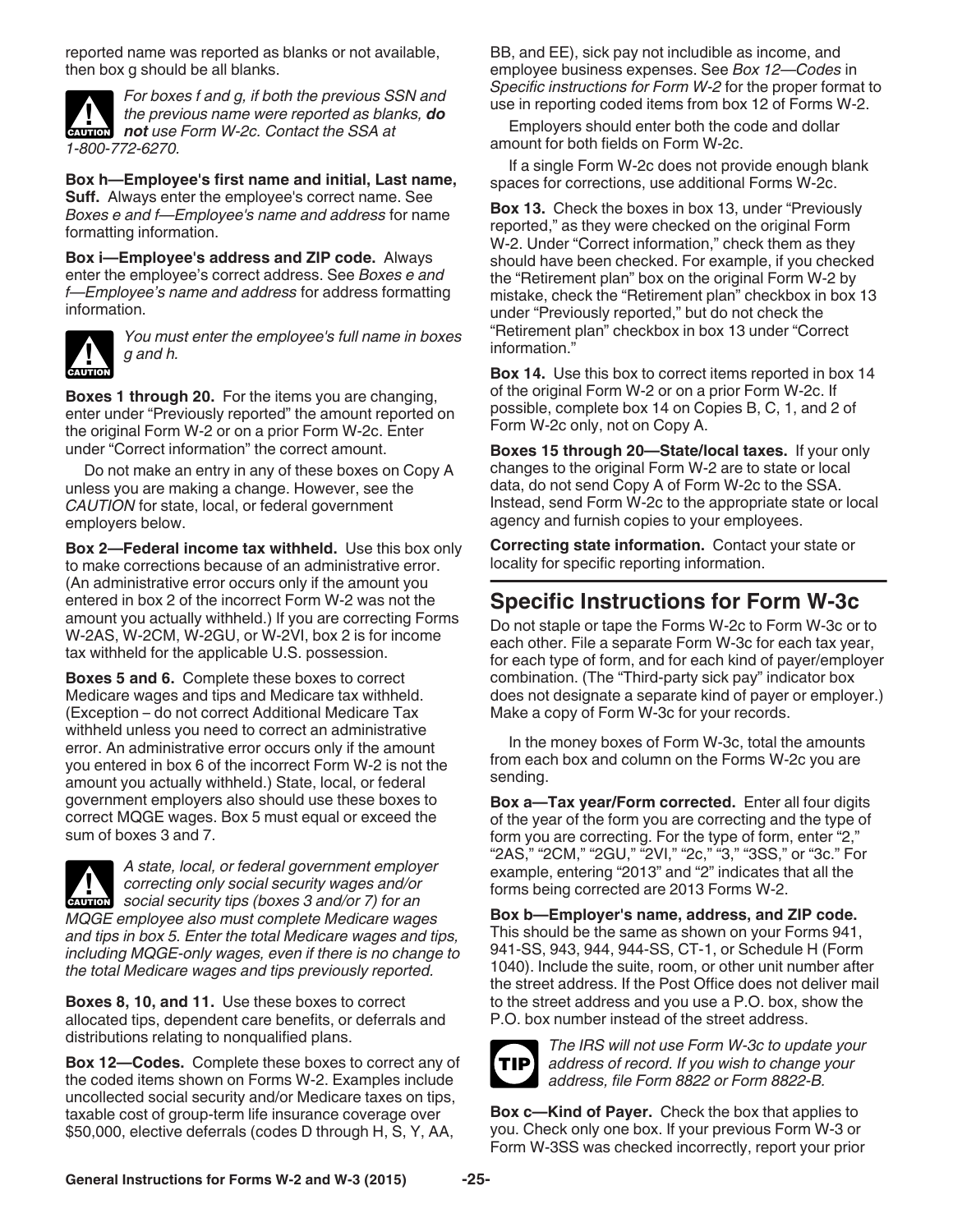<span id="page-25-0"></span>incorrect payer type in the "Explain decreases here" area below boxes 18 and 19.

*941/941-SS.* Check this box if you file Form 941 or Form 941-SS. If you are a railroad employer sending Forms W-2c for employees covered under the Railroad Retirement Tax Act (RRTA), check the "CT-1"checkbox.

*Military.* Check this box if you are a military employer correcting Forms W-2 for members of the uniformed services.

*943.* Check this box if you file Form 943 and you are correcting Forms W-2 for agricultural employees. For nonagricultural employees, send Forms W-2c with a separate Form W-3c, generally with the 941/941-SS box checked.

*944/944-SS.* Check this box if you file Form 944 (or Form 944-SS for years before 2012).

*CT-1.* Check this box if you are a railroad employer correcting Forms W-2 for employees covered under the Railroad Retirement Tax Act (RRTA). If you also have to correct forms of employees who are subject to social security and Medicare taxes, complete a separate Form W-3c with the "941/941-SS" box or "944/944-SS" box checked instead.

*Hshld. emp.* Check this box if you are a household employer correcting Forms W-2 for household employees and you file Schedule H (Form 1040). If you also have to correct forms of employees who are not household employees, complete a separate Form W-3c.

*Medicare govt. emp.* Check this box if you are a U.S., state, or local agency filing corrections for employees subject only to Medicare taxes.

**Box c—Kind of Employer.** Check the box that applies to you. Check only one box. If your previous Form W-3 or W-3SS was checked incorrectly, report your prior incorrect employer type in the "Explain decreases here" area below boxes 18 and 19.

*None apply.* Check this box if none of the checkboxes described next apply to you.

*501c non-govt.* Check this box if you are a non-governmental tax-exempt 501(c) organization. Types of 501(c) non-governmental organizations include private foundations, public charities, social and recreation clubs, and veterans organizations. For additional examples of 501(c) non-governmental organizations, see chapters 3 and 4 of Pub. 557, Tax-Exempt Status for Your Organization.

*State/local non 501c.* Check this box if you are a state or local government or instrumentality. This includes cities, townships, counties, special-purpose districts, public schools districts, or other publicly-owned entities with governmental authority.

*State/local 501c.* Check this box if you are a state or local government or instrumentality, and you have received a determination letter from the IRS indicating that you are also a tax-exempt organization under section 501(c)(3).

*Federal govt.* Check this box if you are a Federal government entity or instrumentality.

**Box c—Third-party sick pay.** Check this box if you are a third-party sick pay payer (or are reporting sick pay payments made by a third party) correcting Forms W-2

with the "Third-party sick pay" checkbox in box 13 of Form W-2c under "Correct information" checked. File a separate Form W-3c for each payer/employer combination reporting "Third-party sick pay" on Form W-2c.

**Box d—Number of Forms W-2c.** Show the number of individual Forms W-2c filed with this Form W-3c or enter "-0-" if you are correcting only a previously filed Form W-3 or Form W-3SS.

**Box e—Employer's Federal EIN.** Enter the correct number assigned to you by the IRS in the following format: 00-0000000. If you are correcting your EIN, enter the incorrect EIN you used in box h.

**Box f—Establishment number.** You may use this box to identify separate establishments in your business. You may file a separate Form W-3c, with Forms W-2c, for each establishment or you may use a single Form W-3c for all Forms W-2c. You do not have to complete this item; it is optional.

**Box g—Employer's state ID number.** You are not required to complete this box. This number is assigned by the individual state where your business is located. However, you may want to complete this item if you use copies of this form for your state returns.

**Box h—Employer's incorrect Federal EIN.** Your correct number must appear in box e. Make an entry here only if the number on the original form was incorrect.

**Box i—Incorrect establishment number.** You may use this box to correct an establishment number.

**Box j—Employer's incorrect state ID number.** Use this box to make any corrections to your previously reported state ID number.

**Boxes 1 through 8, 10, and 11.** Enter the total of amounts reported in boxes 1 through 8, 10, and 11 as "Previously reported" and "Correct information" from Forms W-2c.

**Box 12a—Deferred compensation.** Enter the total of amounts reported with codes D through H, S, Y, AA, BB, and EE as "Previously reported" and "Correct information" from Forms W-2c.



*The total of Form W-2c box 12 amounts reported with Codes A through C, J through R, T through*  **CAUTION** With Codes A through C, J through R, T through W, Z, and DD is not reported on Form W-3c.

**Box 14—Inc. tax w/h by third-party sick pay payer.**  Enter the amount previously reported and the corrected amount of income tax withheld on third-party payments of sick pay. Although this tax is included in the box 2 amounts, it must be shown separately here.

**Boxes 16 through 19.** If your only changes to the Forms W-2c and W-3c are to the state and local data, do not send either Copy A of Form W-2c or Form W-3c to the SSA. Instead, send the forms to the appropriate state or local agency and furnish copies of Form W-2c to your employees.

**Explain decreases here.** Explain any decrease to amounts "Previously reported." Also report here any previous incorrect entry in box c, "Kind of Payer" or "Kind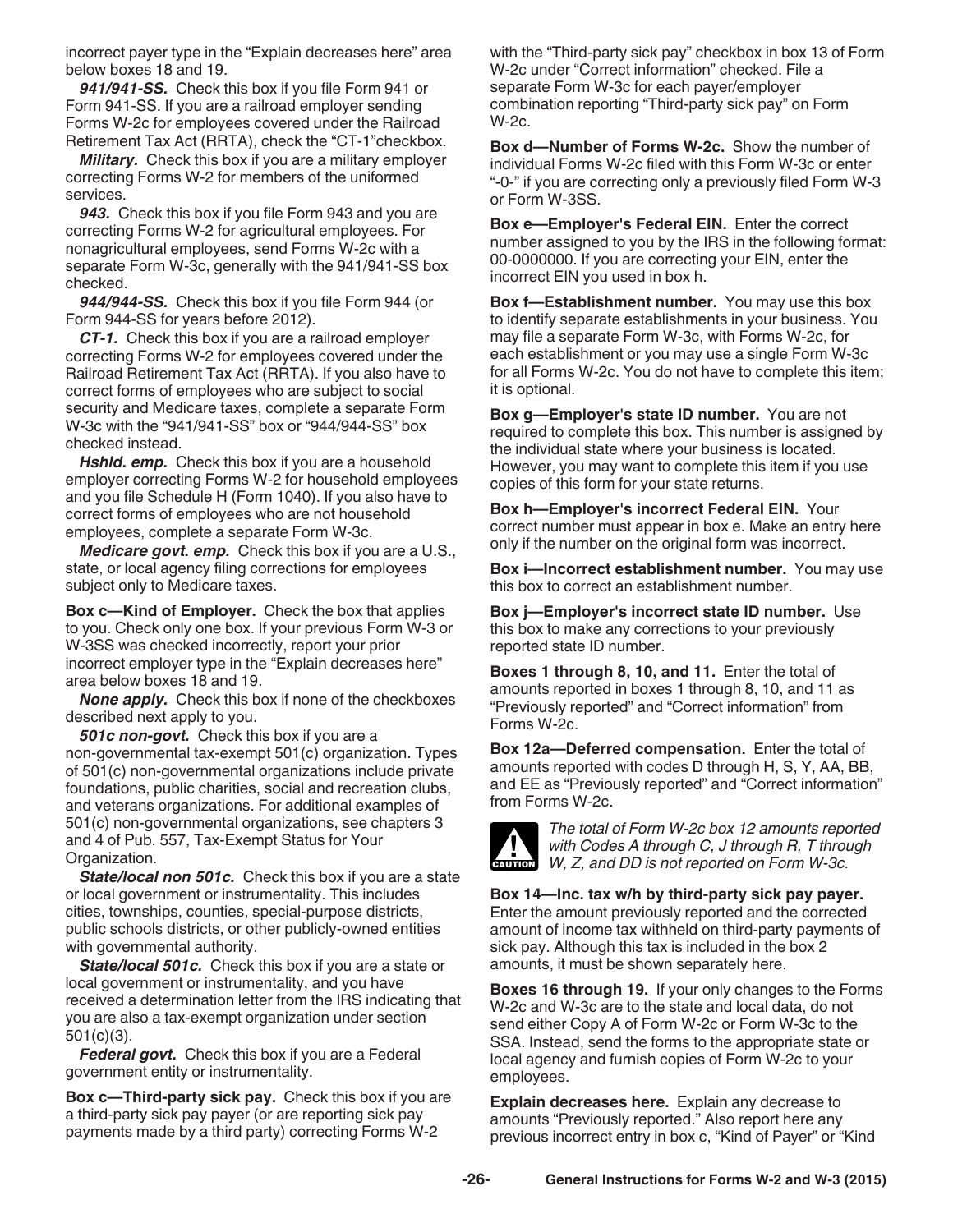<span id="page-26-0"></span>of Employer." Enclose (but do not attach) additional sheets explaining your decreases, if necessary. Include your name and EIN on any additional sheets.

**Signature.** Sign and date the form. Also enter your title and employer's contact person, employer's telephone number, employer's fax number, and employer's email address, if available. If you are not the employer, see *Who may sign Form W-3.*

#### **Privacy Act and Paperwork Reduction Act Notice.**

We ask for the information on Forms W-2 and W-3 to carry out the Internal Revenue laws of the United States. We need it to figure and collect the right amount of tax. Section 6051 and its regulations require you to furnish wage and tax statements to employees, the Social Security Administration, and the Internal Revenue Service. Section 6109 requires you to provide your employer identification number (EIN). Failure to provide this information in a timely manner or providing false or fraudulent information may subject you to penalties.

You are not required to provide the information requested on a form that is subject to the Paperwork Reduction Act unless the form displays a valid OMB control number. Books or records relating to a form or its instructions must be retained as long as their contents may become material in the administration of any Internal Revenue law.

Generally, tax returns and return information are confidential, as required by section 6103. However, section 6103 allows or requires the Internal Revenue Service to disclose or give the information shown on your return to others as described in the Code. For example, we may disclose your tax information to the Department of Justice for civil and/or criminal litigation, and to cities, states, the District of Columbia, and U.S. commonwealths and possessions for use in administering their tax laws. We may also disclose this information to other countries under a tax treaty, to federal and state agencies to enforce federal nontax criminal laws, or to federal law enforcement and intelligence agencies to combat terrorism.

The time needed to complete and file these forms will vary depending on individual circumstances. The estimated average times are: Form W-2—30 minutes; Form W-3—28 minutes; Form W-2c—40 minutes; Form W-3c—51 minutes. If you have comments concerning the accuracy of these time estimates or suggestions for making these forms simpler, we would be happy to hear from you. You can write to the Internal Revenue Service, Tax Forms and Publications Division, 1111 Constitution Ave. NW, IR-6526, Washington, DC 20224. Do not send Forms W-2 and W-3 to this address. Instead, see *Where to file paper Forms W-2 and W-3.*

| A | Uncollected social security or RRTA tax on tips                                                                                      | Κ | 20% excise tax on excess golden parachute<br>payments                                                                                                  | v         | Income from exercise of nonstatutory stock<br>option(s)                                                                                |
|---|--------------------------------------------------------------------------------------------------------------------------------------|---|--------------------------------------------------------------------------------------------------------------------------------------------------------|-----------|----------------------------------------------------------------------------------------------------------------------------------------|
| в | Uncollected Medicare tax on tips (but not<br><b>Additional Medicare Tax)</b>                                                         | L | Substantiated employee business expense<br>reimbursements                                                                                              | W         | Employer contributions (including employee<br>contributions through a cafeteria plan) to an<br>employee's health savings account (HSA) |
| C | Taxable cost of group-term life insurance over<br>\$50,000                                                                           | М | Uncollected social security or RRTA tax on<br>taxable cost of group-term life insurance over<br>\$50,000 (former employees only)                       | Y         | Deferrals under a section 409A nonqualified<br>deferred compensation plan                                                              |
| D | Elective deferrals to a section 401(k) cash or<br>deferred arrangement plan (including a<br>SIMPLE 401(k) arrangement)               | N | Uncollected Medicare tax on taxable cost of<br>group-term life insurance over \$50,000 (but not<br>Additional Medicare Tax) (former employees<br>only) | z         | Income under a nonqualified deferred<br>compensation plan that fails to satisfy<br>section 409A                                        |
| Е | Elective deferrals under a section 403(b) salary<br>reduction agreement                                                              | P | Excludable moving expense reimbursements<br>paid directly to employee                                                                                  | AA        | Designated Roth contributions under a<br>section 401(k) plan                                                                           |
| F | Elective deferrals under a section $408(k)(6)$<br>salary reduction SEP                                                               | Q | Nontaxable combat pay                                                                                                                                  | <b>BB</b> | Designated Roth contributions under a<br>section 403(b) plan                                                                           |
| G | Elective deferrals and employer contributions<br>(including nonelective deferrals) to a section<br>457(b) deferred compensation plan | R | Employer contributions to an Archer MSA                                                                                                                | <b>DD</b> | Cost of employer-sponsored health<br>coverage                                                                                          |
| H | Elective deferrals to a section $501(c)(18)(D)$<br>tax-exempt organization plan                                                      | s | Employee salary reduction contributions under<br>a section 408(p) SIMPLE plan                                                                          | EE        | Designated Roth contributions under a<br>governmental section 457(b) plan                                                              |
| J | Nontaxable sick pay                                                                                                                  |   | Adoption benefits                                                                                                                                      |           |                                                                                                                                        |

#### **Form W-2 Reference Guide for Box 12 Codes**

See *Box 12—Codes.*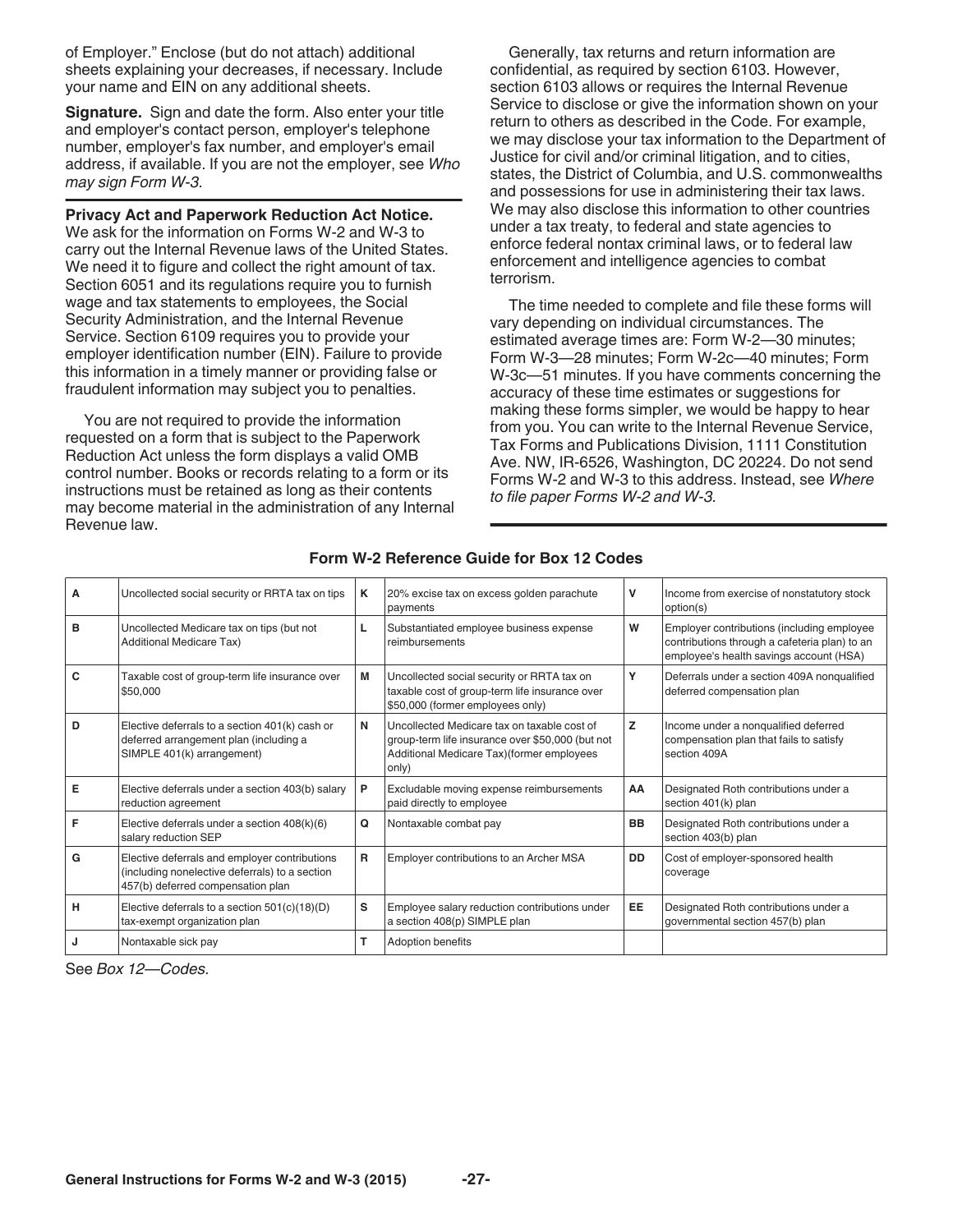#### **Form W-2 Box 13 Retirement Plan Checkbox Decision Chart**

<span id="page-27-0"></span>

| <b>Type of Plan</b>                                                                                                               | <b>Conditions</b>                                                                                                                                                | <b>Check Retirement Plan Box?</b>                                       |
|-----------------------------------------------------------------------------------------------------------------------------------|------------------------------------------------------------------------------------------------------------------------------------------------------------------|-------------------------------------------------------------------------|
| Defined benefit plan (for example, a traditional pension<br>plan)                                                                 | Employee qualifies for employer funding into the plan,<br>due to age/years of service $-$ even though the<br>employee may not be vested or ever collect benefits | Yes                                                                     |
| Defined contribution plan (for example, a 401(k) or<br>403(b) plan, a Roth 401(k) or 403(b) account, but not a<br>457 plan)       | Employee is eligible to contribute but does not elect to<br>contribute any money in this tax year                                                                | l No                                                                    |
| Defined contribution plan (for example, a 401(k) or<br>$403(b)$ plan; a Roth $401(k)$ or $403(b)$ account; but not a<br>457 plan) | Employee is eligible to contribute and elects to<br>contribute money in this tax year                                                                            | Yes                                                                     |
| Defined contribution plan (for example, a 401(k) or<br>$403(b)$ plan; a Roth $401(k)$ or $403(b)$ account; but not a<br>457 plan) | Employee is eligible to contribute but does not elect to<br>contribute any money in this tax year, but the employer<br>does contribute funds                     | Yes                                                                     |
| Defined contribution plan (for example, a 401(k) or<br>$403(b)$ plan; a Roth $401(k)$ or $403(b)$ account; but not a<br>457 plan) | Employee contributed in past years but not during the<br>current tax year under report                                                                           | No (even if the account value grows due to gains in the<br>investments) |
| Profit sharing plan                                                                                                               | Plan includes a grace period after the close of the plan<br>year when profit sharing can be added to the<br>participant's account                                | Yes                                                                     |

See *Box 13—Checkboxes.*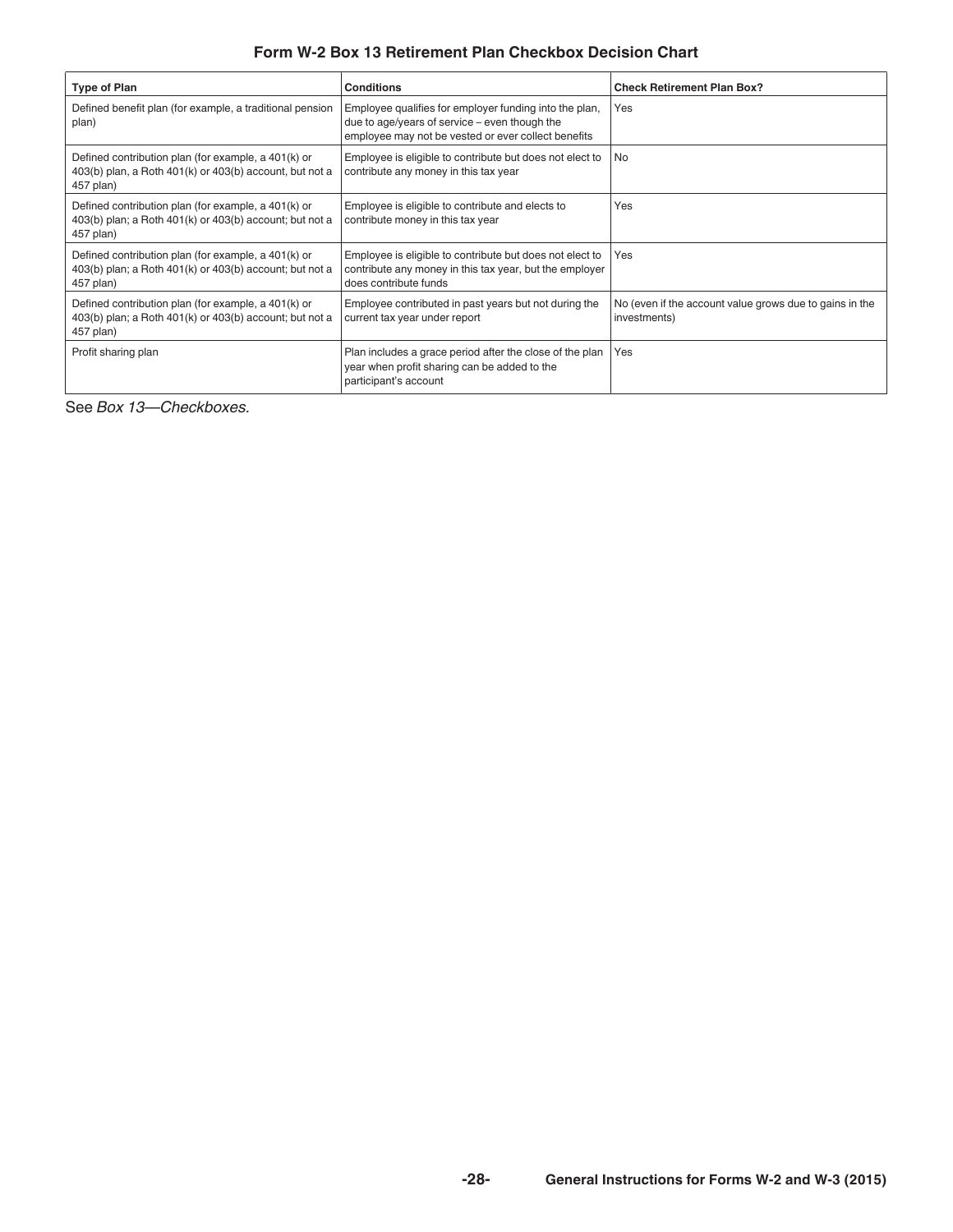#### **Nonqualified Deferred Compensation Reporting Example Chart**

<span id="page-28-0"></span>

| Example                                                                                                                                                                                                                                                                                         | How to report on Form W-2                                                                                                                                                                                                                                                                                                                                                                                                                                                                                                                                                                                                                                               |
|-------------------------------------------------------------------------------------------------------------------------------------------------------------------------------------------------------------------------------------------------------------------------------------------------|-------------------------------------------------------------------------------------------------------------------------------------------------------------------------------------------------------------------------------------------------------------------------------------------------------------------------------------------------------------------------------------------------------------------------------------------------------------------------------------------------------------------------------------------------------------------------------------------------------------------------------------------------------------------------|
| Example 1-Deferral, immediately vested (no risk of forfeiture).<br>Regular wages: \$200<br>Defer, vested: \$20<br>Employer match, vested: \$10                                                                                                                                                  | Box $1 = $180 ( $200 - $20)$<br>Boxes 3 and $5 = $210 ($200 + $10)$<br>Box $11 = $0$                                                                                                                                                                                                                                                                                                                                                                                                                                                                                                                                                                                    |
| Example 2-Deferral, delayed vesting (risk of forfeiture) of employee and employer<br>portions.<br>Regular wages: \$200<br>Defer, not vested: \$20<br>Employer match, not vested: \$10                                                                                                           | Box $1 = $180 ( $200 - $20)$<br>Boxes 3 and $5 = $180 ( $200 - $20)$<br>Box $11 = $0$                                                                                                                                                                                                                                                                                                                                                                                                                                                                                                                                                                                   |
| Example 3-Deferral, immediately vested. Prior year deferrals and employer<br>matches are now vesting.<br>Regular wages: \$200<br>Defer, vested: \$20<br>Vesting of prior-year deferrals and employer matches: $$100 + $15$ (earnings on<br>\$100)                                               | Box $1 = $180 ( $200 - $20)$<br>Boxes 3 and $5 = $315 ($200 + $100 + $15)$<br>Box 11 = $$115 ($100 + $15)$                                                                                                                                                                                                                                                                                                                                                                                                                                                                                                                                                              |
| Example 4-No deferrals, but there are distributions. No vesting of prior year<br>deferrals.<br>Regular wages: \$100<br>Distribution: \$50                                                                                                                                                       | Box $1 = $150 ( $100 + $50)$<br>Boxes 3 and $5 = $100$<br>Box $11 = $50$                                                                                                                                                                                                                                                                                                                                                                                                                                                                                                                                                                                                |
| Special Rule for W-2 Box 11: Distributions and Deferrals in the Same Year - Form<br>SSA-131                                                                                                                                                                                                     | If, in the same year, there are NQDC distributions and deferrals that are reportable<br>in boxes 3 and/or 5 (current or prior year deferrals), do not complete box 11.<br>Instead, report on Form SSA-131 the total amount the employee earned during the<br>year. Generally, Box 1 will report distributions and current year deferrals that are<br>vested (employee and employer portions). Do not consider prior-year deferrals that<br>are vesting in the current year. If there was a plan failure, the box 1 amount in this<br>calculation should be as if there was no plan failure. Submit the SSA-131 to the<br>nearest SSA office or give it to the employee. |
| Example 5—Deferral, immediately vested, and distributions. No vesting of prior<br>year deferrals.<br>Regular wages: \$200<br>Defer, vested: \$20<br>Employer match, vested: \$10                                                                                                                | Box $1 = $230 ( $200 - $20 + $50)$<br>Boxes 3 and $5 = $210 ($200 + $10)$<br>Box $11 = $0$<br>Form SSA-131 = \$210 (\$230 (Box 1) – \$50 (distribution) + \$30 (vested employee                                                                                                                                                                                                                                                                                                                                                                                                                                                                                         |
| Distribution: \$50<br>Example 6—Deferral, delayed vesting, and distributions. No vesting of prior year<br>deferrals.<br>Regular wages: \$200<br>Defer, not vested: \$20<br>Distribution: \$50                                                                                                   | and employer deferrals))<br>Box 1 = $$230 ($200 - $20 + $50)$<br>Boxes 3 and $5 = $180 ( $200 - $20)$<br>Box $11 = $50$                                                                                                                                                                                                                                                                                                                                                                                                                                                                                                                                                 |
| Example 7—Deferral, immediately vested, and distributions. Prior-year deferrals<br>and employer matches are now vesting.<br>Regular wages: \$200<br>Defer, vested: \$20<br>Distribution: \$50<br>Vesting of prior-year deferrals and employer matches: \$100 + \$15 (earnings on the<br>\$100)  | Box $1 = $230 ( $200 - $20 + $50)$<br>Boxes 3 and $5 = $315 ($200 + $100 + $15)$<br>Box $11 = $0$<br>Form SSA-131 = $$200$ (\$230 (Box 1) – \$50 (distribution) + \$20 (vested deferral))                                                                                                                                                                                                                                                                                                                                                                                                                                                                               |
| Example 8—Deferral, delayed vesting, and distributions. Prior-year deferrals and<br>employer matches are now vesting.<br>Regular wages: \$200<br>Defer, not vested: \$20<br>Distribution: \$50<br>Vesting of prior-year deferrals and employer matches: \$100 + \$15 (earnings on the<br>\$100) | Box $1 = $230 ( $200 - $20 + $50)$<br>Boxes 3 and $5 = $295 ($200 - $20 + $100 + $15)$<br>Box $11 = $0$<br>Form SSA-131 = \$180 (\$230 (Box 1) – \$50 (distribution))                                                                                                                                                                                                                                                                                                                                                                                                                                                                                                   |

See *Nonqualified deferred compensation plans.*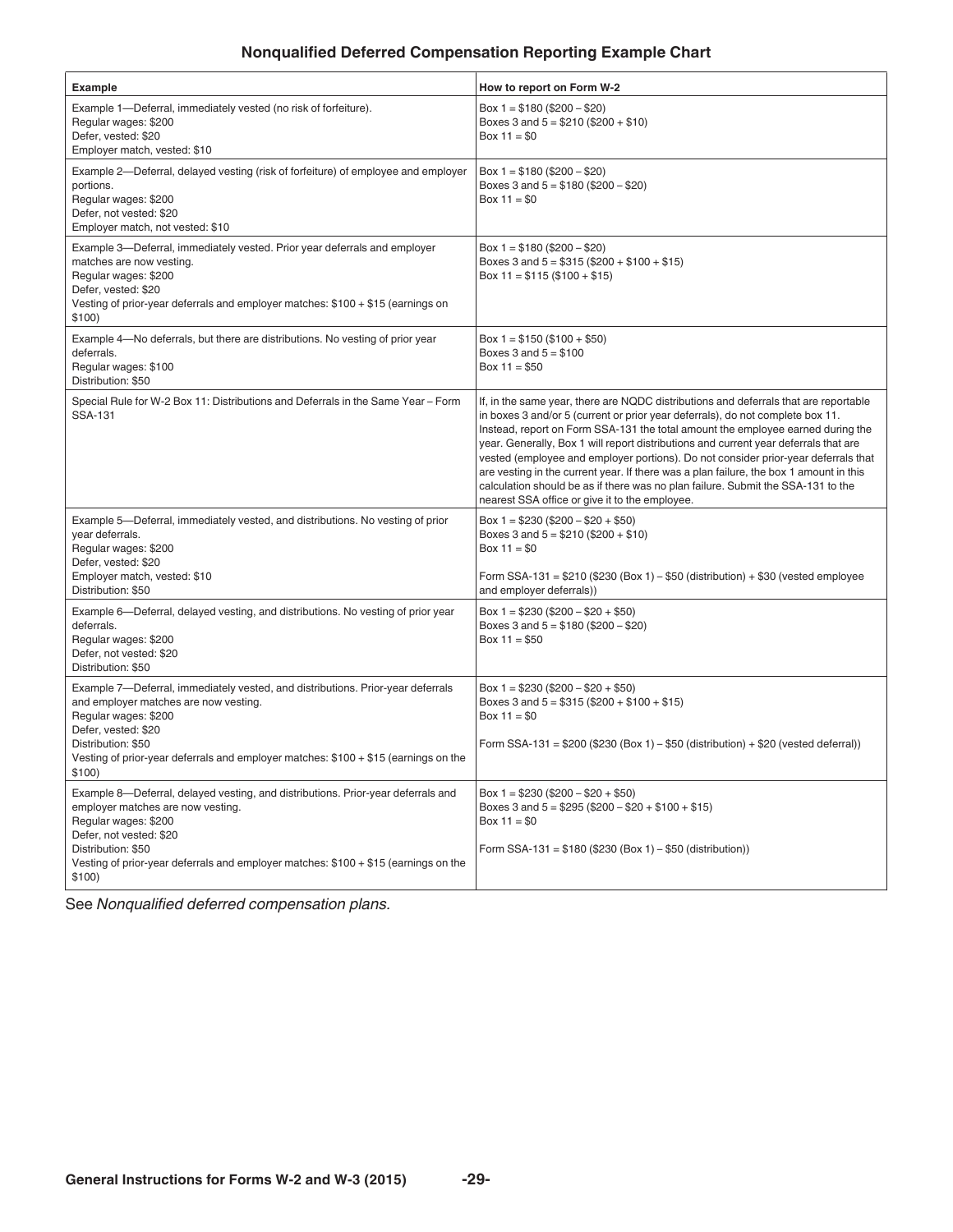### **Nonqualified Deferred Compensation Reporting Example Chart—***(Continued)*

| <b>Example</b>                                                                                                                                                                                                                                                                                                                                                                                                                     | How to report on Form W-2                                                                                                                                                                                                                                                                                                                                                                                                                                                                                                                                                                                                                                                                                                                                                                                                                                                                                                                                                                                                                                                          |
|------------------------------------------------------------------------------------------------------------------------------------------------------------------------------------------------------------------------------------------------------------------------------------------------------------------------------------------------------------------------------------------------------------------------------------|------------------------------------------------------------------------------------------------------------------------------------------------------------------------------------------------------------------------------------------------------------------------------------------------------------------------------------------------------------------------------------------------------------------------------------------------------------------------------------------------------------------------------------------------------------------------------------------------------------------------------------------------------------------------------------------------------------------------------------------------------------------------------------------------------------------------------------------------------------------------------------------------------------------------------------------------------------------------------------------------------------------------------------------------------------------------------------|
| Special Rule for Payment of Social Security, Medicare, and Unemployment Taxes<br>If the amount cannot be reasonably ascertained (the employer is unable to<br>calculate an amount for a year by December 31), the employer has two methods it<br>can use. For example, immediately-vested employer contributions to NQDC made<br>late in the year would have no effect on W-2 box 1, but they would affect FICA and<br>FUTA taxes. | <b>Estimated Method</b><br>Under the estimated method, an employer may treat a reasonably estimated<br>amount as wages paid on the last day of the calendar year (the "first year"). If the<br>employer underestimates the amount deferred and, thereby, underdeposits social<br>security, Medicare, or FUTA taxes, it can choose to treat the shortfall as wages<br>either in the first year or the first quarter of the next year. The shortfall does not<br>include income credited to the amount deferred after the first year. Conversely, if<br>the amount deferred is overestimated, the employer can claim a refund or credit. If<br>the employer chooses to treat the shortfall as wages in the first year, the employer<br>must issue a Form W-2c. Also, the employer must correct the information on the<br>Form 941 for the last quarter of the first year. In such a case, the shortfall will not be<br>treated as a late deposit subject to penalty if it is deposited by the employer's first<br>regular deposit date following the first quarter of the next year. |
|                                                                                                                                                                                                                                                                                                                                                                                                                                    | Lag Method<br>Under the lag method, an employer may calculate the end-of-the-year amount on<br>any date in the first quarter of the next calendar year. The amount deferred will be<br>treated as wages on that date, and the amount deferred that would otherwise have<br>been taken into account on the last day of the first year must be increased by<br>income earned on that amount through the date on which the amount is taken into<br>account.                                                                                                                                                                                                                                                                                                                                                                                                                                                                                                                                                                                                                           |
| Section 409A NQDC Plan Failure<br>Example 9-Deferral, immediately vested. No distributions. Plan failure.<br>Plan balance on January 1, 2010: \$325, vested.<br>Regular wages: \$100<br>Defer, vested: \$50<br>Employer match, vested: \$25<br>Plan failure in 2010.                                                                                                                                                               | Box 12, Code $Z = $400$<br>• Amount in the plan account on December 31, 2010, not subject to risk of<br>forfeiture and not included in prior-year income: $$400 ($325 + $50 + $25)$<br>• Current-year distributions: \$0<br>• $$400 ($0 + $400)$<br>Box $1 = $450 ($100 - $50 + $400)$<br>Boxes 3 and $5 = $125 ($100 + $25)$<br>Box $11 = $0$<br>$SSA-131 = not required$                                                                                                                                                                                                                                                                                                                                                                                                                                                                                                                                                                                                                                                                                                         |
| Section 409A NQDC Plan Failure<br>Example 10-Deferral, some delayed vesting, and distributions. Plan failure.<br>Plan balance on January 1, 2010: \$250 vested; \$75 not vested.<br>Regular wages: \$100<br>Defer, vested: \$50<br>Employer match, not vested: \$25<br>Distribution: \$200<br>Plan failure in 2010.                                                                                                                | Box 12. Code $Z = $300$<br>• Amount in the plan account on December 31, 2010, not subject to risk of<br>forfeiture and not included in prior-year income: $$100 ($250 + $50 - $200)$<br>• Current-year distributions: \$200<br>$$100 + $200 = $300$<br>Box $1 = $350 ($100 - $50 + $300 (code Z amount, which already includes the$<br>distribution))<br>Boxes $3$ and $5 = $100$<br>Box $11 = $0$<br>$SSA-131 = $100 ($250$) (what box 1 would have been without plan failure) - $200$<br>(distributions) + \$50 (vested deferral))                                                                                                                                                                                                                                                                                                                                                                                                                                                                                                                                               |

See *Nonqualified deferred compensation plans.*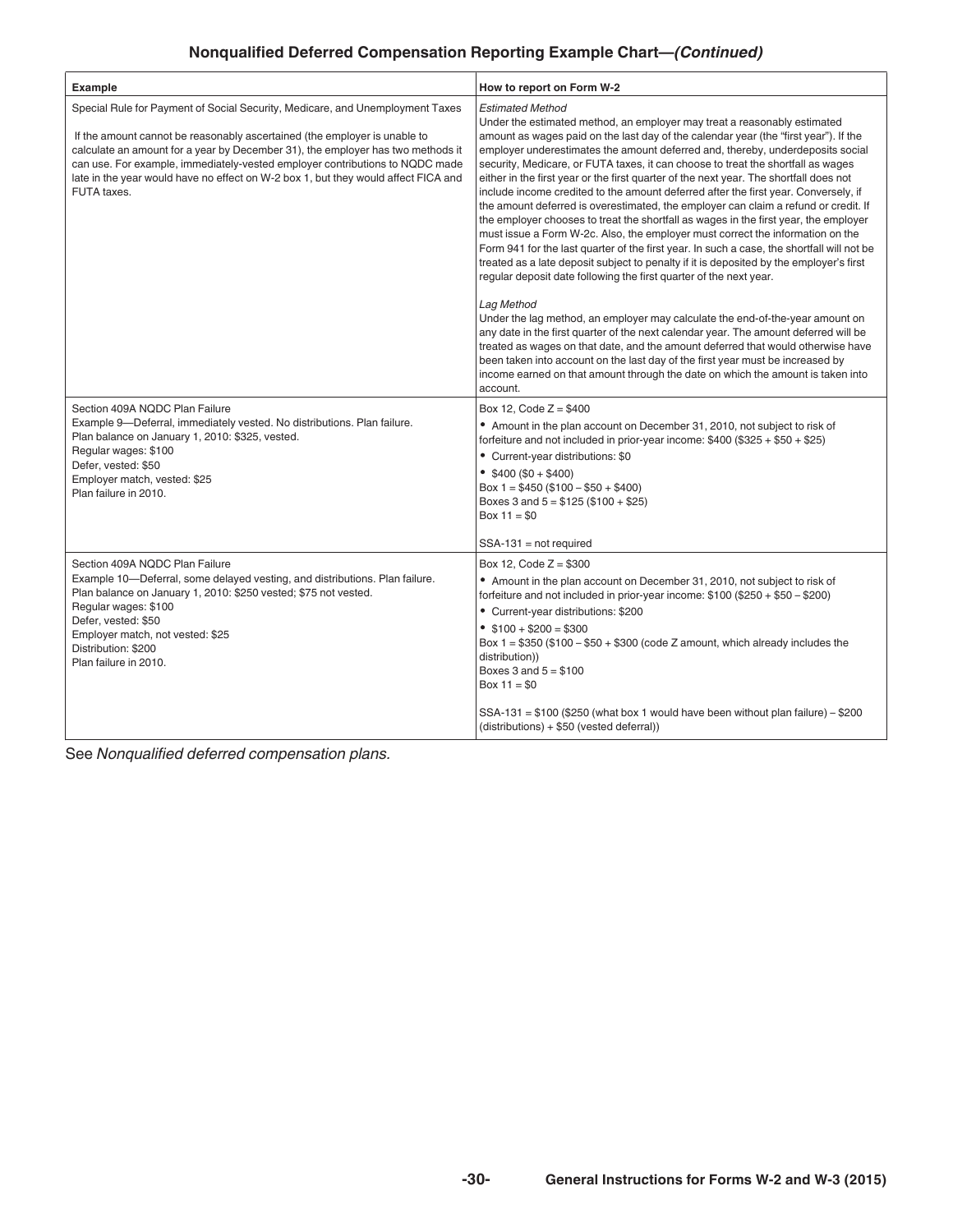#### <span id="page-30-0"></span>**Index**

501(c) non-governmental organizations  $21, 26$  $21, 26$ 

**A**<br>Additional Medicare Tax withheld [2](#page-1-0), <u>[9,](#page-8-0) [11](#page-10-0), [16–](#page-15-0)[18](#page-17-0)</u><br>Agent reporting <u>[7](#page-6-0)</u><br>Agent reporting 7 Agricultural employers [9,](#page-8-0) [21](#page-20-0), [26](#page-25-0)<br>Allocated tips [16](#page-15-0)<br>American Samoa [5](#page-4-0)<br>Archer MSA [7](#page-6-0), [15,](#page-14-0) [19](#page-18-0)

#### Bitcoin [1,](#page-0-0) [12](#page-11-0)<br>Box 14—Other [20](#page-19-0) Business Services Online (BSO) 2-[4](#page-3-0), [23](#page-22-0)

#### **C**

**B**

Calendar year basis [14](#page-13-0) Clergy and religious workers [7](#page-6-0)<br>Codes for box 12, Form W-2 [17,](#page-16-0) [25](#page-24-0), [27](#page-26-0) Code AA—Designated Roth contributions under<br>a section 401(k) plan [19](#page-18-0)<br>Code A—Uncollected social security or RRTA tax on tips [17](#page-16-0)<br>
Code BB—Designated Roth contributions under<br>
a section 403(b) plan [19](#page-18-0)<br>
Code B—Uncollected Medicare tax on tips 17<br>
Code C—Taxable cost of group-term life<br>
insurance over \$50,000 17 Code DD—Cost of employer-sponsored health coverage [19](#page-18-0) Code D—Elective deferrals under section 401(k) cash or deferred arrangement (plan) [18](#page-17-0)<br>Code EE—Designated Roth contributions under<br>a governmental section 457(b) plan [19](#page-18-0) Code E—Elective deferrals under a section<br>403(b) salary reduction agreement [18](#page-17-0)<br>Code F—Elective deferrals under a section 408(k)(6) salary reduction SEP [18](#page-17-0) Code G—Elective deferrals and employer contributions (including nonelective deferrals) to any governmental or nongovernmental<br>section 457(b) deferred compensation section 457(b) deferred compensation<br>plan  $18$ <br>Code H—Elective deferrals under section 501(c)<br>Code J—Nontax-axempt organization plan  $18$ <br>Code J—Nontaxable sick pay  $18$ <br>Code K—20% excise tax on excess golden<br>parachute pa expense reimbursements 18<br>Code M—Uncollected social security or RRTA tax on taxable cost of group-term life<br>insurance over \$50,000 (for former<br>employees).  $18$ <br>Code N—Uncollected Medicare tax on taxable<br>cost of group-term life insurance over<br>\$50,000 (for former employees)  $18$ <br>Code P—Exclu reimbursements paid directly to employee [19](#page-18-0)<br>Code Q—Nontaxable combat pay 19<br>Code R—Employer contributions to an Archer<br>MSA 19 Code S—Employee salary reduction contributions under a section 408(p) SIMPLE plan [19](#page-18-0)<br>Code T—Adoption benefits 19<br>Code V—Income from the exercise of nonstatutory stock option(s) [19](#page-18-0)<br>
Code W—Employer contributions to a health<br>
savings account (HSA) 19<br>
Code Y—Deferrals under a section 409A<br>
nonqualified deferred compensation plan<br>
Code Z—Income under section 409A on a nonqualified deferred compensation plan [19](#page-18-0) Common errors [4](#page-3-0)<br>Commonwealth of the Northern Mariana Islands [6](#page-5-0) Control number <u>[14,](#page-13-0) [20](#page-19-0)</u><br>Corrections [2,](#page-1-0) [22](#page-21-0), [23](#page-22-0)<br>Corrections and void Forms W-2 2, <u>14</u><br>Cost of employer-sponsored health coverage <u>[3,](#page-2-0) [19](#page-18-0)</u>

**D** Deceased employee's wages [7](#page-6-0) Deferred compensation [21](#page-20-0), [26](#page-25-0)

Dependent care benefits [16,](#page-15-0) [21](#page-20-0)<br>Designated Roth contributions [8](#page-7-0), [15,](#page-14-0) [19](#page-18-0) Disability payments [2](#page-1-0)<br>Due date(s) 2, <u>[5](#page-4-0)</u>

**E**<br>Earned income credit (EIC) notice [2](#page-1-0)<br>Educational assistance programs [8](#page-7-0), [15](#page-14-0) E-filing [2](#page-1-0), <u>[4,](#page-3-0) [23](#page-22-0)</u><br>Election workers [8](#page-7-0)<br>Elective deferrals [18](#page-17-0) Electronic employee statements [2](#page-1-0)<br>Employee's name and address [14,](#page-13-0) [25](#page-24-0)<br>Employee's taxes paid by employer [8,](#page-7-0) [15](#page-14-0) Employee business expense reimbursements [8](#page-7-0), [15,](#page-14-0) [18](#page-17-0) Employer's name and address [14](#page-13-0), [21,](#page-20-0) [24](#page-23-0), [25](#page-24-0) Employer identification number (EIN) [14,](#page-13-0) [21](#page-20-0), [24,](#page-23-0) [26](#page-25-0) Employment tax information [4](#page-3-0) Establishment number  $\frac{4}{21}$ ,  $\frac{26}{26}$ <br>Extensions  $\frac{5}{6}$ Extensions [5,](#page-4-0) [6](#page-5-0)

**F**<br>Federal income tax withheld [15](#page-14-0) Foreign agricultural workers [3](#page-2-0), <u>[9](#page-8-0)</u><br>Form 941 or 941-SS [20](#page-19-0), [26](#page-25-0)<br>Form 944 or 944-SS 3, [21,](#page-20-0) [26](#page-25-0)<br>Forms W-2 for U.S. possessions 3<br>Form W-2 Copy 1 [5](#page-4-0) Free tax services [4](#page-3-0)<br>Fringe benefits [9,](#page-8-0) [15](#page-14-0)<br>Furnishing Forms W-2 to employees [6](#page-5-0)

**G**<br>General Instructions for Forms W-2 and W-3  $\frac{5}{22}$  $\frac{5}{22}$  $\frac{5}{22}$  $\frac{5}{22}$  $\frac{5}{22}$ <br>General instructions for Forms W-2c and W-3c 22 Golden parachute payments [9](#page-8-0), [18](#page-17-0)<br>Governmental section 457(b) plans [2](#page-1-0)<br>Government employers 9, [21,](#page-20-0) [26](#page-25-0)<br>Group-term life insurance 9, [16](#page-15-0), [17](#page-16-0) Guam [5](#page-4-0)

**H**<br>Health flexible spending arrangement (FSA) [1,](#page-0-0) [10](#page-9-0) Health savings account (HSA) <sup>-</sup> <u>[10](#page-9-0), [19](#page-18-0)</u><br>Help - <u>[4](#page-3-0)</u><br>Household employers - <u>[5](#page-4-0), [9,](#page-8-0) [21](#page-20-0), [26](#page-25-0)</u> How to complete a form [23](#page-22-0)<br>How to complete Form W-2 [13](#page-12-0) How to complete Form W-2 13<br>How to complete Form W-3 [20](#page-19-0) How to get forms and publications  $4$ 

**I**<br>Individual taxpayer identification number (ITIN) 〔<u>[6](#page-5-0), [14](#page-13-0)</u><br>Information reporting customer service site 〔[4](#page-3-0)〕 IRS.gov  $4$ 

**K** Kind of Employer [21,](#page-20-0) [26](#page-25-0)<br>Kind of Payer [20](#page-19-0), [25](#page-24-0)

**L**<br>Lost Form W-2—reissued statement [10](#page-9-0)

**Medicaid waiver payments** [1](#page-0-0)<br>Medicare tax withheld [2](#page-1-0), <u>[11,](#page-10-0) [16](#page-15-0)</u><br>Medicare wages and tips [16](#page-15-0)<br>Military differential pay [3,](#page-2-0) [10](#page-9-0)<br>Military employers Residency Relief Act (MSRRA) [3](#page-2-0) Moving expenses [10](#page-9-0), [19](#page-18-0)<br>Multiple Forms W-2 issued to employee [14](#page-13-0)

**N**<br>Nonqualified compensation plans [19](#page-18-0) Nonqualified deferred compensation plans [3](#page-2-0), [10](#page-9-0) Nonqualified Deferred Compensation Reporting<br>
Example Chart [3,](#page-2-0) [28](#page-27-0), [29](#page-28-0)<br>
Nonqualified plans [17](#page-16-0), [21](#page-20-0) Nonstatutory stock option(s) [19](#page-18-0)<br>Nontaxable combat pay 19

### **O**<br>Other EIN [21](#page-20-0)

### **P**<br>Penalties [12](#page-11-0)

Civil damages for fraudulent filing of Forms  $W-2$   $1\overline{3}$ <br>Exceptions to the penalty  $13$ Failure to file correct information returns by the due date [12](#page-11-0)<br>Failure to furnish correct payee statements [13](#page-12-0)<br>Intentional disregard of filing requirements 13 Intentional disregard of payee statement<br>requirements [13](#page-12-0) Small businesses [13](#page-12-0) Privacy Act and Paperwork Reduction Act Notice [27](#page-26-0)

**R**<br>Railroad employers [11,](#page-10-0) [21](#page-20-0), [26](#page-25-0)<br>Reconciling Forms W-2, W-3, 941, 941-SS, 943, 944,<br>CT-1, and Schedule H (Form 1040) [22](#page-21-0)<br>Reference Guide for Form W-2 Box 12 Codes [27](#page-26-0) Rejected wage reports [1](#page-0-0)<br>Repayments, wages received in error [11](#page-10-0)<br>Retirement Plan Checkbox Decision Chart [3,](#page-2-0) [27](#page-26-0) Retirement plans [20](#page-19-0), [27](#page-26-0)

**S** Same-sex marriage [3](#page-2-0) Scholarship and fellowship grants  $11$ Severance payments [3](#page-2-0)<br>Shipping and mailing Form W-2 [6](#page-5-0) Sick pay [11](#page-10-0), [18](#page-17-0), [26](#page-25-0)<br>Signing bonuses [16](#page-15-0)<br>SIMPLE retirement account [12](#page-11-0), [16,](#page-15-0) [19](#page-18-0)<br>Social security tax withheld 16<br>Social security tax withheld 16 Social security tips [16](#page-15-0) Social security wages [15](#page-14-0)<br>Special reporting situations for Form W-2 [7](#page-6-0)<br>Special situations for Forms W-2c and W-3c [23](#page-22-0) Specific instructions for Form W-2  $\frac{13}{24}$  $\frac{13}{24}$  $\frac{13}{24}$  $\frac{13}{24}$  $\frac{13}{24}$ <br>Specific instructions for Form W-3  $\frac{20}{25}$  $\frac{20}{25}$  $\frac{20}{25}$  $\frac{20}{25}$  $\frac{20}{25}$ <br>Specific instructions for Form W-3  $\frac{20}{25}$ <br>State and local tax information  $\frac{20}{25}$ State or local 501(c) organizations [21,](#page-20-0) [26](#page-25-0) State or local non-501(c) organizations [21,](#page-20-0) [26](#page-25-0)<br>State or territorial ID number [22](#page-21-0), 26 Statutory employee [15,](#page-14-0) [19](#page-18-0) Substitute forms [3](#page-2-0), [4](#page-3-0)<br>Successor/predecessor employers [12](#page-11-0)

**T**<br>Terminating a business 12<br>Third-party sick pay 2<u>0–22, 2[6](#page-5-0)</u><br>Third-party sick pay 2<u>0–22, 26</u><br>Third-party sick pay recap reporting 1, [14](#page-13-0)<br>Tier 1 railroad retirement (RRTA) tax [7,](#page-6-0) [11](#page-10-0) Tier 2Caret railroad retirement (RRTA) tax [7,](#page-6-0) [11](#page-10-0) Tips <u>[15](#page-14-0)–[17](#page-16-0)</u><br>Total number of Forms W-2 <u>[21](#page-20-0)</u> TTY/TDD equipment [4](#page-3-0)

#### **U**

U.S. possessions [3,](#page-2-0) [5](#page-4-0), [6](#page-5-0)<br>Uncollected taxes on group-term life insurance [18](#page-17-0)<br>Uncollected taxes on tips [17](#page-16-0)<br>Undeliverable Forms W-2 [6,](#page-5-0) [23](#page-22-0) United States Virgin Islands [6](#page-5-0)<br>USERRA contributions [12](#page-11-0), [18](#page-17-0), [20](#page-19-0)

**V**<br>Virtual currency <u>[1,](#page-0-0) [12](#page-11-0)</u><br>Void Forms W-2 <u>[14,](#page-13-0) [23](#page-22-0)</u>